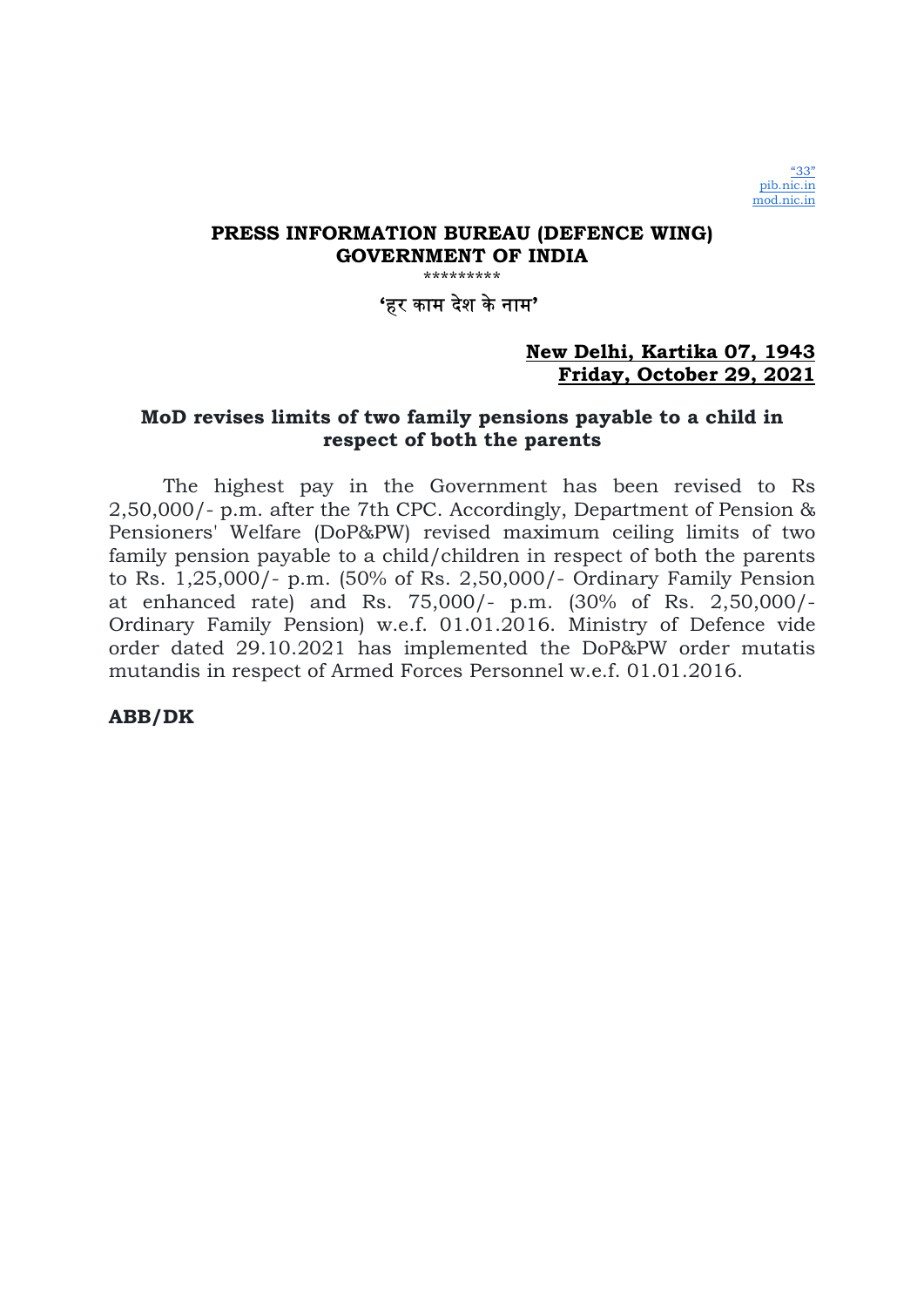'हर काम दशे केनाम'

# New Delhi, Kartika 07, 1943 Friday, October 29, 2021

# 15th India-Israel Joint Working Group meeting in Tel Aviv

India-Israel Joint Working Group (JWG) on Bilateral Defence Cooperation has agreed to form a Task Force to formulate a comprehensive Ten-Year Roadmap to identify new areas of cooperation.

This was decided at the 15th JWG meeting held on October 27, 2021 in Tel Aviv, Israel.

The meeting was co-chaired by Defence Secretary Dr Ajay Kumar and the Director General of the Israel's Ministry of Defence, Maj Gen (Retd) Amir Eshel.

 The JWG is the apex body between the Ministry of Defence of India and Israel's Ministry of Defence to comprehensively review and guide all aspects of Bilateral Defence Cooperation.

 The two sides reviewed the progress made in Military to Military engagements including exercises and industry cooperation. The Cochairs were also appraised on the progress made by the Sub Working Groups (SWG) on Defence Procurement & Production and Research & Development.

 It was also decided to form a SWG on Defence Industry Cooperation and in this regard a Terms of Reference was signed between the two sides. The formation of this SWG would enable efficient utilisation of bilateral resources, effective flow of technologies and sharing industrial capabilities. It was also decided to schedule the Service level Staff talks in a specific time frame.

It was agreed to hold the next JWG in India on mutually convenient dates.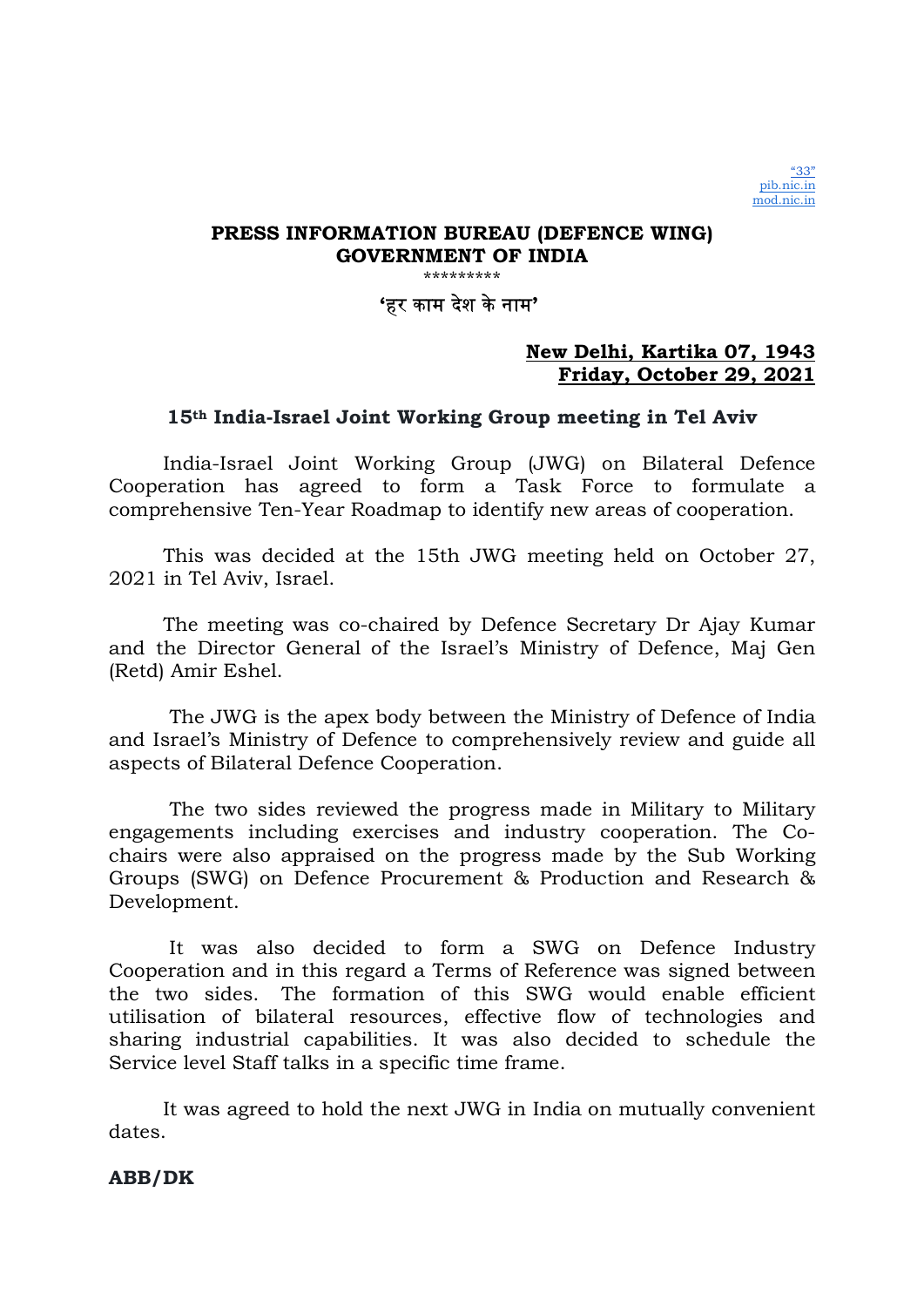\*\*\*\*\*\*\*\*\*

'हर काम दशे केनाम'

# New Delhi, Kartika 07, 1943 Friday, October 29, 2021

# DRDO & IAF jointly flight test Long-Range Bomb successfully

Defence Research and Development Organisation (DRDO) and Indian Air Force (IAF) team jointly flight tested indigenously developed Long-Range Bomb (LRB) successfully from an aerial platform on October 29, 2021. The LR Bomb, after release from the IAF fighter aircraft, guided to a land-based target at a long range with accuracy within specified limits. All the mission objectives were successfully met. The flight of the bomb and the performance was monitored by a number of range sensors including Electro Optical Tracking System (EOTS), Telemetry and radar deployed by the Integrated Test Range, Chandipur in Odisha.

The LR Bomb has been designed and developed by Research Centre Imarat (RCI), a DRDO laboratory located at Hyderabad in coordination with other DRDO laboratories.

Raksha Mantri, Shri Rajnath Singh has congratulated DRDO, IAF and other teams associated with successful flight trial and stated that this will prove to be a force multiplier for the Indian Armed Forces.

Secretary DDR&D and Chairman DRDO, Dr G Satheesh Reddy in his message to the teams said that successful flight test of Long-Range Bomb has marked an important milestone in indigenous development of this class of systems.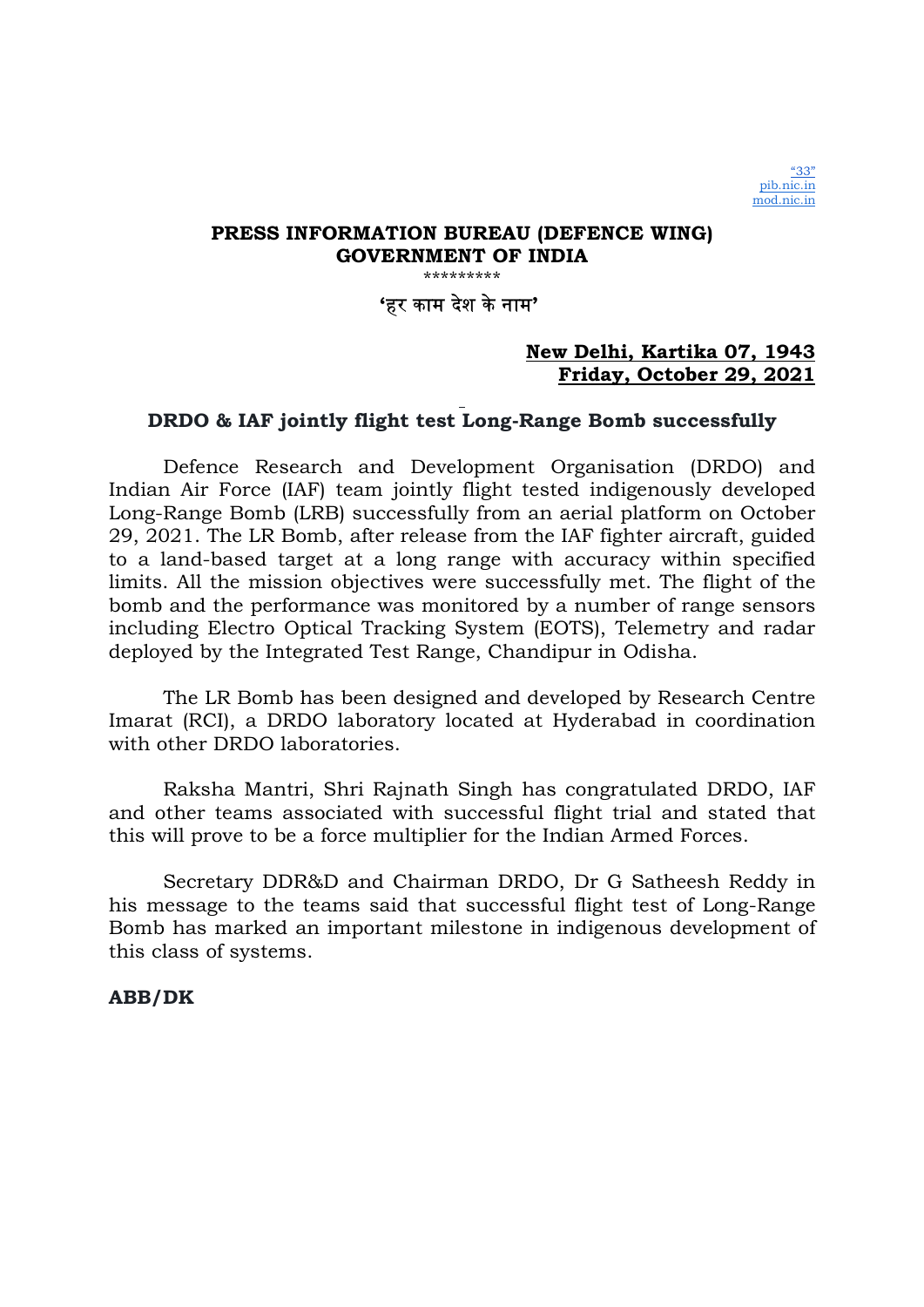\*\*\*\*\*\*\*\*\*

'हर काम दशे केनाम'

## New Delhi, Kartika 06, 1943 Thursday, October 28, 2021

# Air Force Station, Carnicobar conducts multi-specialist medical camp

A medical camp with specialist doctors in multiple disciplines was conducted by Air Force Station Carnicobar, under the aegis of HQ Andaman and Nicobar Command (ANC), on October 28, 2021 to commemorate 'Azadi Ka Amrit Mahotsav'. The camp organized at Community Centre of Malacca village in Carnicobar included 11 medical personnel from Bishop John Richardson Hospital and was inaugurated by Group Captain Nitin Talwar, Station Commander, Air Force Station, Carnicobar.

Tribal population residing at various villages of Carnicobar island got benefitted from the Camp. An overwhelming response from them was witnessed at the medical camp. The villagers wholeheartedly appreciated the humane efforts made by the Indian Air Force in organising the medical camp at a remote island of Carnicobar.

Apart from other OPD services, the medical team conducted screening of noncommunicable diseases and Tuberculosis under National Tuberculosis Elimination Programme (NTEP). Squadron Leader Ragit P Rajesh, medical officer of Air Force Station Carnicobar, along with four specialist doctors viz Dr. Ajith Palanichami. Pediatrician, Dr. Poornima, Dermatologist, Dr. Rubeena Yusuf, General Duty Medical Officer, Dr. Ruth Christopher, Dental Surgeon, from BJR Hospital, Carnicobar gave an added specialist edge to the medical services provided in the camp to the island population.

ABB/NM/PS/RP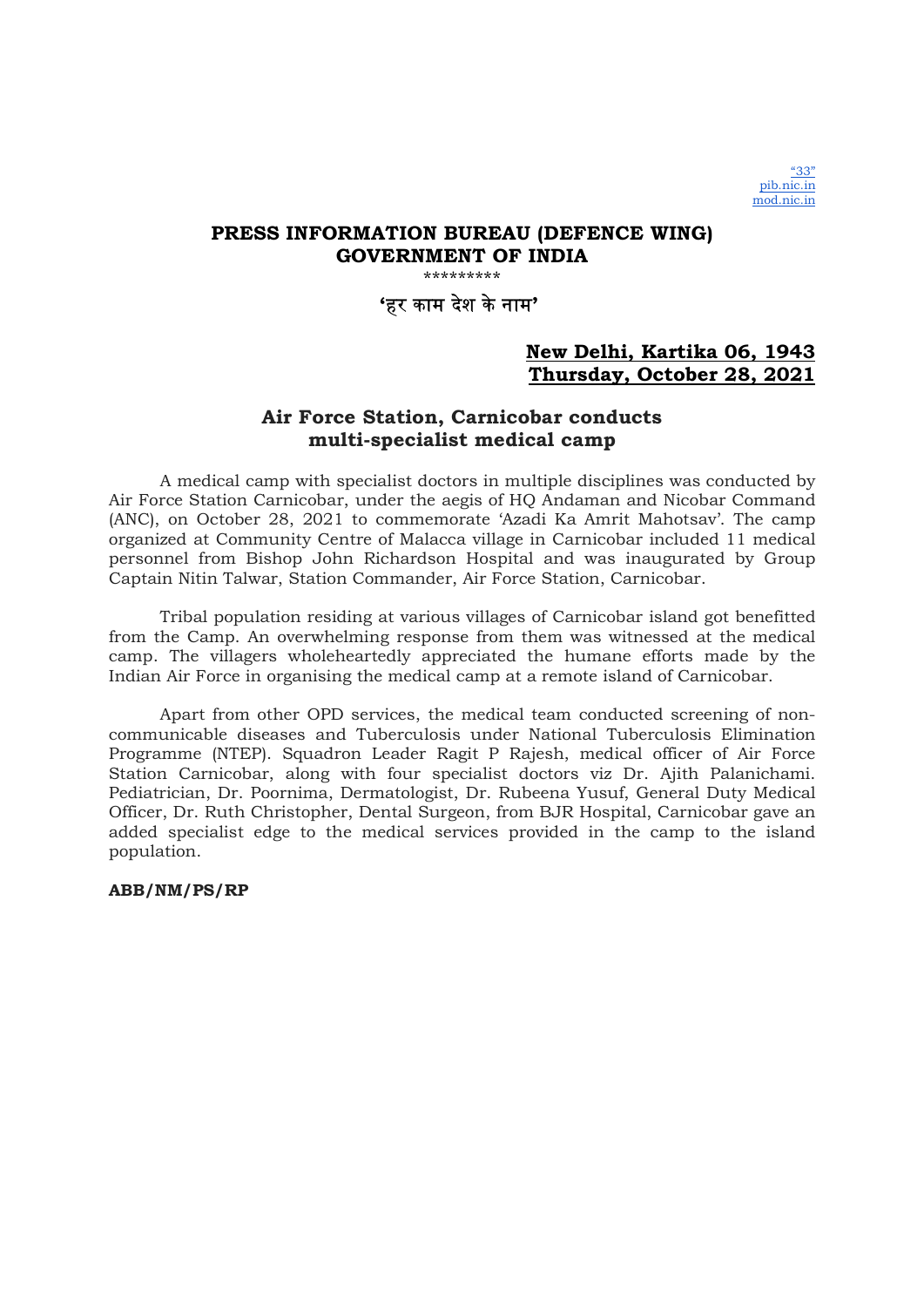\*\*\*\*\*\*\*\*\*

'हर काम दशे केनाम'

# New Delhi, Kartika 06, 1943 Thursday, October 28, 2021

## Indian Coast Guard Ship 'Sarthak' dedicated to the Nation

In a significant boost to the maritime safety and security of the nation, the indigenously built Indian Coast Guard Ship 'Sarthak' was commissioned and dedicated to the nation on October 28, 2021 at Goa by the Director General of Indian Coast Guard K Natarajan. ICGS Sarthak will be based at Porbandar in Gujarat and operate on India's Western Seaboard under the Operational and Administrative Control of the Commander, Coast Guard Region (Northwest). ICGS Sarthak is commanded by Deputy Inspector General MM Syed and has complement of 11 Officers and 110 men.

ICGS Sarthak is 4th in the series of five OPVs being built by Goa Shipyard Limited for the ICG. These OPVs are multi-mission platforms capable of undertaking concurrent operations. The 105-meter-long ship displacing 2,450 tons is propelled by two 9,100 kilowatt diesel engines designed to attain a maximum speed of 26 knots.

The ship is fitted with state-of-the-art equipment, machinery, sensors and weapons which enables it to function as a command platform and undertake mandated Coast Guard charter of duties including search & rescue, combating maritime crimes and preserving & protecting the marine environment. Indian Coast Guard is a pioneer in inducting indigenous platforms and ICGS Sarthak is a glowing example of 'Atmanirbhar Bharat'.

ABB/NM/PS/RP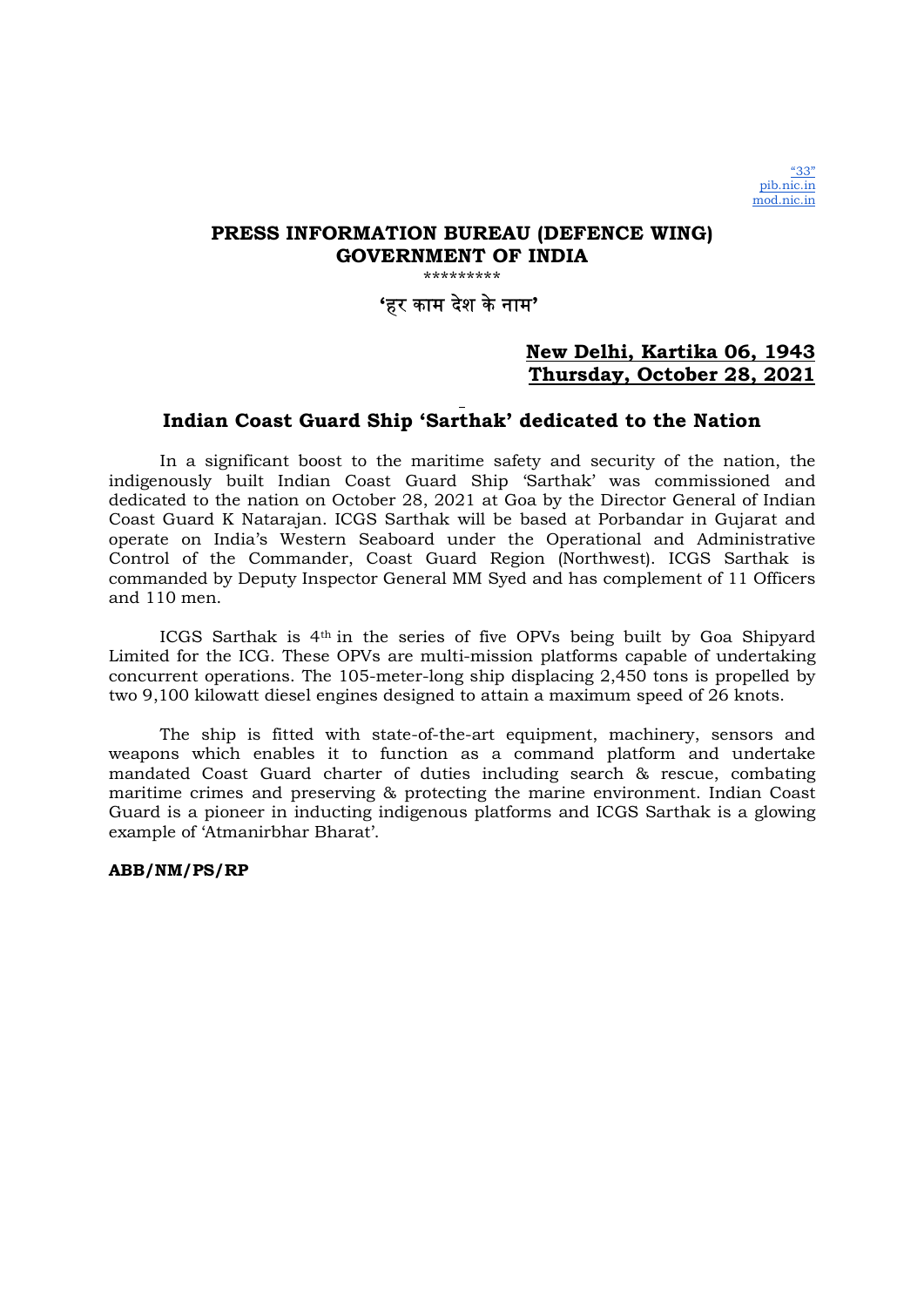### 'हर काम दशे केनाम'

New Delhi, Kartika 06, 1943 Thursday, October 28, 2021

### Raksha Mantri Shri Rajnath Singh visits Terminal Ballistics Research Laboratory of DRDO in Chandigarh

### Lauds DRDO for developing crucial defence technologies at par with international standards

### Key Highlights:

 Products developed by TBRL, such as Multi-Mode Hand Grenade, reflect Government's vision to modernise Armed Forces Active private sector participation advancing the country's military & economic strength towards self-reliance

 Need to strengthen technology forecasting & invest in cutting edge manufacturing & testing capabilities

India is a peace-loving nation, but is fully prepared to face any challenge

Raksha Mantri Shri Rajnath Singh visited Terminal Ballistics Research Laboratory (TBRL) of Defence Research and Development Organisation (DRDO) in Chandigarh on October 28, 2021. During the visit, Director, TBRL Shri Prateek Kishore briefed Shri Rajnath Singh about the products developed by the laboratory and many critical technologies on which the work is in process. Chief of Defence Staff General Bipin Rawat, Secretary, Department of Defence R&D and Chairman DRDO Dr G Satheesh Reddy and other senior civil & military officials of Ministry of Defence were also present.

Addressing over 500 scientists & officials of DRDO, the Raksha Mantri lauded TBRL, which started as a two-room facility, for becoming an important R&D establishment which is providing crucial defence technologies. He commended the role of the laboratory in design and development of Multi-Mode Hand Grenade (MMHG), the first munition manufactured by the private sector for the Armed Forces, which was handed over to the Indian Army in the presence of Shri Rajnath Singh in August this year. The grenade achieved a functional reliability of more than 99.5 per cent in production. The Raksha Mantri termed MMHG as world class which reflects the capabilities of TBRL and the scientists.

Lauding DRDO for developing systems at par with international standards, Shri Rajnath Singh also mentioned about the Bund Blasting Device Mark II, designed and developed by TBRL, which was handed over to the Indian Army in his presence earlier this month. The device is used to reduce the height of Ditch-cum-Bund obstacles to enhance the mobility of mechanised infantry during wartime. He appreciated the fact that the first phase of the production model has been successfully completed and the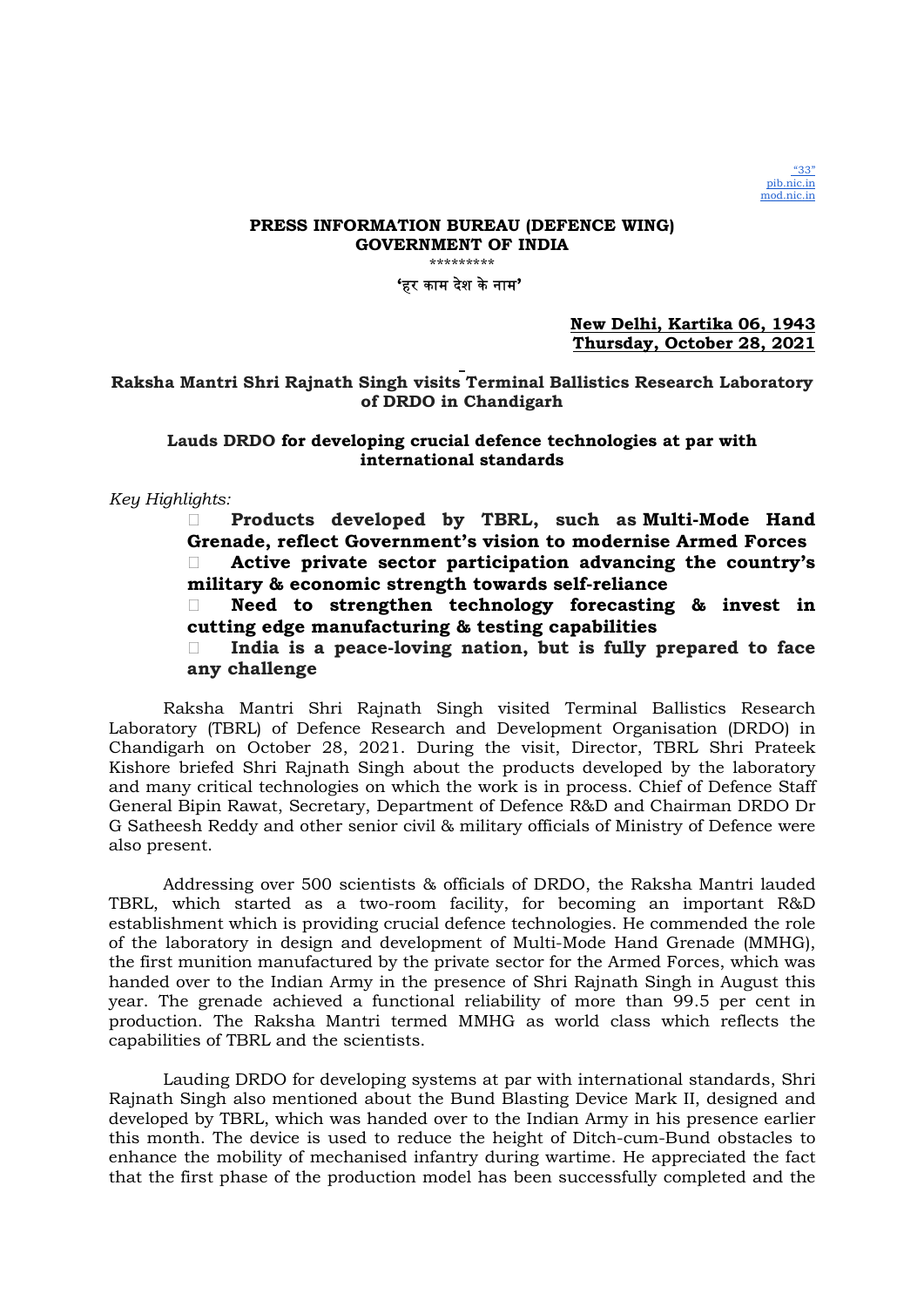production of the system will also be done by the private sector through Transfer of Technology in the coming times.

The Raksha Mantri described these developments as indicators to the country's growing capability in products and technologies required to meet the operational requirements of the Armed Forces. He added that these developments reflect the Government's vision to equip the Armed Forces with indigenously developed and stateof-the-art weapons/ equipment/system through active participation of the private sector. This, he stated, is advancing the country's military and economic strength towards self-reliance.

Shri Rajnath Singh also listed out other achievements of TBRL, including reaching an advanced level of development of 4th generation electronic fuses which will be contemporary as well as safer and more reliable and development of Baffle Range of just 20 acres from 500 acres that will provide full training of the troops using less land.

The Raksha Mantri added that many reforms have been undertaken by the Government to increase the participation of the private sector. These include introduction of new provisions under Defence Acquisition Procedure 2020; DRDO's initiative to involve the industry from the initial stages of development of systems; free of cost Transfer of Technology by DRDO and availability of its patents to the industry.

While stressing on the need to develop Indian Standards, Shri Rajnath Singh appreciated the fact that Indian Standard has been promulgated for the testing of Bullet Resistant Jacket, with TBRL playing a key role in its manufacturing. "Indian Standards for design, development and methodology are being developed for other protective systems and gears. Test methodologies have been standardised for evaluation of Boot Anti-Mine Infantry, Boot Anti-Mine Engineers, Mine Protected Vehicles and Gears etc. Such Indian standards will certainly help the Indian industry to not only benchmark the product against threats, but also help them compete with foreign manufacturers," he added.

Sharing his insights on the fast-changing geopolitical scenario around the world, Shri Rajnath Singh said, increase in scientific capabilities and new inventions have made a big impact on security. He stressed on the need to be equipped and ready at all times to deal with any challenge arising out of such a situation. He reiterated that India is a peace-loving nation and initiating any kind of conflict is against its values. He, however, assured the Nation that "our country is fully prepared to face any challenge, if the need arises." He remembered former President of India Dr APJ Abdul Kalam and his famous quote 'In this world, fear has no place. Only strength respects strength.'

Emphasising on the increased use of technology in the dynamic warfare strategies of the present, Shri Rajnath Singh exhorted all stakeholders involved in defence manufacturing to keep an eye on the latest technological developments and prepare themselves to stay contemporary with indigenous capabilities. To achieve this, he said, there is a need to strengthen technology forecasting and invest in cutting edge manufacturing & testing capabilities. He called for making academic institutions as long-term partners to stay abreast with latest technologies, with focus on building a strong theoretical foundation.

"A research and development institution like TBRL should aim to develop partnerships with academic institutions on a long-term basis. On the one hand, the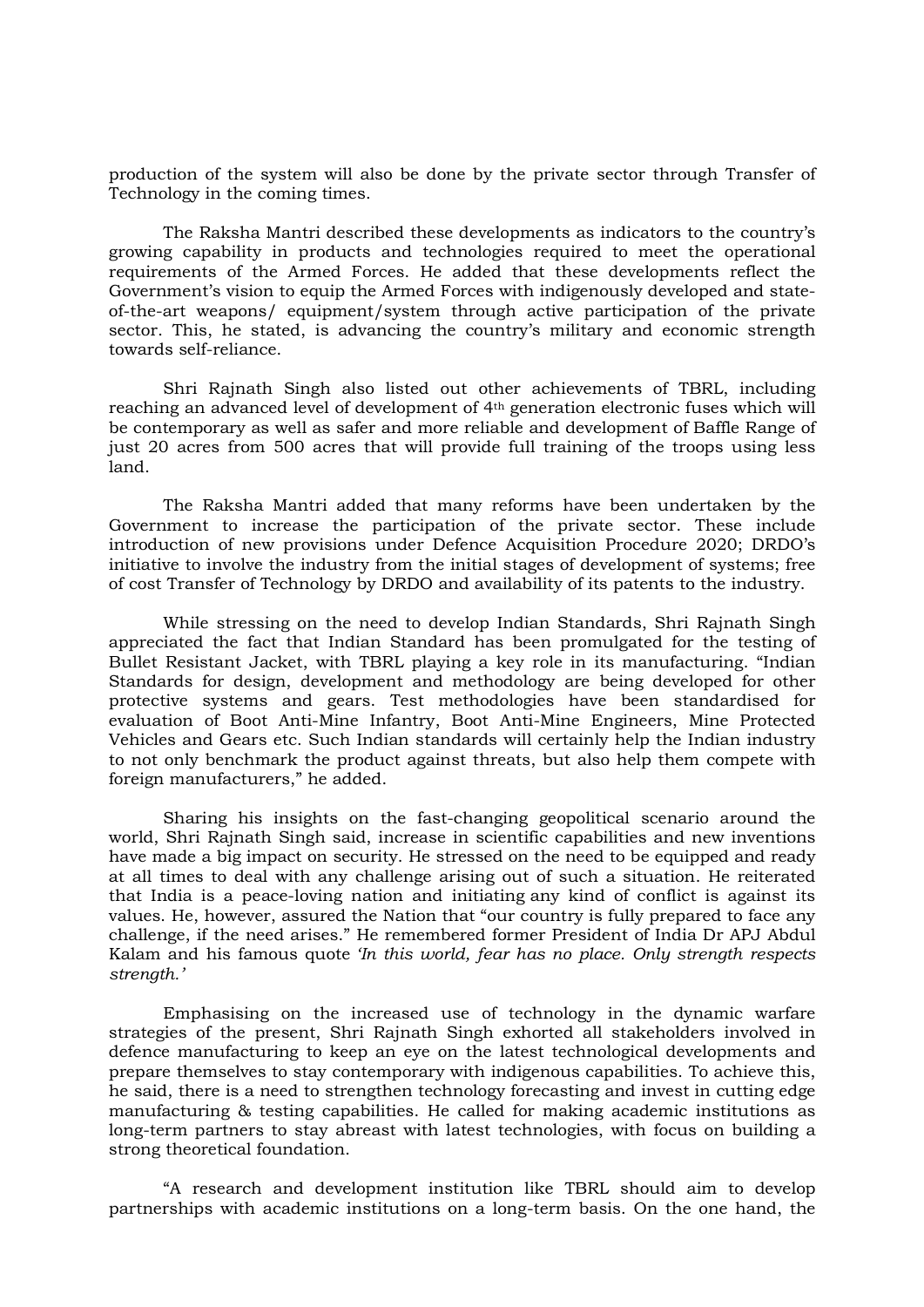academic institution will get to work on the core technological problems and scientists and technologists will be prepared for better employability. On the other hand, R&D institutions will get the emphasis on conversion into the actual product by moving from the theoretical analysis. It will be a win-win situation for both and will boost the defense ecosystem of the country," the Raksha Mantri said. He called upon all the stakeholders to increase their preparedness and assured all possible support of the Government in their efforts.

Shri Rajnath Singh also inaugurated the Augmented Environmental Test facility. Transfer of Technology for TRBL-developed warhead for Man-Portable Anti-Tank Guided Missile (MPATGM) Mk-II was handed over to Economic Explosives Limited, Nagpur on the occasion.

ABB/Savvy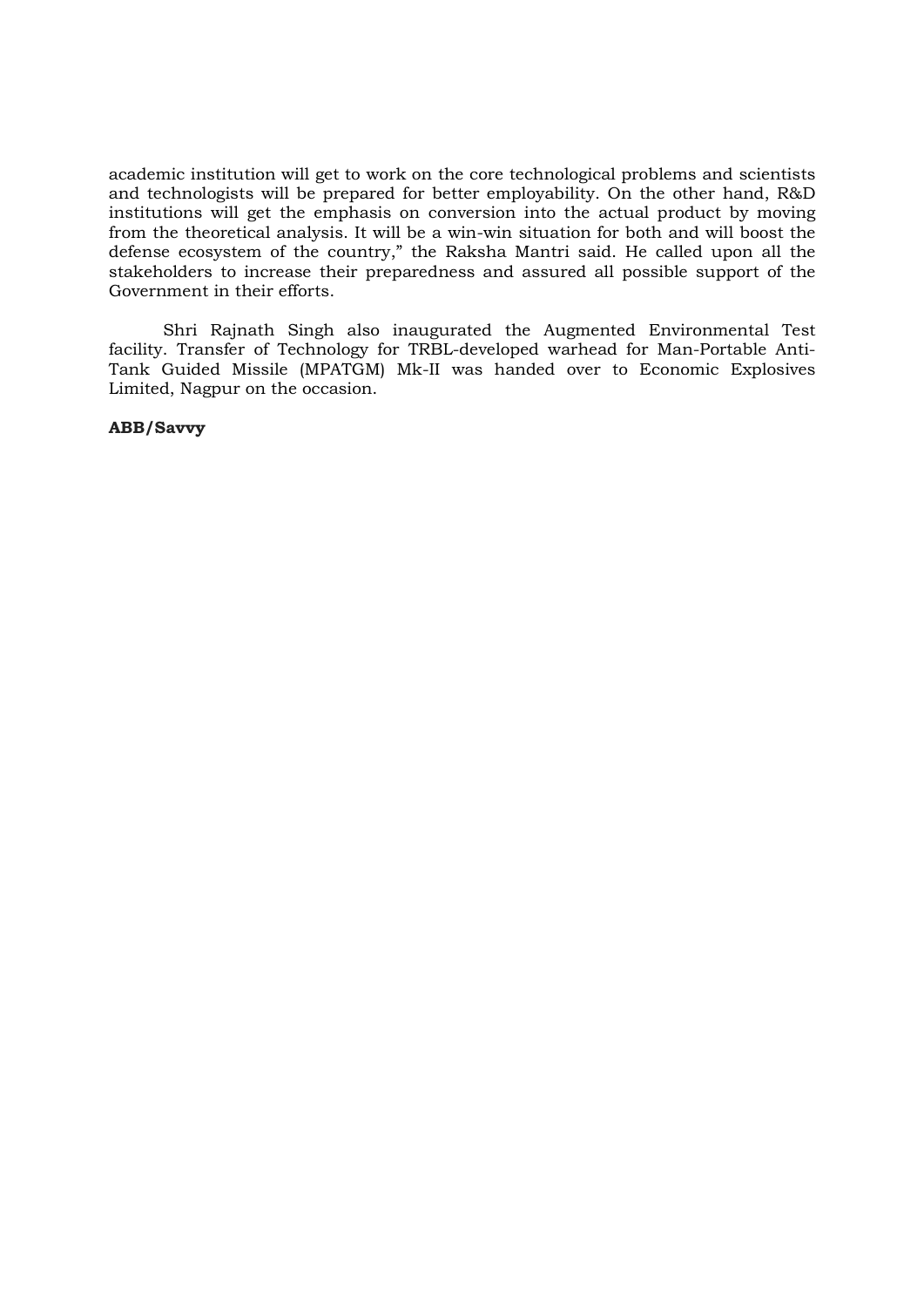\*\*\*\*\*\*\*\*\*

# 'हर काम देश केनाम'

### New Delhi, Kartika 06, 1943 Thursday, October 28, 2021

### Indo-UK Tri-Service Exercise 'Konkan Shakti 2021' Concludes

Key Highlights:

First bilateral tri-service exercise

### Exercise is the result of India-UK 2030 Roadmap announced in May 2021 by the Prime Ministers of both the countries

The maiden bilateral tri-service exercise, Konkan Shakti 21, between the armed forces of India and the UK culminated in the Arabian Sea on 27 October 2021. Smooth execution of the first edition of the exercise is testimony to the professional abilities, mutual understanding and shared commitment of the two nations and their personnel in uniform.

Spanning over four days, the exercise saw the two defence forces work in cohesion through a series of complex multi-service combat drills in all domains of maritime operations - air, surface and sub-surface. Drills undertaken during the exercise involved 'replenishment at sea' practice, Strike Operations by fighter aircrafts, Cross Control of helicopters, simulated induction of army troops, gun shoots on expendable air targets, advanced air and sub-surface exercises, composite helicopter formation fly-past and large force engagement involving fighter aircraft of the UK (F35B), Indian Navy (MiG 29K) and Indian Air Force (SU-30 and Jaguar), all of which reflected high synergy, professionalism and readiness of both nations to conduct joint maritime operations, when required.

The exercise provided both forces the opportunity to share best practices and experiences with each other in a collaborative spirit that is particularly important in the complex and unpredictable global security environment.

The culmination of the exercise was marked by the traditional steam past between ships of the two navies.

### ABB/PS/RP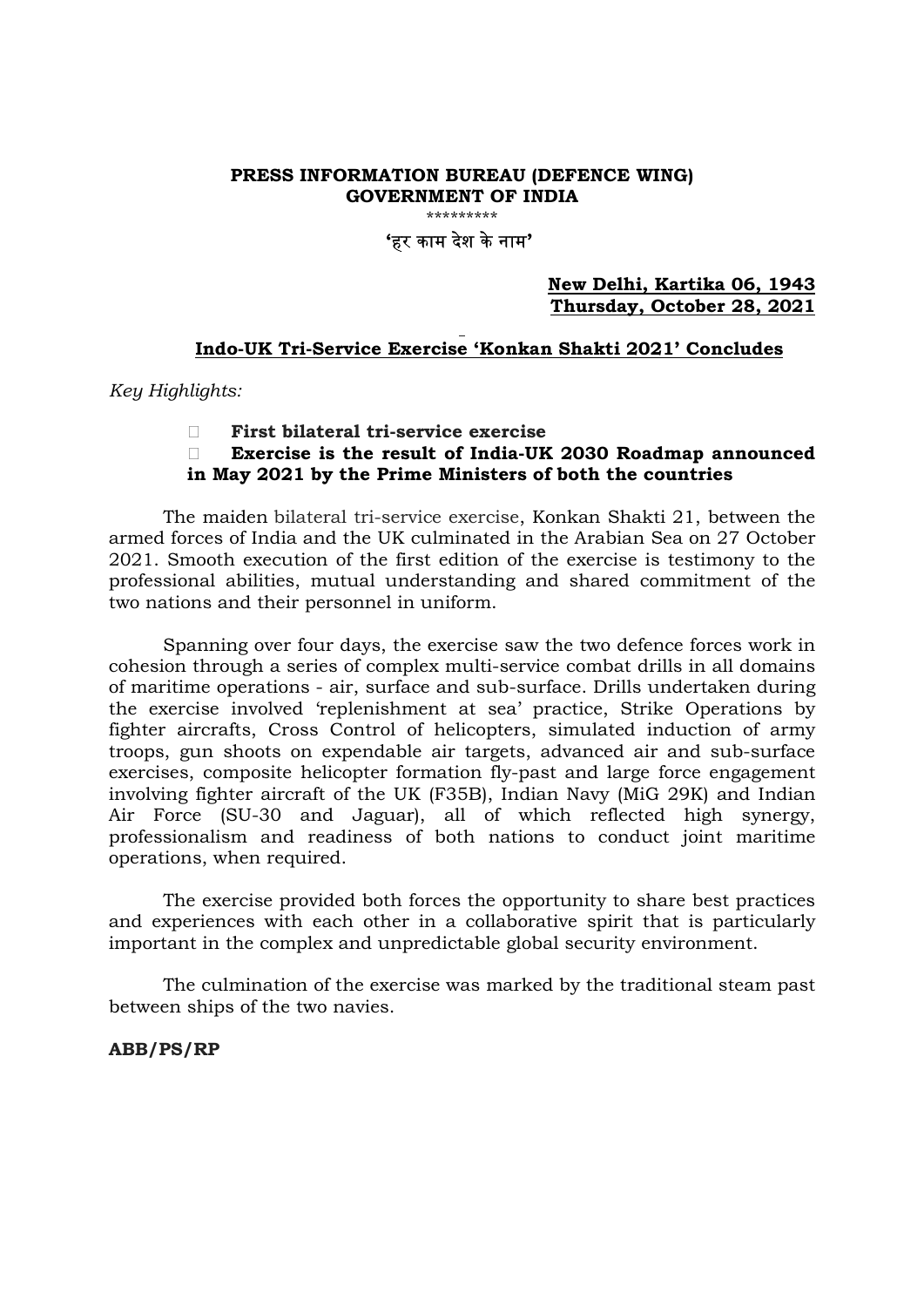\*\*\*\*\*\*\*\*\*

'हर काम दशे केनाम'

# New Delhi, Kartika 05, 1943 Wednesday, October 27, 2021

# Raksha Rajya Mantri Shri Ajay Bhatt flags off NIMAS multidimensional adventure sports expedition to Europe

Key Highlights:

- To climb Mt Blanc, the highest peak of Alps Mountains
- Multiple paragliding launches at valley floor of the Alps
- Terrain biking from Alps Mountains to English Channel covering around 1,000 kilometres
- Parajumping from 10,000 to 15,000 feet at Normandy Landing Zones of the World War II fame
- Scuba diving upto 40 metres in English Channel by scuba instructors

Raksha Rajya Mantri Shri Ajay Bhatt flagged off upcoming National Institute of Mountaineering & Allied Sports (NIMAS) multidimensional adventure sports expedition to Europe, in New Delhi on October 27, 2021. The NIMAS will be conducting this expedition in the general area Chamonix, France in November 2021, which is considered the adventure capital of Europe. Expedition will be led by NIMAS Director Col Sarfraz Singh.

The expedition, in line with the 'Azadi Ka Amrit Mahotsav theme of the Government, aims to commemorate 75 years of Independence with an overall aim to promote adventure sports in the country by conducting India's first multidimensional adventure sports expedition in the fields of land, aero and aqua. It has also been stated that such an expedition will be a milestone in the history of NIMAS as it will showcase the dynamic skills and adventure expertise of the Institute in all the three fields.

The locations of expedition are (i) Alps Mountains; (ii) Chamonix; (iii) Normandy and (iv) English Channel. The multidimensional activities planned during the expedition are as under: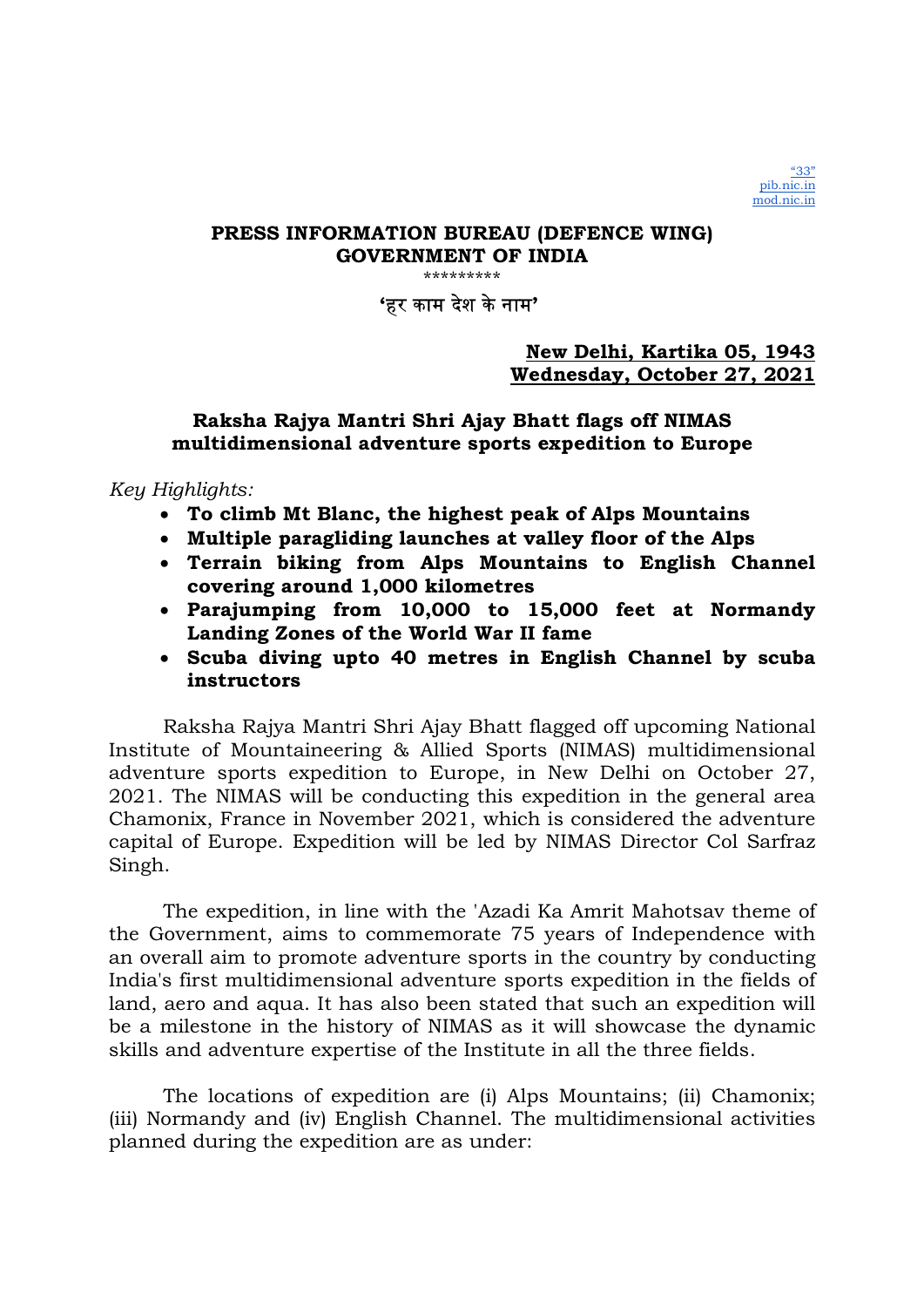- (i) To climb Europe's the highest mountaineering peak of Alps Ranges, Mt Blanc
- (ii) Multiple paragliding launches near the valley floor of Alps;
- (iii) Mountain terrain biking from Alps Mountains to English Channel, to cover approximately 1,000 kilometres
- (iv) Scuba diving upto 40 metre depth in the English Channel by scuba instructors
- (v) Parajumping from 10,000 to 15,000 feet at the famous Normandy Landing Zones of World War II.

There will be hoisting/unfurling/displaying of Tricolour during in all these activities, whether air, land or under water.

In the year 2003, then Prime Minister Atal Bihari Vajpayee made an announcement that a national level mountaineering institute should be established in the North East. In pursuance of this announcement, National Institute of Mountaineering & Allied Sports (NIMAS) was established at Dirang, Arunachal Pradesh in 2013. Raksha Mantri Shri Rajnath Singh is its President and Chief Minister of Arunachal Pradesh the Vice President. It is the only Institute in the country, which is mandated to conduct training in adventure courses in all three fields *i.e.*, land, aero and aqua.

During the last five years, the Institute conducted various expeditions including Mt Everest Expedition, Mt Trishul, Mt Kun, Mt Gorichen, Mt Kangto-6 and to various other mountain peaks. It has also conducted rafting expeditions to seven major rivers of Arunachal Pradesh. In 2019-20, the NIMAS cycling team undertook motor bike expedition to four South East Asian countries, i.e., Myanmar, Thailand, Malaysia and Singapore.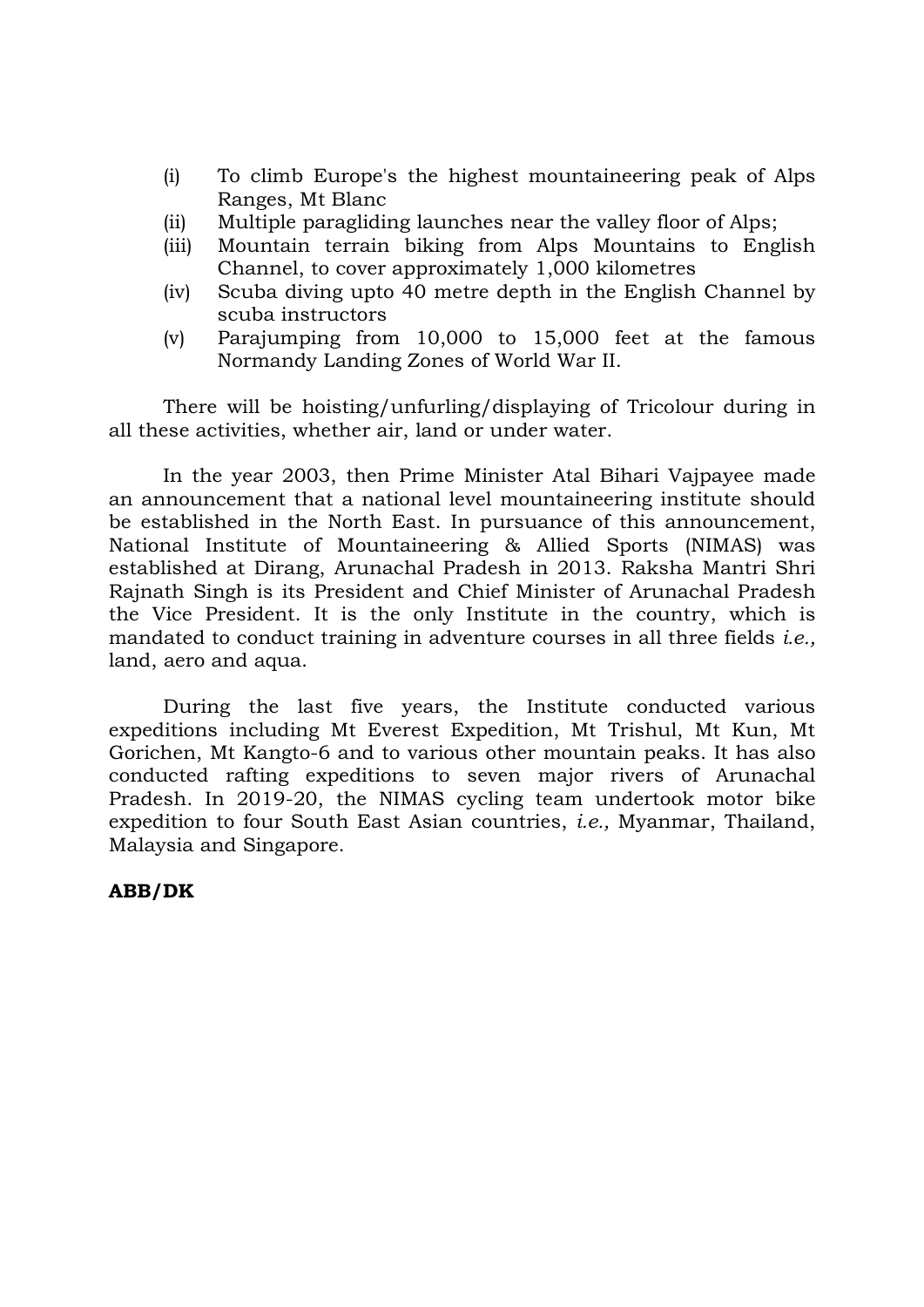'हर काम दशे केनाम'

# New Delhi, Kartika 05, 1943 Wednesday, October 27, 2021

# Surface to Surface Ballistic Missile, Agni-5, successfully launched from APJ Abdul Kalam Island

# Key Highlights:

- Agni-5 capable of striking targets at ranges up to 5,000 kilometres with very high degree of accuracy
- Uses a three-stage solid fuelled engine
- Successful launch in line with India's policy to have 'credible minimum deterrence' that underpins the commitment to 'No First Use'

A successful launch of the Surface to Surface Ballistic Missile, Agni-5, was carried out on October 27, 2021 at approximately 1930 hrs from APJ Abdul Kalam Island, Odisha. The missile, which uses a threestage solid fuelled engine, is capable of striking targets at ranges up to 5,000 kilometres with a very high degree of accuracy.

The successful test of Agni-5 is in line with India's stated policy to have 'credible minimum deterrence' that underpins the commitment to 'No First Use'.

# ABB/Savvy/ADA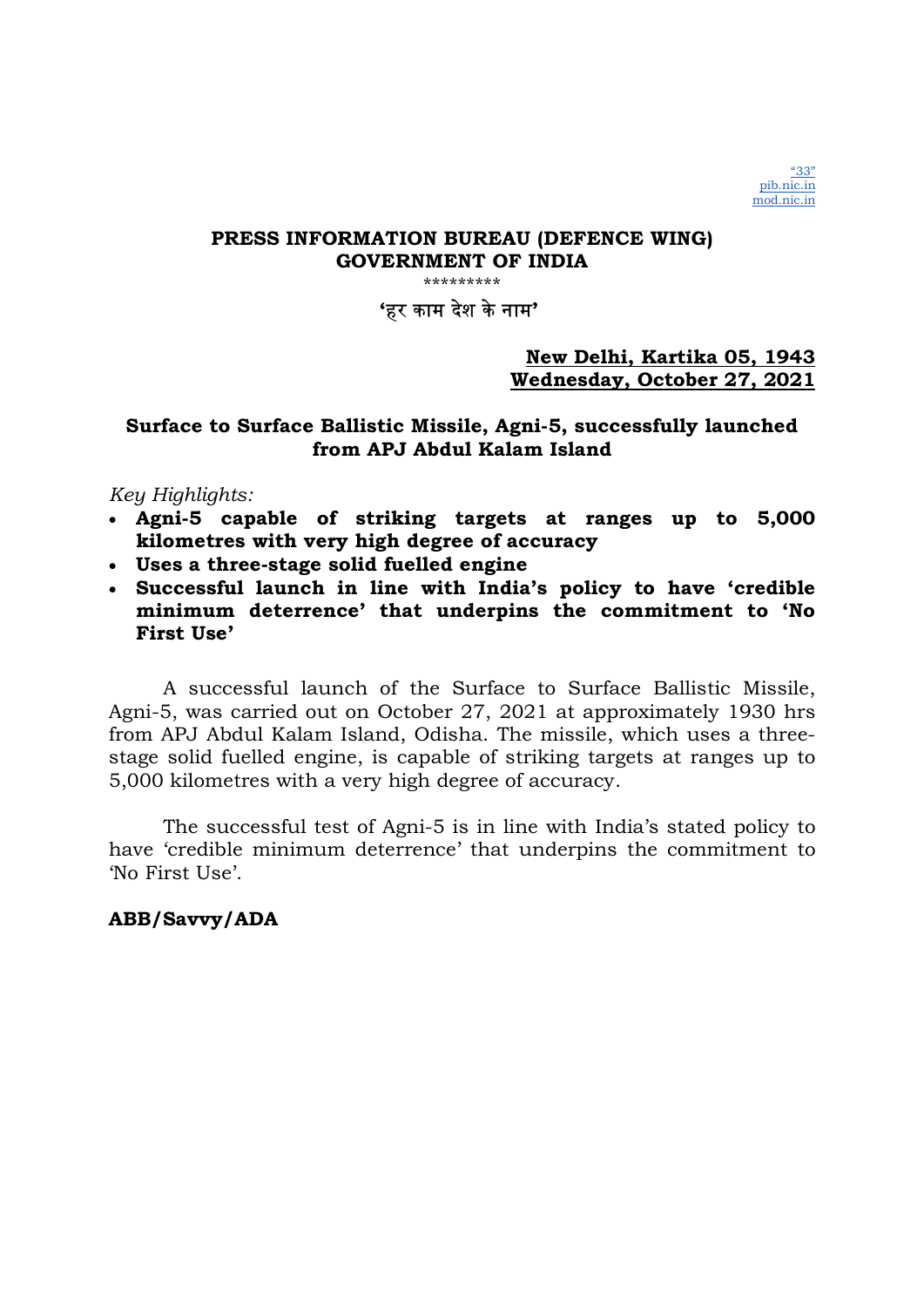## 'हर काम दशे केनाम'

# New Delhi, Kartika 05, 1943 Wednesday, October 27, 2021

## BEL pays Rs 149.52 crore final dividend to the Government, totalling Rs 498.38 crore for FY 2020-21

Defence Public Sector Undertaking (DPSU) Bharat Electronics Limited (BEL) has paid a total dividend of 400 per cent on its paid up capital to the Government for Financial Year 2020-21. Chairman and Managing Director (Additional Charge), BEL Smt Anandi Ramalingam presented the 120 per cent final dividend cheque for Rs 149.52 crore, payable on the shares held by the President of India, to Raksha Mantri Shri Rajnath Singh in New Delhi on October 27, 2021. The total dividend paid to the Government stands at Rs 498.38 crore. There has been a 43 per cent increase from FY 2019-20 despite the COVID-19 pandemic.

Earlier, the Company had paid two interim dividends of Rs 174.43 crore each consisting of 140 per cent on face value of Rupee one per equity share in February and March 2021.

## ABB/DK/Savvy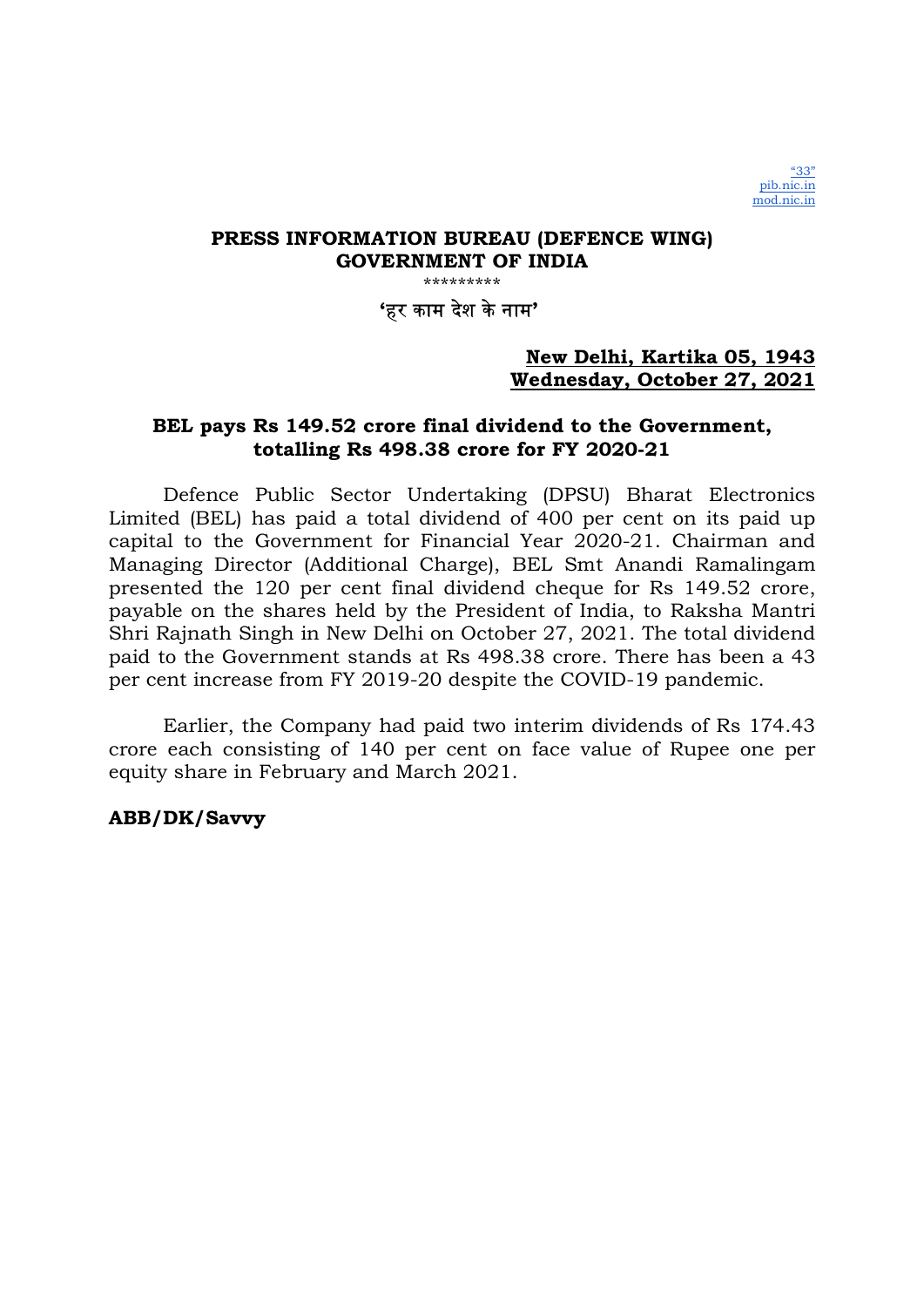## PRESS INFORMATION BUREAU (DEFENCE WING)

### GOVERNMENT OF INDIA

\*\*\*\*\*\*\*\*\*

'हर काम दशे केनाम'

## New Delhi, Kartika 05, 1943 Wednesday, October 27, 2021

# Raksha Mantri Shri Rajnath Singh delivers keynote address at Indo-Pacific Regional Dialogue 2021

Calls for cooperative response to deal with maritime challenges

Key Highlights of RM's speech:

 $\Box$  India fully determined to protect its maritime interests, while it supports mandates of UN Convention on Law of Seas, 1982

 $\Box$  Seas vital for transport of goods, exchange of ideas, catalysing innovations & bringing the world closer

 $\Box$  Need for efficient & collaborative harnessing of maritime potential of Indo-Pacific for a steady path to prosperity

 Cooperative response needed for challenges such as terrorism, piracy, drug trafficking & climate change

India is fully determined to protect its maritime interests, while it supports the maintenance of rule-based maritime systems, as mandated under UN Convention on the Law of Seas (UNCLOS), 1982. This was stated by Raksha Mantri Shri Rajnath Singh while delivering the keynote address at Indo-Pacific Regional Dialogue (IPRD) 2021, being held virtually from October 27-29, 2021. "India is committed to respecting the rights of all nations as laid down in the UN Convention on the Law of Seas (UNCLOS), 1982. We are fully determined to protect the legitimate rights and interests of our country in relation to our territorial waters and Exclusive Economic Zone, while supporting the maintenance of rulebased maritime systems, as mandated under UNCLOS, 1982," he said.

Referring to Prime Minister Shri Narendra Modi's description of the Indo-Pacific as a natural region, where destinies of entities are interlinked, Shri Rajnath Singh said, the seas are a vital communication link to facilitate transport of goods, exchange of ideas, catalysing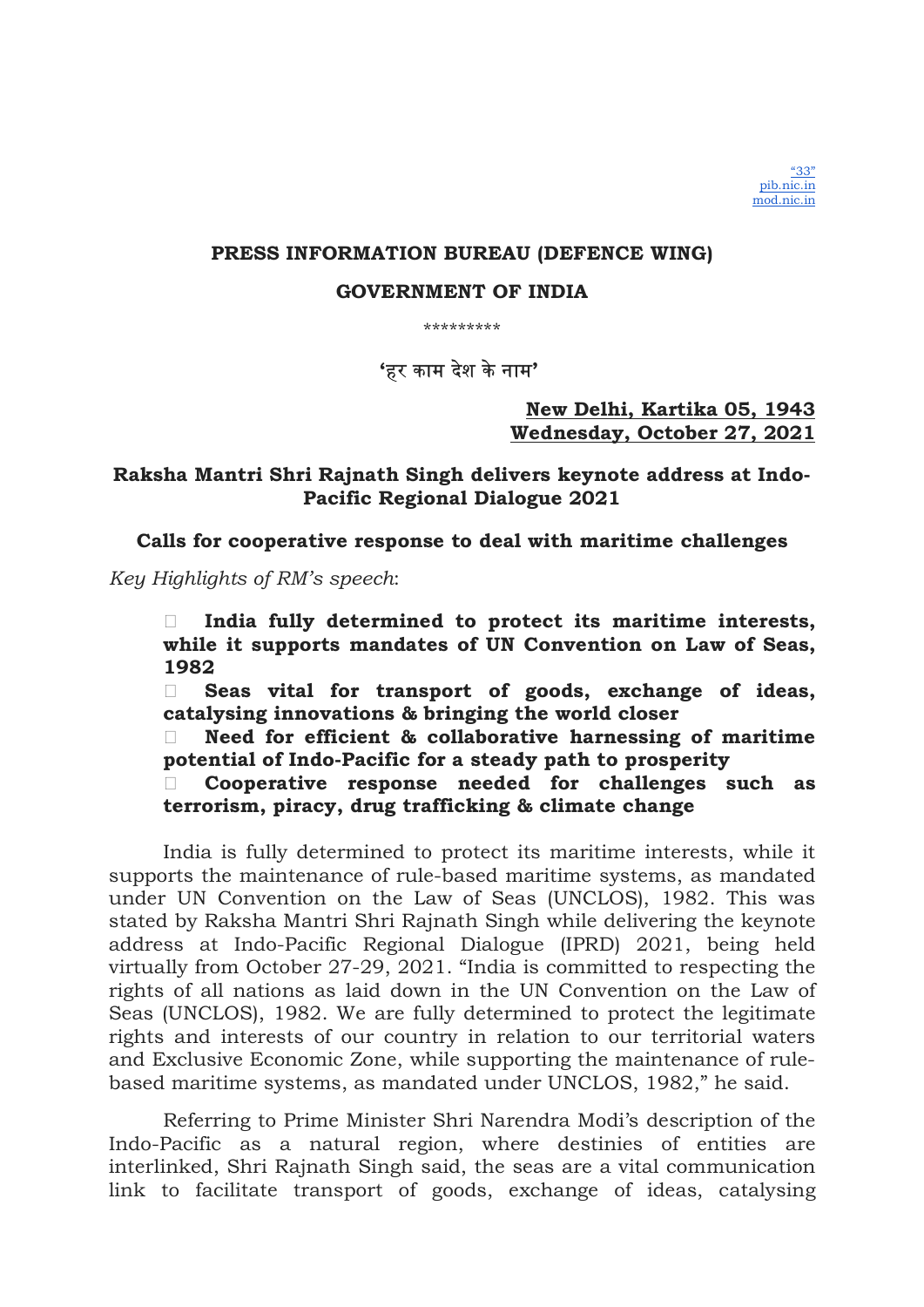innovations and contributing to bringing the world closer. "Although the Indo-Pacific is characterised by diversity, marked by a multiplicity of cultures, ethnicities, economic models, governance systems and varied aspirations, the oceans remain a common binding link," he said. Shri Rajnath Singh emphasised on the need for an efficient, cooperative and collaborative harnessing of the region's maritime potential for sustaining a steady path to prosperity.

 The Raksha Mantri pointed out that while the seas offer abundant opportunities for sustenance and growth of the mankind, they pose challenges such as terrorism, piracy, drug trafficking and climate change. He called for a cooperative response to these challenges which, he said, has considerable trans-national implications. "There is a need to find convergence of interests and commonality of purpose on maritime issues," he added.

 Sharing his views on the broad theme of IPRD 2021, 'Evolution in Maritime Strategy during the 21st Century: Imperatives, Challenges and Way Ahead', Shri Rajnath Singh said, it dwells upon the region's past, gauges the present and then arrives at tenets that will form the foundation of maritime strategies for the future. He hoped that the Dialogue will further the country's shared and collective vision for the Indo-Pacific. The Raksha Mantri said, he is looking forward to the recommendations that will result from the deliberations.

 First conducted in 2018, the IPRD is the apex international annual conference of the Indian Navy and is the principal manifestation of the Navy's engagement at the strategic-level. The National Maritime Foundation is the Navy's knowledge partner and chief organiser of each edition of this annual event. The aim of each successive edition is to review both opportunities and challenges that arise within the Indo-Pacific.

Under the broad theme, the IPRD 2021 will focus on eight specific sub-themes. These are:

 Evolving Maritime Strategies within the Indo-Pacific: Convergences, Divergences, Expectations and Apprehensions.

 Adaptive Strategies to Address the Impact of Climate Change upon Maritime Security.

 Port-led Regional Maritime Connectivity and Development Strategies.

Cooperative Maritime Domain Awareness Strategies.

 $\Box$  Impact of the Increasing Recourse to Lawfare upon a Rulesbased Indo-Pacific Maritime Order.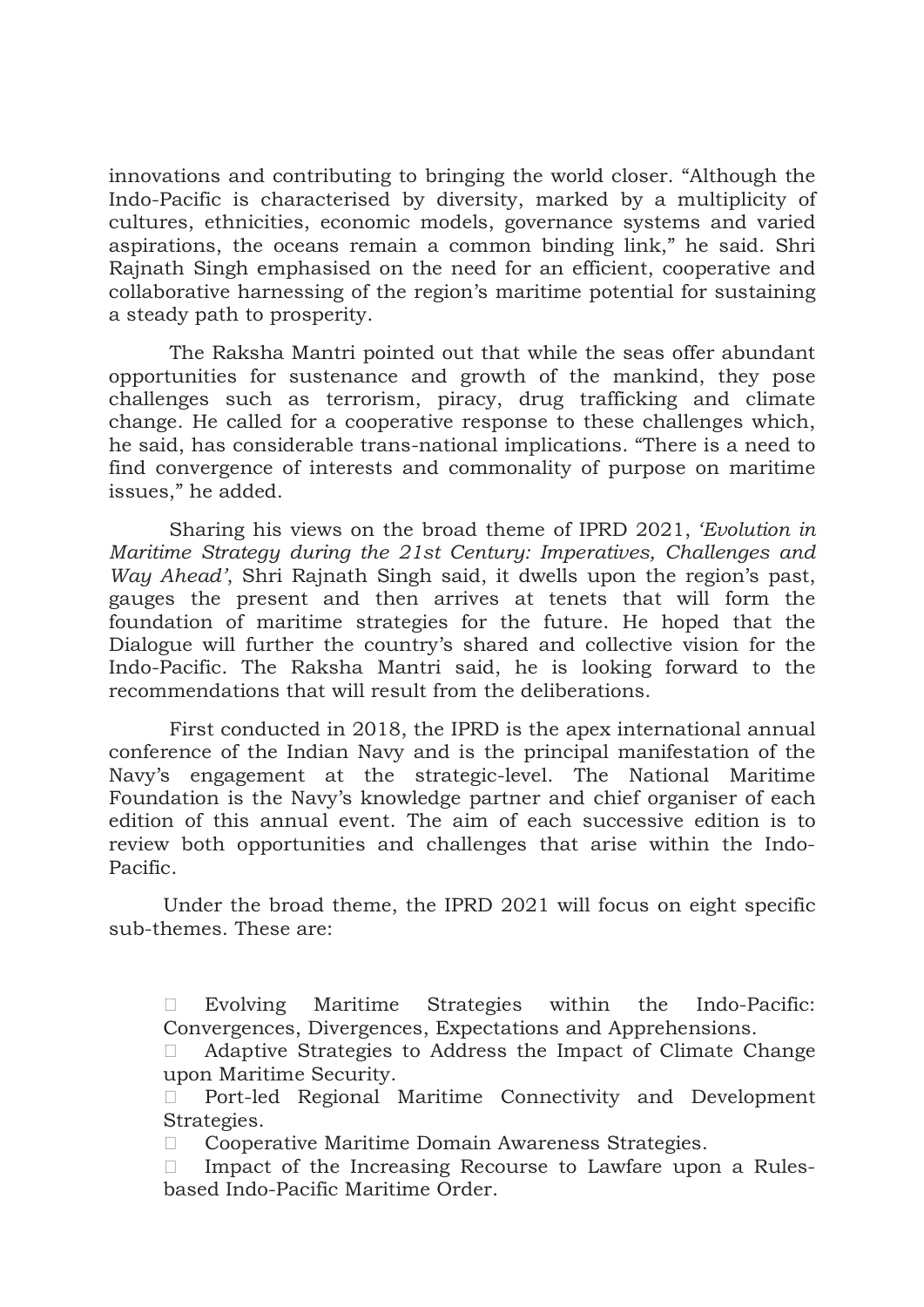Strategies to Promote Regional Public-Private Maritime Partnerships.

□ Energy-Insecurity and Mitigating Strategies.

 Strategies to Address the Manned-Unmanned Conundrum at Sea.

Panel-discussions on these sub-themes would be spread over eight sessions on three successive days, thereby providing ample scope for varied perspectives to be considered. The aim is to encourage a free flow of ideas and views.

Chief of the Naval Staff Admiral Karambir Singh, former Chief of the Naval Staff and Chairman, National Maritime Foundation Admiral Sunil Lanba (Retd), domain experts and policy makers of different countries were present virtually during the inaugural session.

## ABB/DK/Savvy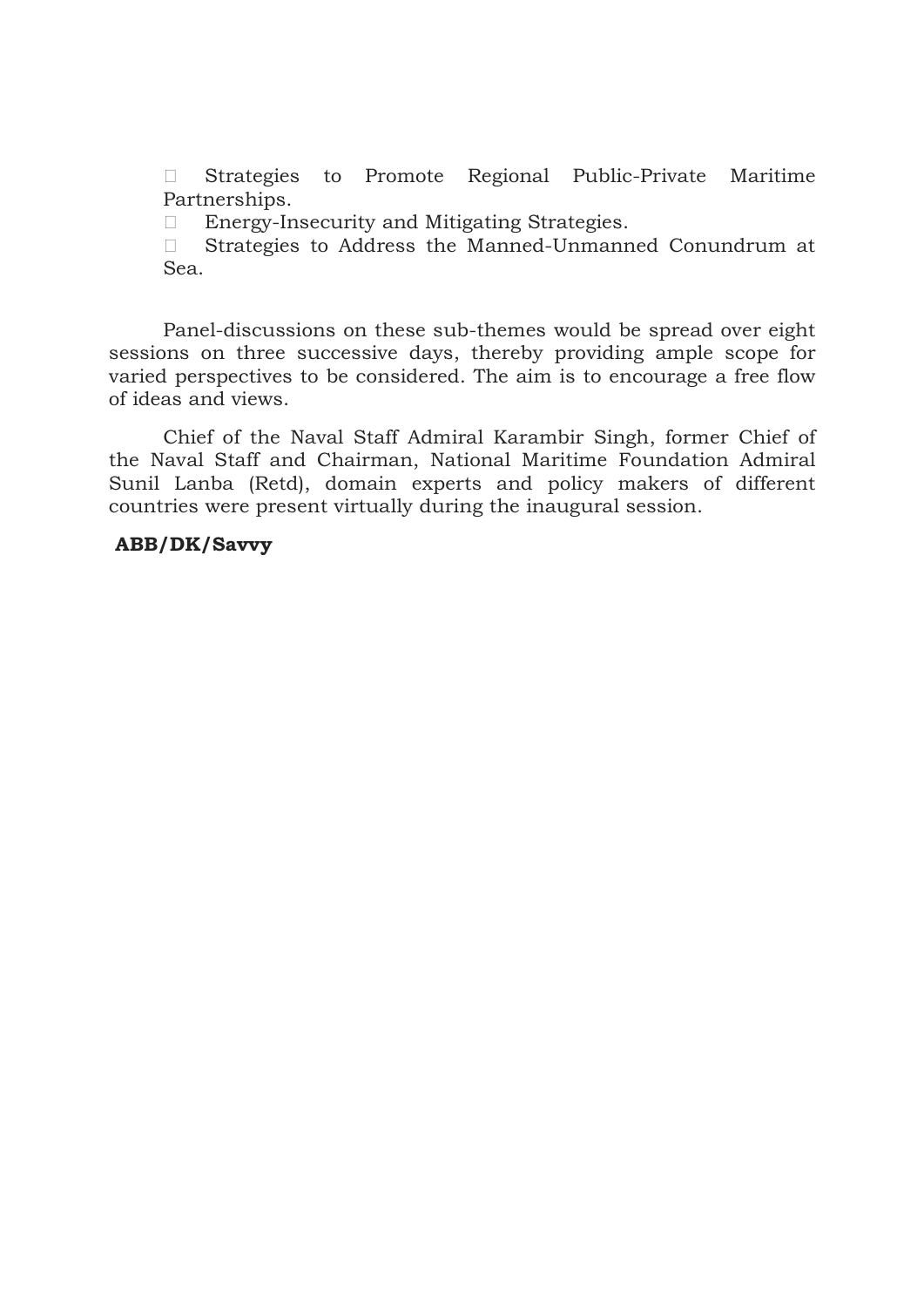'हर काम दशे केनाम'

### New Delhi, Kartika 04, 1943 Tuesday, October 26, 2021

### Sea phase of India-UK maiden Tri-Service exercise 'Konkan Shakti 2021' in full swing

The sea phase of maiden Tri-Service exercise 'Konkan Shakti 2021' between the Armed Forces of India and United Kingdom (UK) is being held off the Konkan coast in the Arabian Sea. On completion of harbour planning phase, the sea phase of the exercise commenced on October 24, 2021. It will continue till October 27, 2021.

All participating units were split into two opposing forces with the aim of achieving sea control to land Army ground-troops at a pre-designated site. One force was led by the Flag Officer Commanding Western Fleet and comprised the flag ship INS Chennai, other warships of the Indian Navy and HMS Richmond, the Royal Navy's Type 23 frigate. The other force operated under the UK Carrier Strike Group comprising aircraft carrier, HMS Queen Elizabeth, other UK and Netherland naval ships and Indian warships.

The two forces integrated within their groups with exercises such as replenishment at sea approaches, air direction and strike operations by fighter aircraft (MiG 29Ks and F35Bs), cross control of helicopters (Sea King, Chetak and Wildcat), transiting through war-at-sea scenarios and gun shoots on expendable air targets. The simulated induction of Army troops was also undertaken, followed by setting up of a joint command operations centre. Thereafter, the two forces effected a rendezvous at sea with advanced air and sub-surface exercises.

The air operations included strikes on the combined formation by Indian maritime patrol aircraft (MPA) Dornier, fighters of the Indian Navy (MiG 29Ks), Royal Navy (F35Bs) and Indian Air Force (SU-30 and Jaguars) as well as a composite fly past over the formation. Sub-surface exercises with an Indian Scorpene class submarine and underwater remote controlled vehicle EMATT, operated by the Royal Navy, were undertaken through the night. Indian MPA, P8I also participated in the exercise.

### ABB/DK/RP/Savvy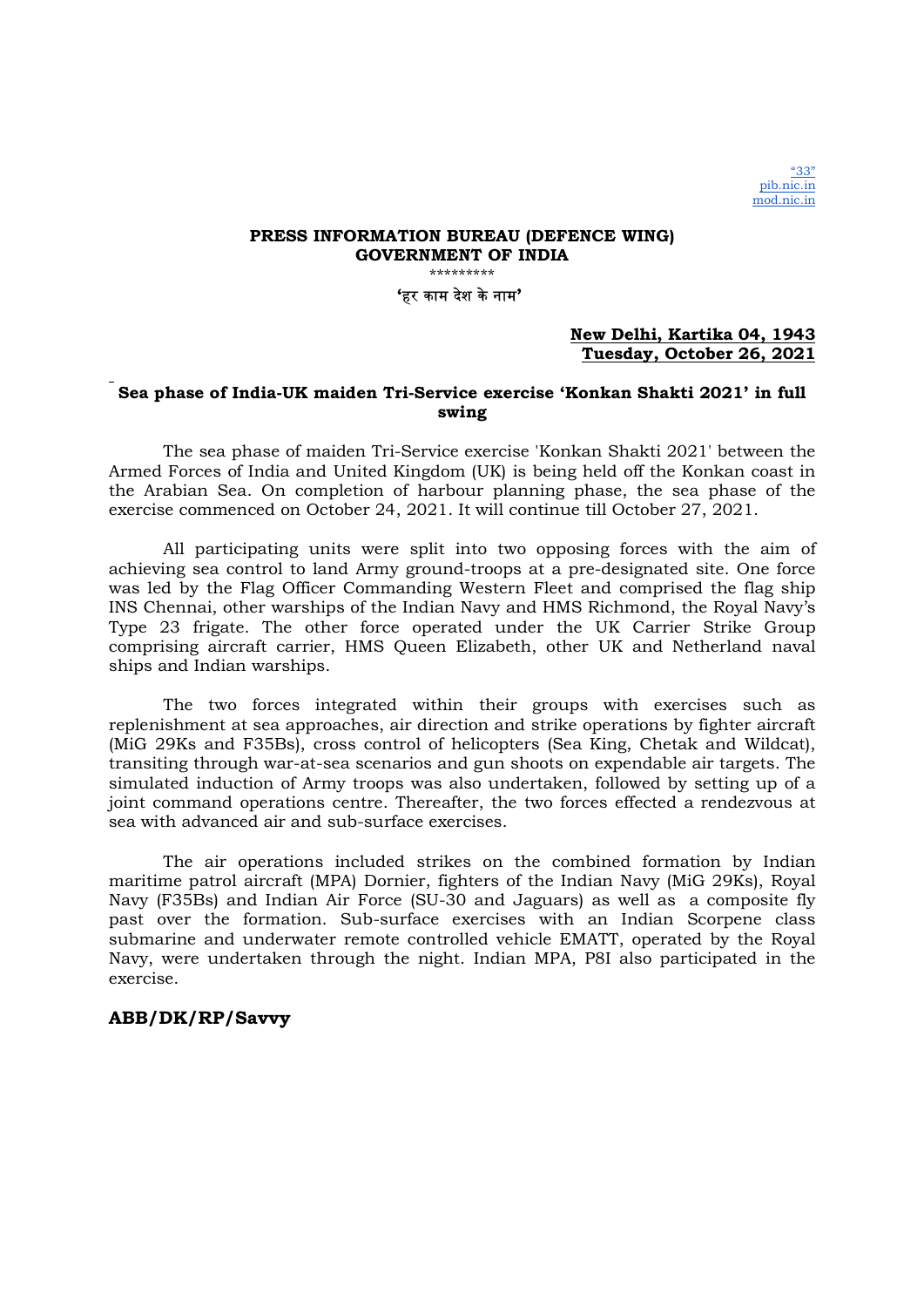

## 'हर काम देश केनाम'

New Delhi, Kartika 03, 1943 Monday, October 25, 2021

### Raksha Mantri Shri Rajnath Singh chairs Ambassadors' Round Table for DefExpo 2022

### Invites foreign defence companies to participate in Asia's largest defence exhibition in Gandhinagar, Gujarat

Key Highlights of RM's speech:

- DefExpo 2022 to sow seeds of successful new ventures & international partnerships for shared prosperity
- The exhibition to boost investment, bolster Indian aerospace & defence ecosystem and cater to defence requirements of the world
- India open to do business on a mutually beneficially collaborative basis for all-round welfare of everyone
- India has potential for R&D in space, cyberspace, futuristic capabilities & disruptive technologies
- Defence exports grew by 334% in last five years; India now exporting to over 75 countries due to collaborative efforts

In a major outreach to the friendly foreign countries as also to the defence manufacturing industries of the world, Raksha Mantri Shri Rajnath Singh chaired the Ambassadors' Round Table for DefExpo 2022, in New Delhi on October 25, 2021. The Round Table was aimed to brief the Ambassadors of foreign missions about the planning, arrangements and other details of DefExpo 2022, which will be held in Gandhinagar, Gujarat between March 10- 13, 2022.

More than 200 delegates, including Ambassadors, Heads of Missions and Defence Attaches attended the Round Table, reflecting the growing global interest in the Indian Defence space. Chief of Defence Staff General Bipin Rawat, Chief of Air Staff Air Chief Marshal VR Chaudhari, Secretary (Defence Production) Shri Raj Kumar and other senior officials of Ministry of Defence & Government of Gujarat were also present.

Inviting the foreign delegates to attend DefExpo 2022, Asia's largest defence exhibition, Shri Rajnath Singh said, India is open to conduct business on a mutually beneficially collaborative basis, in the spirit of give and take, for all-round welfare of everyone. He exuded confidence that DefExpo 2022 will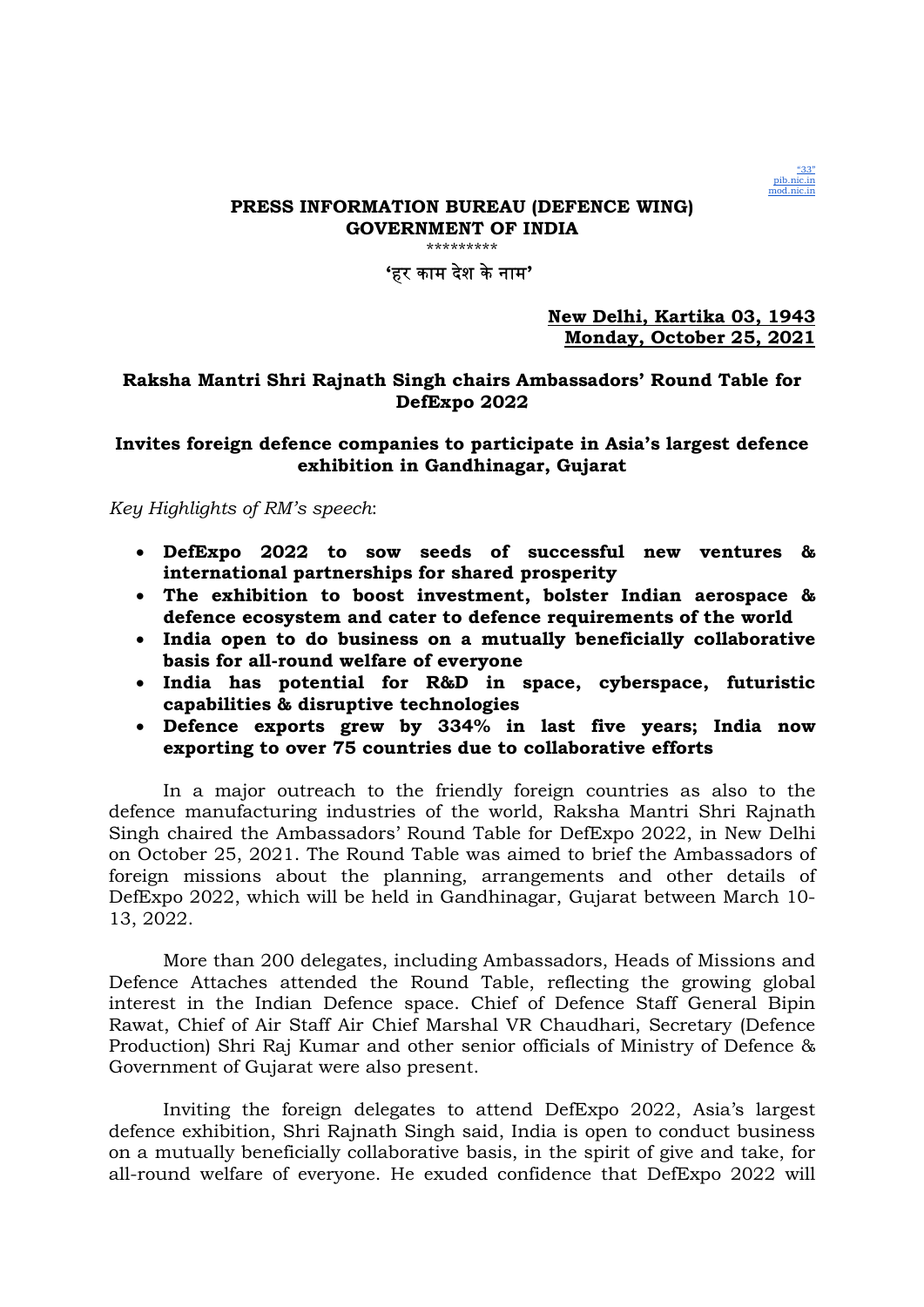bring all the latest technologies under one roof and provide a myriad of opportunities to the stakeholders in the aerospace & defence industry.

"Resurgent India, where defence manufacturing is an identified pillar of growth, will display its ability to take lead at DefExpo 2022. I am confident that pursuing the vision of our Hon'ble Prime Minister Shri Narendra Modi, DefExpo-2022 will sow the seeds of successful new ventures and international partnerships to promote shared prosperity, boost investment, expand manufacturing and bolster aerospace and defence ecosystem in India, which shall be ready to serve the defence requirements of our friendly countries also," said Shri Rajnath Singh.

The Raksha Mantri thanked the foreign delegates for participating in DefExpo 2020 & Aero India 2021 and said DefExpo 2022 aims to further the benchmark of its previous editions with greater presence of foreign and Indian exhibitors, OEMs and foreign countries. "We are committed to supporting the partnerships that have been forged thus far as also form newer bonds for mutual growth," he said.

Shri Rajnath Singh added that DefExpo 2022 will provide an overview of what India has been able to achieve in terms of defence R&D and production, application of modern technologies, liberalised collaborative policies introduced by the Government in last seven years. Saying that the Government is committed to furthering the defence business interests through synergistic growth, he expressed confidence that increased international participation will lead to development of mutually advantageous relationships between India & other countries.

The Raksha Mantri stated that the Indian aerospace and defence manufacturing sector is ready to soar to newer heights and it has the potential for R&D in space, cyberspace, futuristic capabilities and disruptive technologies such as Artificial Intelligence, Block-chain, Virtual Reality, 3D Printing, Digital Frontier and Internet of Military Things.

Reaffirming the Government's resolve to modernise the Armed Forces and make a strong & self-reliant defence industry, Shri Rajnath Singh said, various measures have been taken by the Government, including increasing defence capital outlay in the annual budget of 2021-22 by 18.75 % from the preceding year, which is the highest ever increment in the last 15 years. Other policy reforms include simplifying industrial licensing process; allowing 74% Foreign Direct Investment through automatic route and 100% with Government approvals for Critical technologies; introduction of Open General Export License policy; positive indigenisation lists of 209 items; launch of seven new Defence companies and opening up of testing & trial facilities for the private sector etc. The reforms in defence manufacturing are attracting greater interest from Indian and foreign defence manufacturers, innovators, MSMEs.

The Raksha Mantri appreciated the efforts of the Indian defence industry and thanked the foreign aerospace and defence companies for investing in the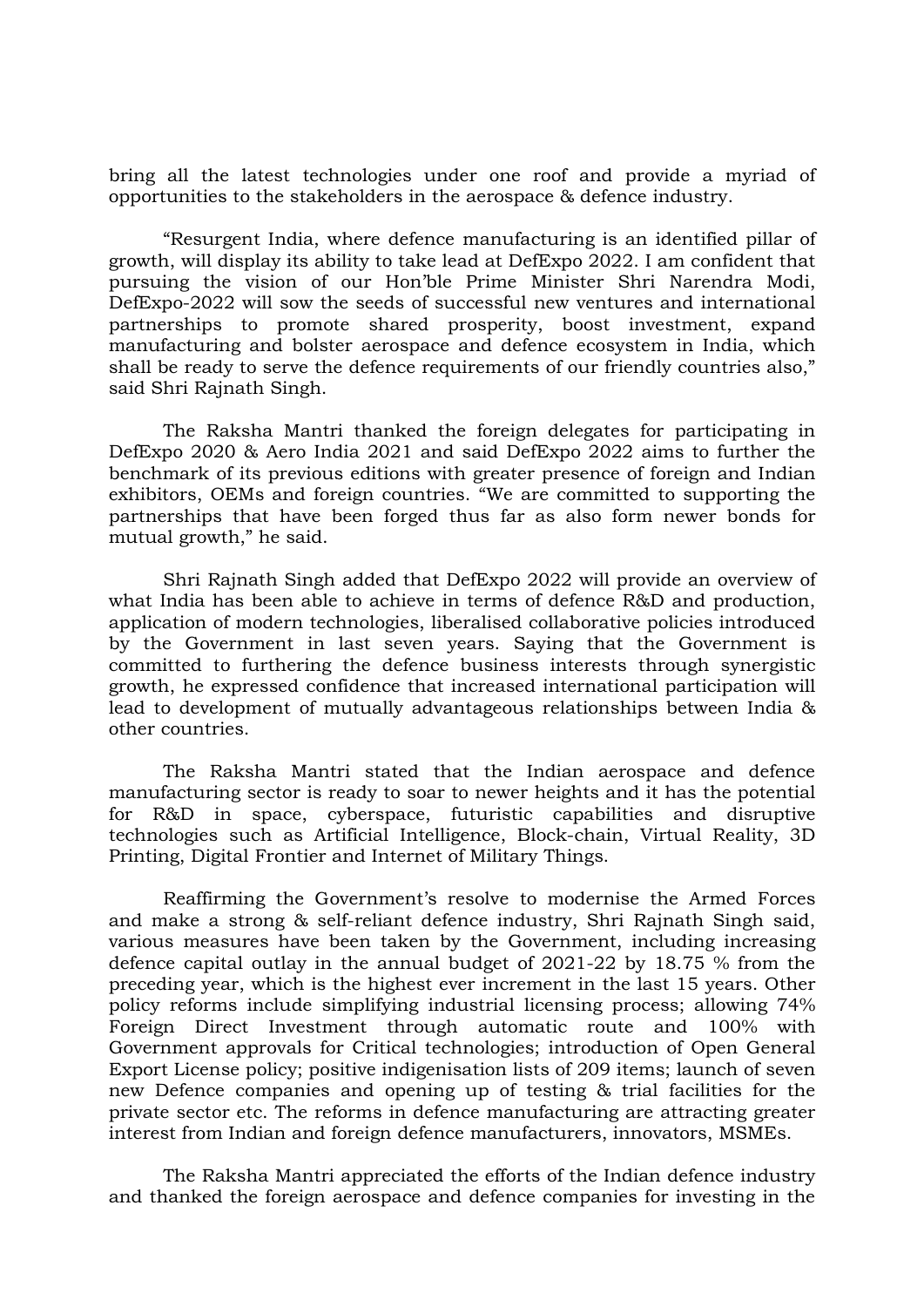Indian defence growth story. "It is because of the collaborative efforts of entities from all over the world that our defence exports have grown by 334% in last five years and now India is exporting to more than 75 countries. Our export performance is a strong indicator of the quality and competitiveness of our defence products," he said.

Shri Rajnath Singh also reiterated the Government's commitment to the collective security system laid down in Chapter VII of the UN Charter which deals with action with respect to threats to the peace, breaches of the peace and acts of aggression. "As a responsible nation, we wish to ensure a stable international security system through these collaborations and efforts," he said.

On the occasion, the Raksha Mantri also launched DefExpo 2022 website (www.defexpo.gov.in). The website provides online services to exhibitors, besides hosting informative content about the various indigenous defence products and tourism, arts and crafts of Gujarat. The website is an enabler for exhibitors to register and book space online on a first-come-first-serve basis, make online payments, book conference halls and venues for Business-to-Business (B2B) meetings. The website is the first interface and will make the process of booking and information access effortless.

Trade visitors will be able to buy their tickets from the website for visiting the show during business days *i.e.* 10<sup>th</sup> & 11<sup>th</sup> March 2022. Free Entry is planned for the general public on  $12<sup>th</sup>$  &  $13<sup>th</sup>$  March. Defence publications and Media will have to register online through the website.

At DefExpo-2022, which coincides with 'Azadi Ka Amrit Mahotsav' celebrations, the countries will not only get an opportunity to showcase their equipment and platforms, but also be able to explore the strengths and capabilities of the expanse of Indian Defence industry for forging Business partnerships. The event will help boost investment, expand manufacturing capacities and capabilities, discover avenues for technology absorption and thus, contribute to furthering the target of USD 5 Billion defence export by 2024. India aims to utilise this opportunity to further its business with the mantra of shared prosperity. The Indian Government's commitment to make India self-reliant with indigenous defence capabilities will be reaffirmed.

### ABB/Savvy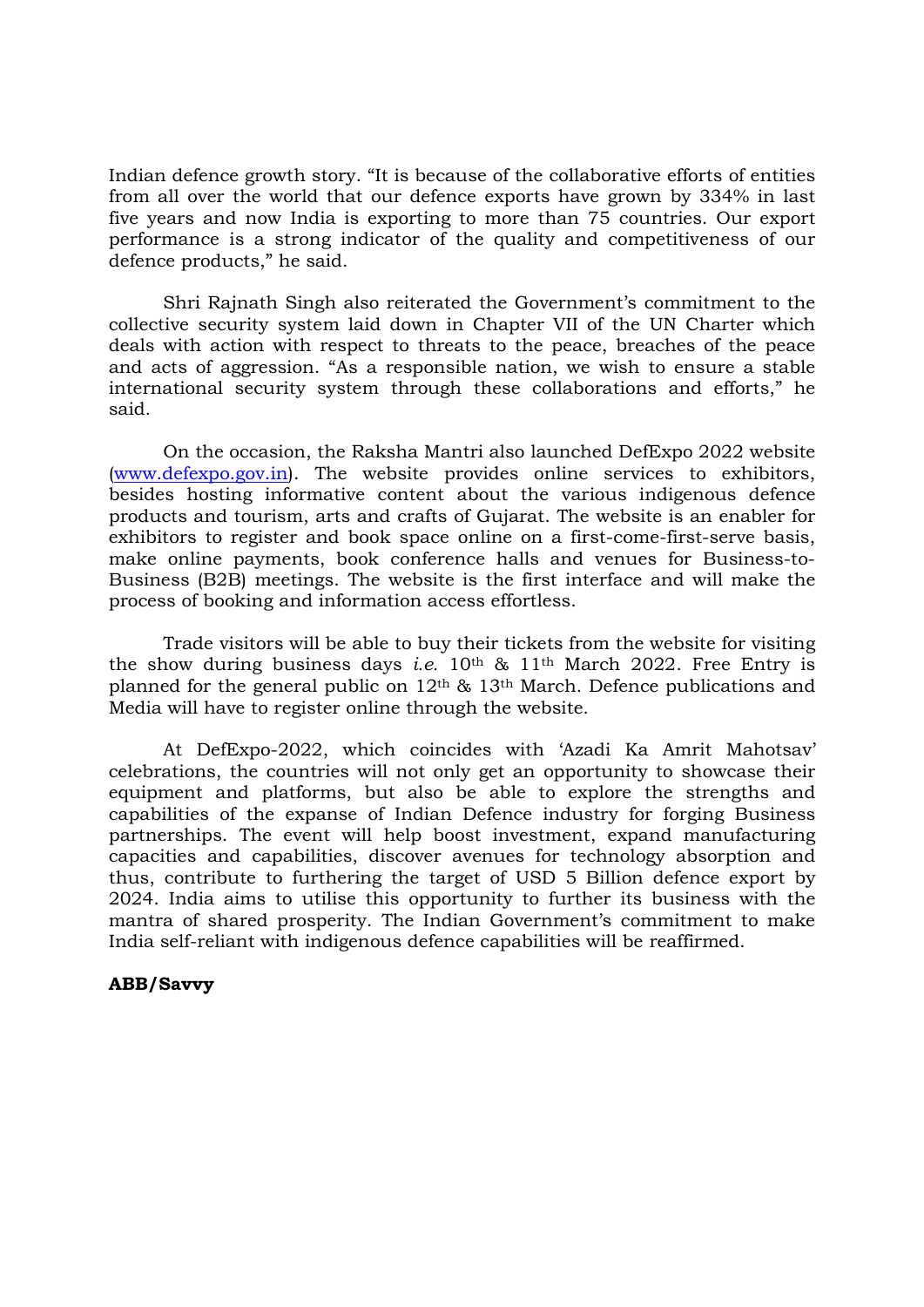\*\*\*\*\*\*\*\*\*

'हर काम दशे केनाम'

# New Delhi, Kartika 03, 1943 Monday, October 25, 2021

# India@75 BRO motorcycle expedition team reaches Jammu on second leg

# Key Highlights

- Pan-India motorcycle expedition commemorating 'Azadi ka Amrit Mahotsav'
- Expedition was flagged-off by Raksha Mantri Shri Rajnath Singh from New Delhi on October 14, 2021
- Reached Srinagar covering 3,050 kilometre in 10 days
- Progressed through Chandigarh, Shimla, Rohtang, Hanle, Umling La, Pang, Leh, Khardung La, Fotu La, Namik La, Kargil & Zoji La
- Expedition educating people; stimulating road safety awareness & spreading message of national integration

India@75 Border Roads Organisation (BRO) motorcycle expedition, which was flagged off by Raksha Mantri Shri Rajnath Singh from National War Memorial in New Delhi on October 14, 2021; completed its first leg by covering 3,050 kilometres in less than nine days. In the second leg, which started on October 24, 2021, the expedition has reached Jammu.

The expedition is traversing through five states/Union Territories, crossing plains of Delhi & Punjab and hill & snowbound areas of Himachal, Ladakh and Jammu & Kashmir in the first leg. It touched important places such as Chandigarh, Shimla, Atal Tunnel, Rohtang, Hanle (14,000 ft), Umling La, Pang, Leh (11,000 ft), Khardung La (17,400 ft), Namika La (12,140 ft), Fotu La (13,478 ft), Kargil & Zoji La(11,575 ft) before coming to halt at Srinagar. It may be noted that BRO had recently constructed highest motorable road in the world at Umling La (19, 300 ft).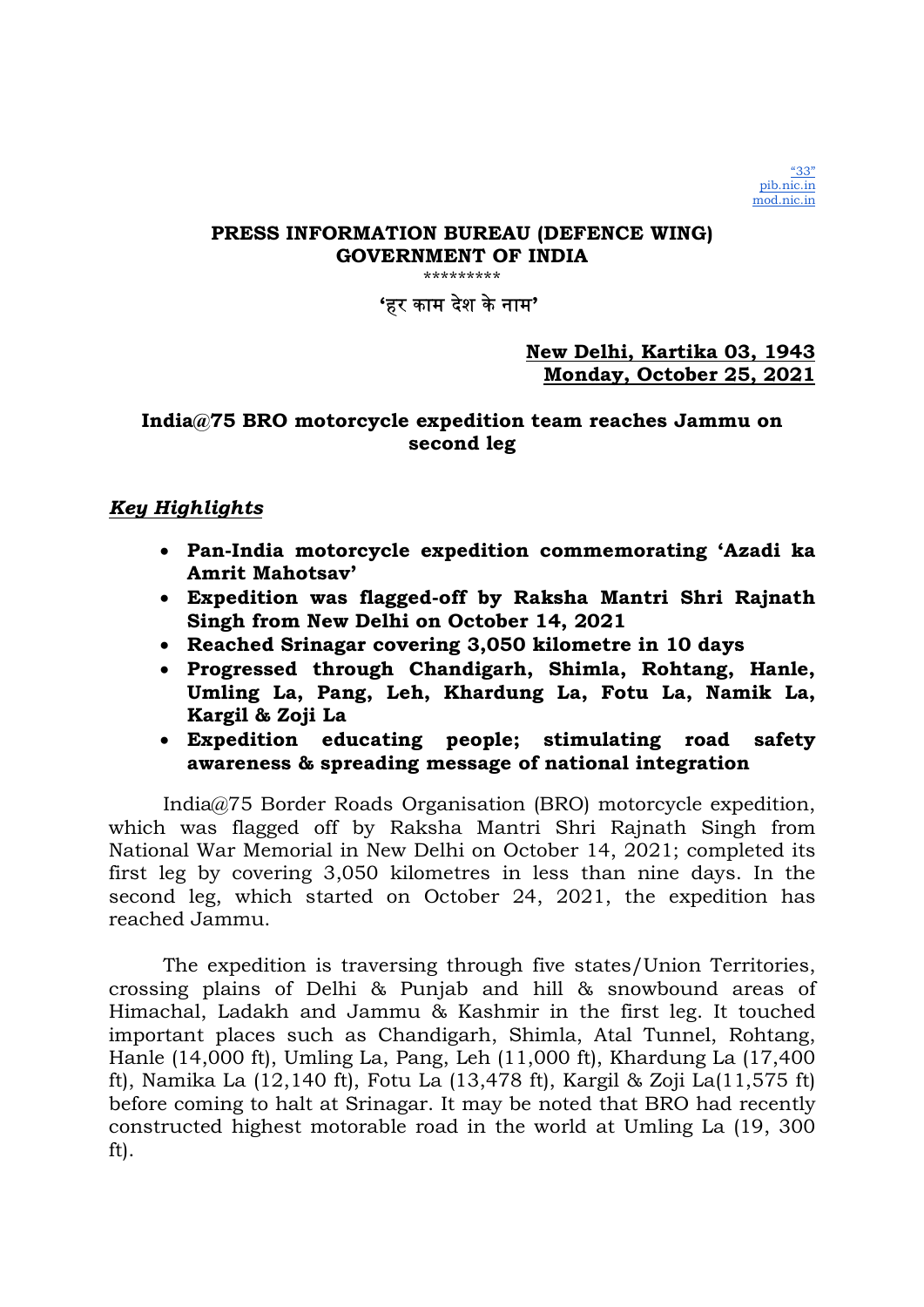While adventure was one of the aims of the expedition, the team was also able to achieve the other objectives of promoting message of national integration, nation building and road safety awareness among the masses. A number of outreach programmes were organised at Sundar Nagar and Manali in Himachal, Nyoma, Pang, Hanle, Leh and Kargil in Ladakh and then at Srinagar. The team interacted with the local citizens and tourists, building bonds and spreading the message of road safety. The enthusiastic local populace joined hands with expedition team and collectively carried out cleanliness drive promoting message of 'Swachh Bharat' at Manali, Leh, and Kargil. The team got the opportunity of interacting with BRO/Ex-Servicemen and Gallantry Award winners.

The team also interacted with the youth and young school children at Sunder Nagar in Himachal Pradesh and Leh in Ladakh and distributed school bags & stationery items, sharing with them ideas and experiences. The team also established a cultural connect by joining locals of Kullu district in celebrations of the world famous Kullu Dusshera and then visiting the Bhima Kali Mandir and Thiksey Monastery. They paid obeisance to our fallen heroes at Kargil War Memorial.

The first leg of the 20,000 km long expedition was action-packed and undoubtedly one of the most challenging legs. As the expedition gained momentum and altitude, the men and the machines were tested to the hilt, the team members endured sub-zero temperature (up to - 25°C), Heavy snow blizzard, slippery roads and low oxygen levels at super high altitudes and every man in the team showed exemplary grit, courage and intent in taking the expedition forward through the difficult and challenging phases.

The BRO expedition team received overwhelming support, hospitality, encouragement, affection and warmth from the locals at every phases of the expedition, team members also radiated bonhomie, reciprocated love and made good friends enroute and finally handed over the baton at Srinagar to the next team. The second leg will further pass through Chandigarh, Rishikesh, Tanakpur, Praygraj, Varanasi, Bodhgaya, Patna, Bhagalpur and will finally culminate at 'The Gateway to North East" Siliguri, West Bengal, on November 04, 2021.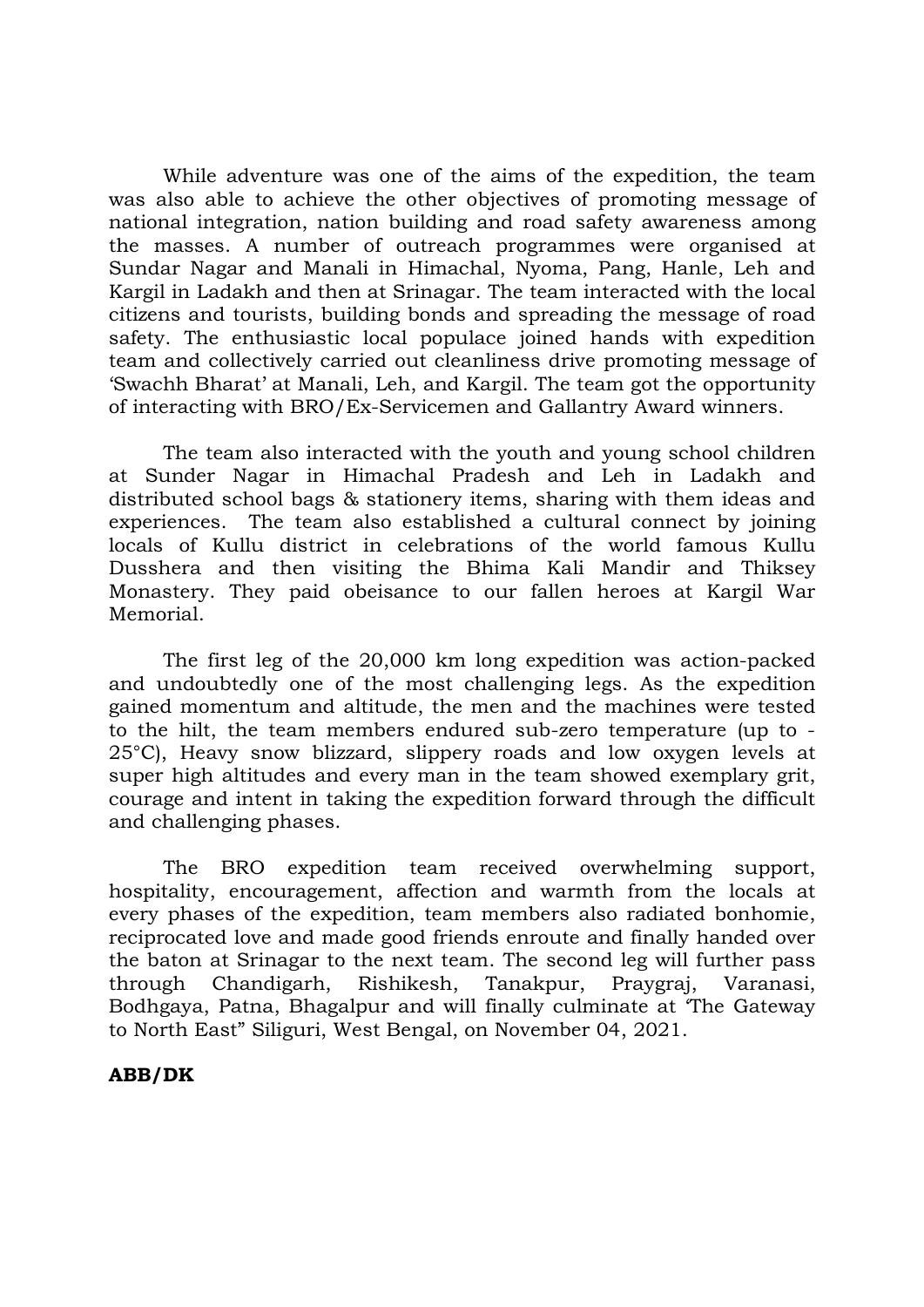

### PRESS INFORMATION BUREAU (DEFENCE WING) GOVERNMENT OF INDIA \*\*\*\*\*\*\*\*\* 'हर काम देश केनाम'

### New Delhi, Asvina 30, 1943 Friday, October 22, 2021

### Ministry of Defence signs contract worth ₹ 423 Cr with US for procurement of Arms for Indian Navy

The Ministry of Defence has signed a contract on 21 October 2021 with the US Government under Foreign Military Sale (FMS) for procurement of MK 54 Torpedo and Expendable (Chaff and Flares) for the Indian Navy at a cost of ₹ 423 Crores. These weapons are the outfit of P-8I Aircraft which is used for Long range Maritime Surveillance, Anti-Submarine Warfare and Anti-Surface Warfare (ASV).

ABB/Nampi/PS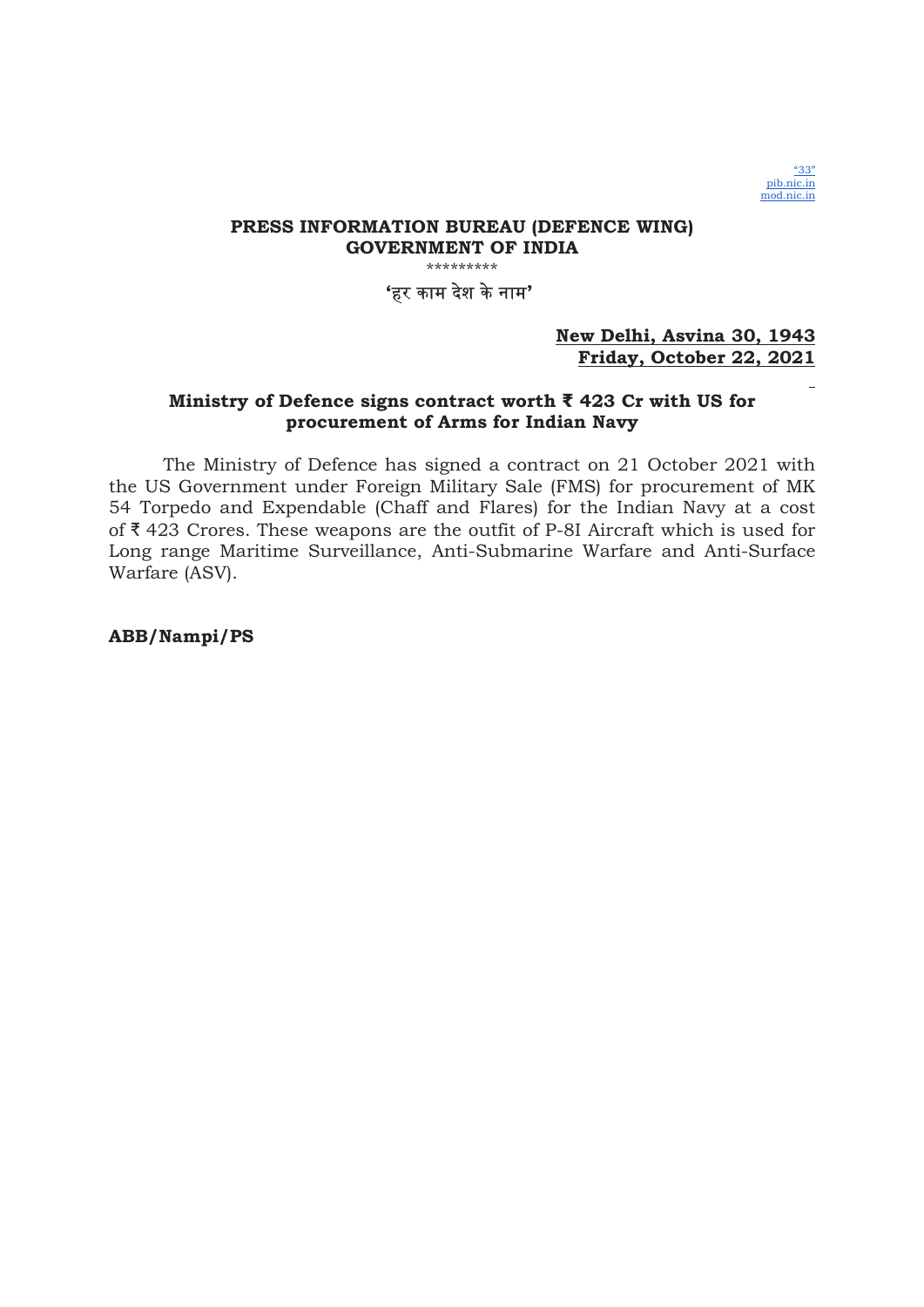### PRESS INFORMATION BUREAU (DEFENCE WING) GOVERNMENT OF INDIA \*\*\*\*\*\*\*\*\* 'हर काम देश के नाम'

### New Delhi, Kartik 01, 1943 Friday, October 22, 2021

## High-Speed Expendable Aerial Target ABHYAS successfully flight-tested by DRDO

### Key Highlights:

### Abhyas is designed & developed by DRDO's Aeronautical Development Establishment (ADE), Bengaluru.  $\Box$  The current flight test is carried out as a part of developmental flight trials.

ABHYAS - the High-speed Expendable Aerial Target (HEAT) was successfully flight-tested today by Defence Research and Development Organisation (DRDO) from the Integrated Test Range (ITR), Chandipur off the coast of Bay of Bengal in Odisha. The vehicle can be used as an aerial target for evaluation of various missile systems. The performance of the target aircraft was monitored through telemetry and various tracking sensors including Radars and Electro Optical Tracking System (EOTS).

Raksha Mantri, Shri Rajnath Singh congratulated DRDO for the successful flight trial of Abhyas. The current flight test is carried out as a part of developmental flight trials. Expression of interest for production of the vehicle has already been floated to Indian industries. This indigenous target aircraft, once developed, will meet the requirements of High-speed Expendable Aerial Targets (HEAT) for Indian Armed Forces.

ABHYAS is designed & developed by DRDO's Aeronautical Development Establishment (ADE), Bengaluru. The air vehicle is launched using twin underslung boosters which provide the initial acceleration to the vehicle. It is powered by a gas turbine engine to sustain a long endurance flight at subsonic speed. The target aircraft is equipped with MEMS based Inertial Navigation System (INS) for navigation along with the Flight Control Computer (FCC) for guidance and control. The vehicle is programmed for fully autonomous flight. The check-out of air vehicle is done using laptop-based Ground Control Station (GCS).

Dr G Satheesh Reddy, Secretary, Department of Defence R&D and Chairman, DRDO also congratulated the teams associated with successful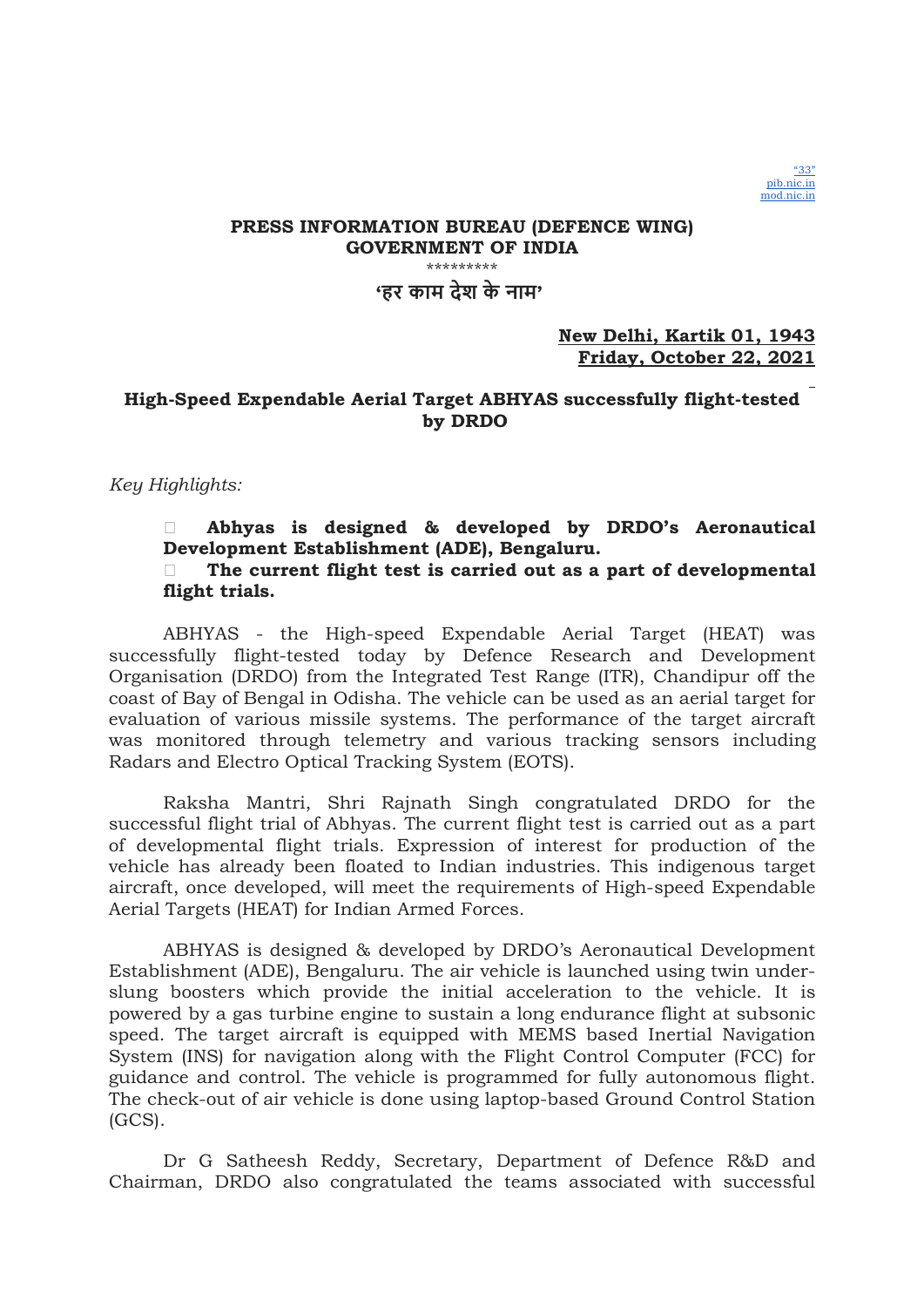flight test of 'ABHYAS' and termed it as a force-multiplier considering its accuracy and effectiveness.

# ABB/NM/PS/RP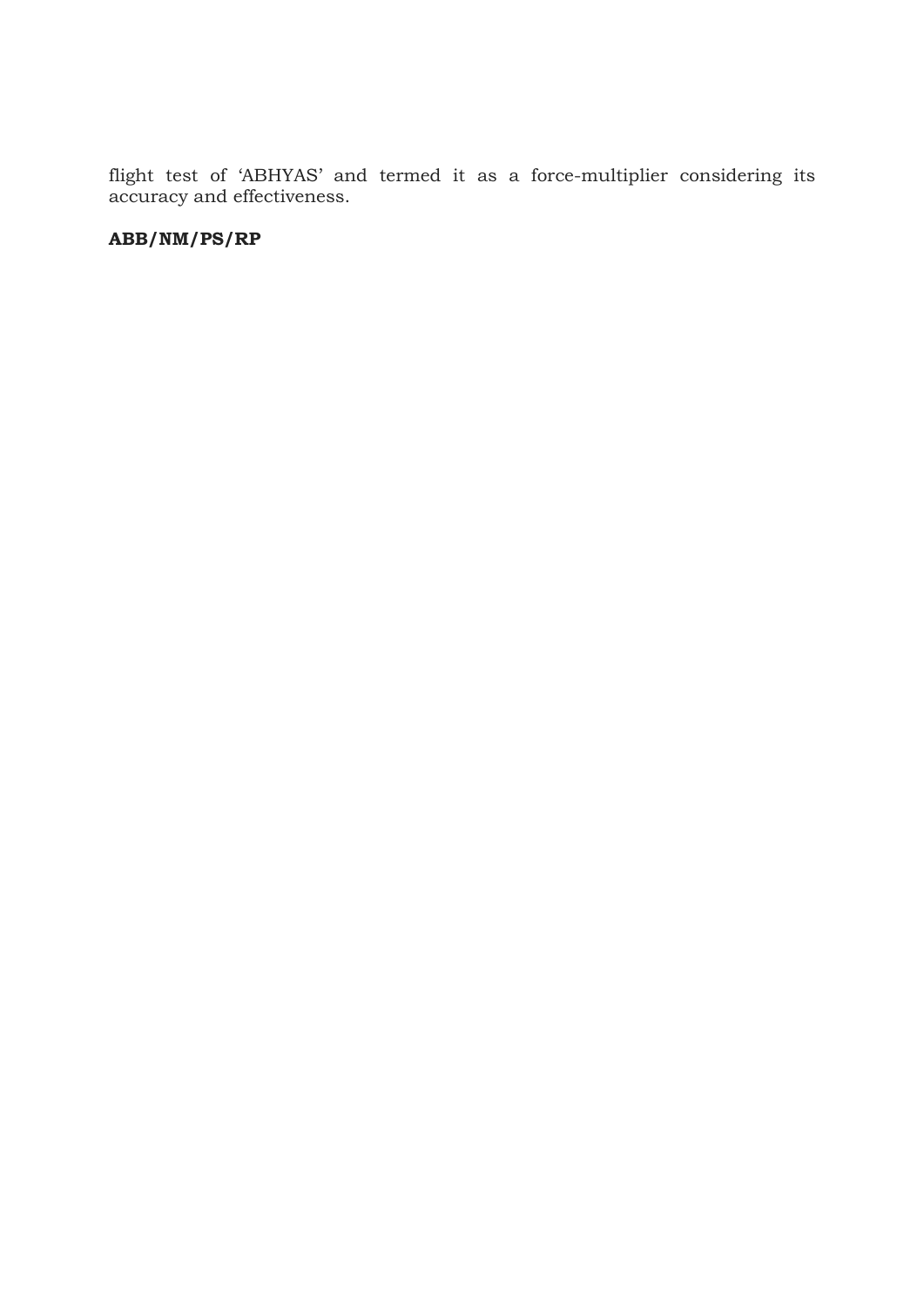'हर काम देश के नाम'

New Delhi, Asvina 30, 1943 Friday, October 22, 2021

Raksha Mantri Shri Rajnath Singh inaugurates IAF Conclave on Swarnim Vijay Varsh in Bengaluru

Main objective behind 1971 war was to protect dignity of humanity and democracy: Raksha Mantri

It became classical example of 'Just war': Raksha Mantri

Key highlights:

 Congruence of country's politico-military thoughts gave birth to a new nation defeating exploitation & injustice

 $\Box$  The war proved that where there is righteousness, there is victory

 Country will always be indebted to valour & sacrifice of its war heroes

Raksha Mantri Shri Rajnath Singh has said that 1971 war was one of the few wars in history that were fought neither for land nor for any resource, nor for that matter any kind of power. "The main objective behind this was to protect the dignity of humanity and democracy," Raksha Mantri said while inaugurating the three-day conclave organised by the Indian Air Force to commemorate 'Swarnim Vijay Varsh' at Yelahanka Air Force Station in Bengaluru on October 22, 2021.

Referring to the theme of the conclave, 'Birth of a Nation: Congruence of Politico-Military Thoughts and Goals', Shri Rajnath Singh termed it the most appropriate because "It was the synergy and cooperation between the Tri-Services and the Government that ensured the success of our country in such a huge campaign." He added "The congruence of our country's politico-military thoughts gave birth to a new nation in Asia, defeating exploitation and injustice and proved once again that where there is righteousness, there is victory (यतः धर्मस्ततो जय:)."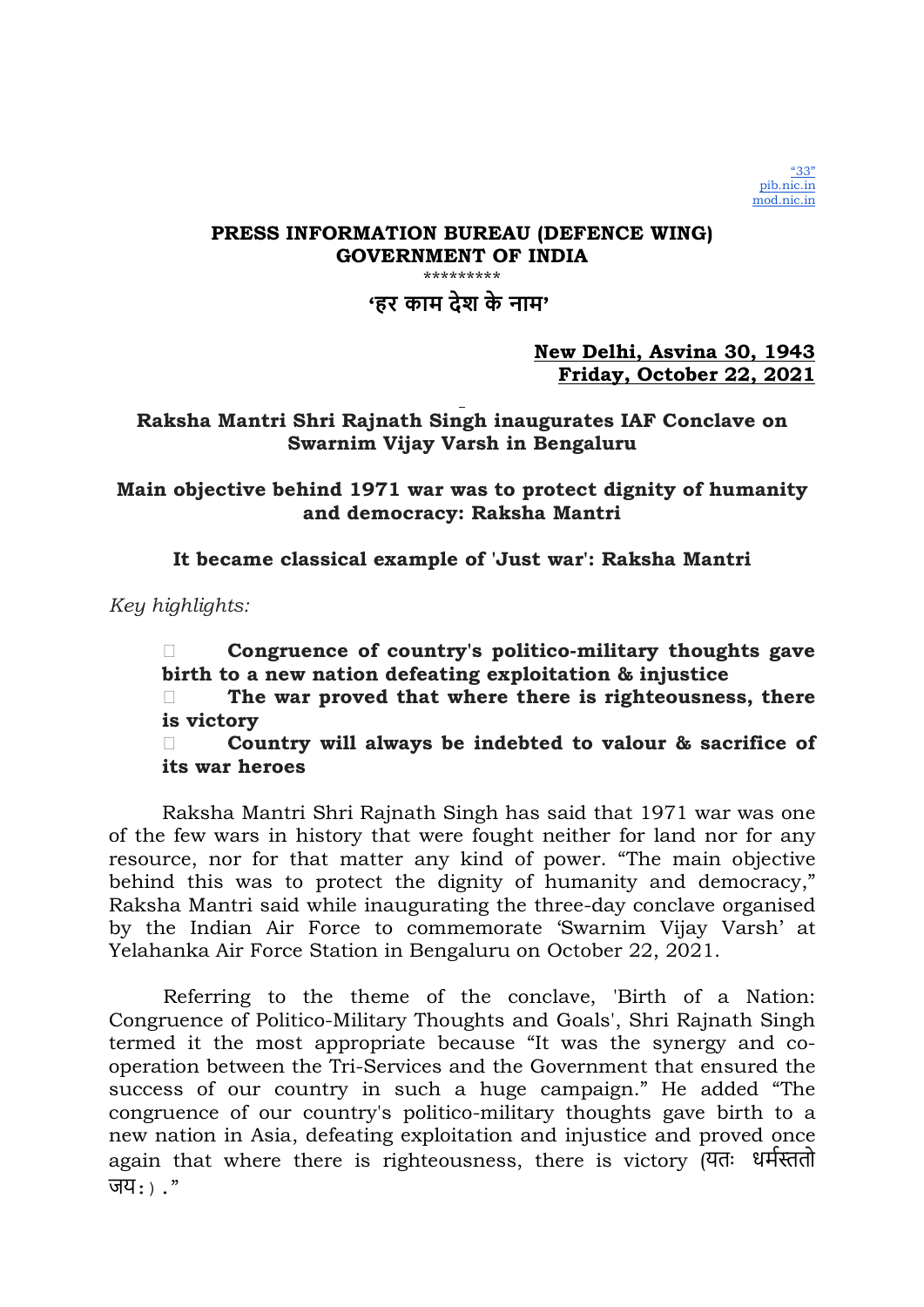On the challenges faced at that time, Shri Rajnath Singh said, "It is easy to say that in this war, east and west were the two main fronts, but in reality there were many such fronts which we had to take care of, and which would not have been possible without politico-military synergy." He said the country had to take care of lakhs of refugees from the East, monitor any kind of aggressive attitude on International Boundary or 'Ceasefire Line' (Now Line of Control) by Pakistan, stop any kind of external interference in the Northern sector and retain India's credibility in favour of peace, justice and humanity."

 The Raksha Mantri also pointed to the largest military surrender after World War II in which more than 93,000 Pakistani soldiers surrendered at once. "In just 14 days, Pakistan had lost one-third of its Army, half its Navy and one-fourth of its Air-force. This war proved to be historic in many ways. Scholars and historians later termed it as a classic example of 'Just war'."

 Quoting 1971 war as shining example when there is talk of promoting jointness and integration among the Armed Forces in the changing times, Shri Rajnath Singh said, "This war told us the importance of thinking, planning, training and fighting together. The war also witnessed the well-knit team functioning of our Armed Forces, the diplomatic acumen of India, and the role of a responsive manufacturing base in meeting the needs of the forces. It also shows the need and importance of an 'all of government approach' in security challenges." Today, under the leadership of Prime Minister Shri Narendra Modi, the country has got a Chief of Defence Staff and Ministry of Defence (MoD) has got Department of Military Affairs.

 Raksha Mantri saluted the valour all those soldiers, sailors, air warriors and their families, who ensured the victory in the 1971 war. "This country will always be indebted to the valour and sacrifice of those heroes and will continue to move forward in the path of fulfilling their dreams."

Shri Rajnath Singh also inaugurated photo exhibition on 1971 war on the occasion. Chief of Defence Staff General Bipin Rawat, Chief of Air Staff Air Chief Marshal Vivek Ram Chaudhari, Defence Secretary Dr Ajay Kumar and other senior civil and military officials of MoD were present on the occasion.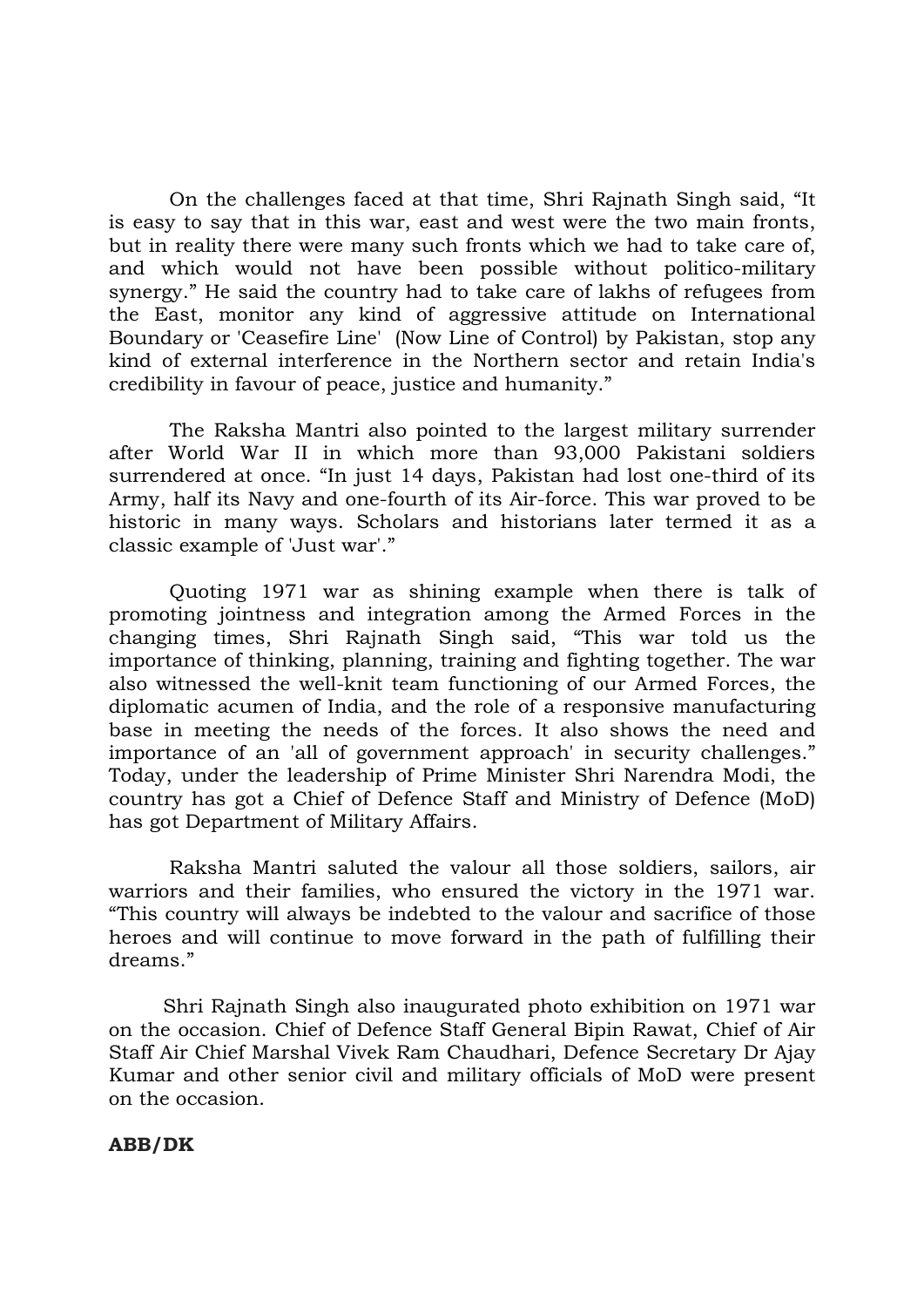## 'हर काम देश के नाम'

## New Delhi, Ashvina 29, 1943 Wednesday, October 20, 2021

## Raksha Mantri launches web-based project monitoring portal for Military Engineer Services

Raksha Mantri Shri Rajnath Singh launched Web Based Project Monitoring Portal (WBPMP) for Military Engineer Services (MES) at New Delhi on 20th October 2021. The portal conceptualized in accordance with the Digital India Mission of the Union Government, has been developed by Bhaskaracharya National Institute for Space Applications and Geoinformatics (BISAG-G).

The newly launched unified portal is the first project management e-Governance to be implemented by the MES. It will enable real time monitoring of projects from its inception to completion. All stakeholders not only from MES but also Armed Forces users can gain access to the project information. This is one among many initiatives of MES for the scientific management of this organisation. Raksha Mantri appreciated the initiative that has several advantages in monitoring the MES projects and congratulated it for going digital.

Taking forward the Digital India Mission, MES is also in process of implementing nine other e-Governance applications in an endeavor to increase productivity, build transparency and improve efficiency towards infrastructural development for the Army. These include Product Approval Portal, AWMP Scrutiny & Status Application, E-Measurement Book, Budget Management Portal, Work Estimation Application, Billing and Construction Account Management, Cashbook Management and Accounting System, Contractor and Consultant Enlistment Portal & E-Deviation. These applications are expected to be developed by the end of this year and also to be amalgamated into singular Enterprise Resource Planning (ERP) by mid of next year.

MES has also embraced State of the Art technologies in its projects such as the construction of high-rise residential accommodations, construction of state-of-the-art multi-speciality hospitals, provisioning of several run-way infrastructures, construction of specialised marine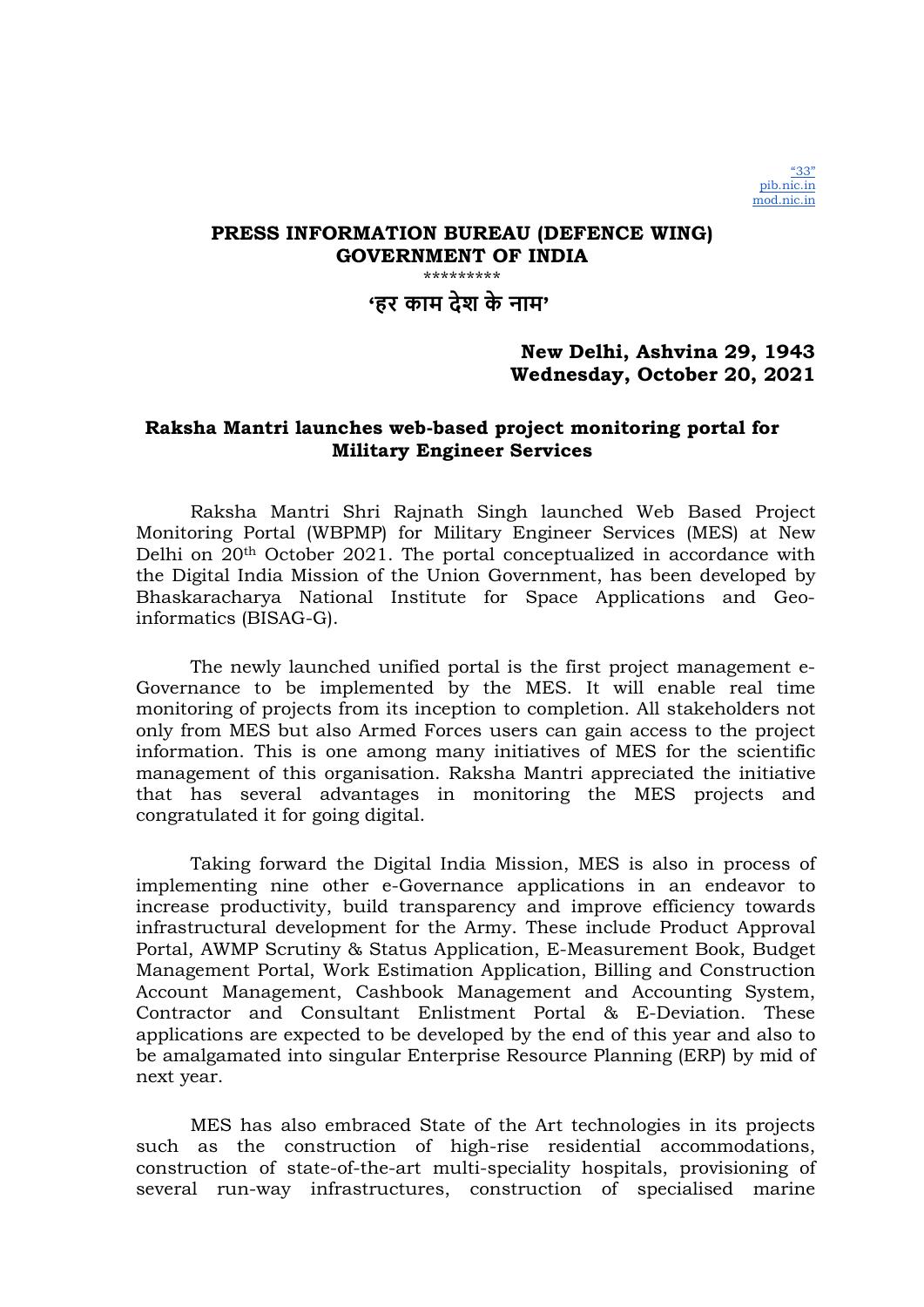structures, central engineering services such as the water & sewage treatment plants etc.

Chief of Defence Staff & Secretary-Department of Military Affairs General Bipin Rawat, Chief of Army Staff General Manoj M Naravane, Chief of Air Staff Air Marshal Vivek Ram Chaudhuri, Defence Secretary Dr. Ajay Kumar, Chief of Integrated Defence Staff to the Chairman Chiefs of Staff Committee Air Marshal BR Krishna, Vice Chief of Naval Staff Vice Admiral Satish Namdeo Ghormade, E-in-C of MES Lt. Gen. Harpal Singh and Director General of Indian Coast Guard Krishnaswamy Natarajan were also present at the launching ceremony for the WBPMP.

ABB/PS/RP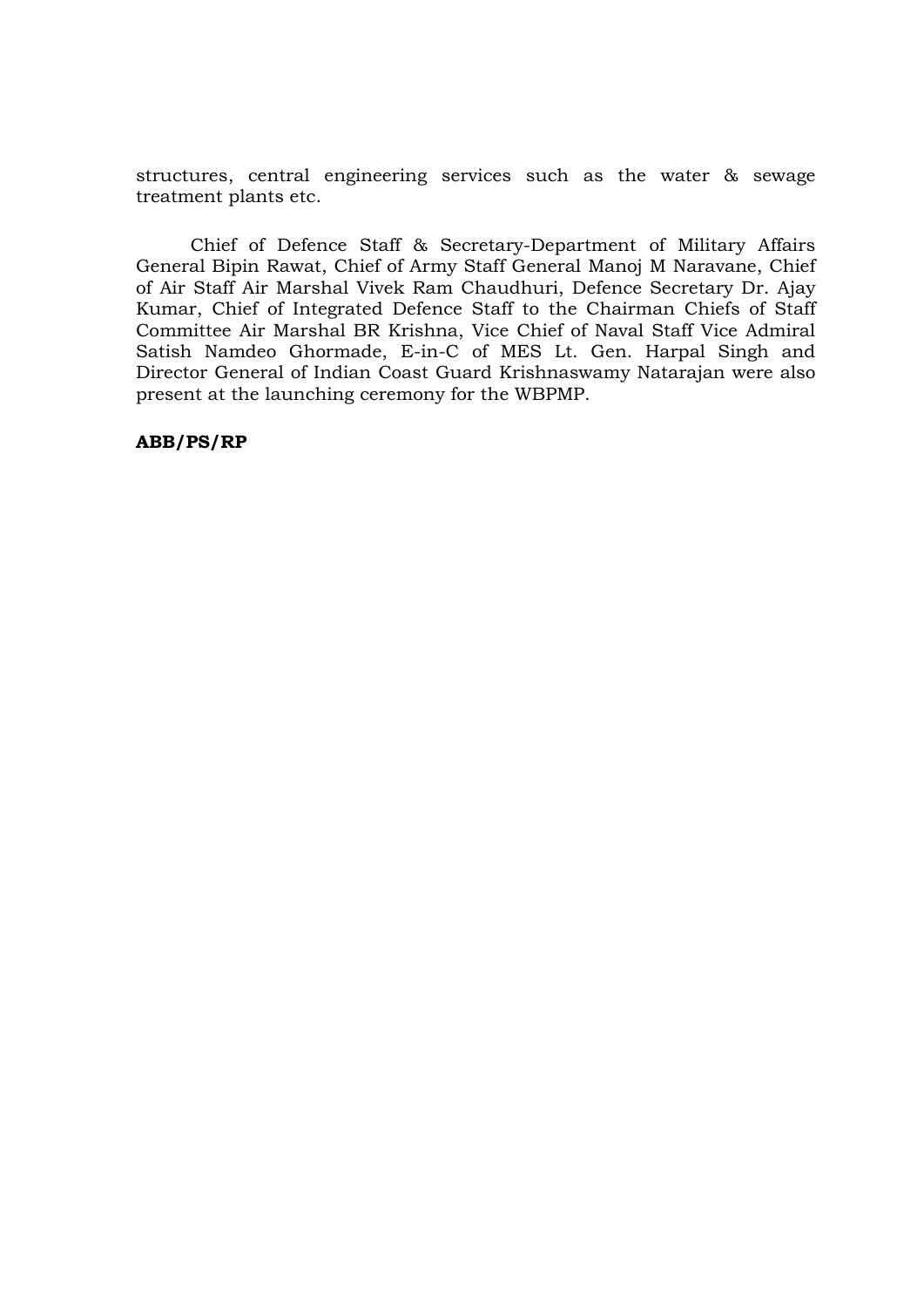'हर काम देश के नाम'

# New Delhi, Ashvina 27, 1943 Monday, October 18, 2021

# Defence Secretary inaugurates Capacity Building Program for IDES Officers and Technical Staff of DGDE

## Key Highlights:

- Director General of Defence Estates (DGDE) has successfully digitized the defence lands across India
- With over 18 lakh acres of Estates, DGDE is one of the largest landmanagers of the government land
- Training is conducted by National Remote Sensing Centre (NRSC), Hyderabad

Defence Secretary Dr Ajay Kumar inaugurated a training program on the latest survey technologies and mapping of defence land boundaries using Remote Sensing and Geographic Information System (GIS) for officers of Indian Defence Estates Services (IDES) and Technical Staff of Directorate General Defence Estates (DGDE) on 18th October 2021. The first batch of the training started at National Remote Sensing Center (NRSC), Hyderabad, while the program was inaugurated via video conference from New Delhi.

The program is aimed to train the technical resources of Defence Estates Organisation in the latest technologies through premier institutions in the country and generate in-house capacities for survey and protection of land. Through this program, the trainees will have exposure to new a skillset in modern technologies like satellite imagery processing, drone imagery processing etc. It is proposed to impart training to the entire technical cadre of DGDE Organisation including the computer programmers of Cantonment Boards in batches. The first batch of Sub Divisional Officers is being trained from 18th October 2021 for two weeks at NRSC, Hyderabad.

While inaugurating the training program, the defence secretary urged the officers to keep themselves abreast with the latest technologies in Survey of Defence Land. He also emphasized the need to use technology in the Survey of Defence Land.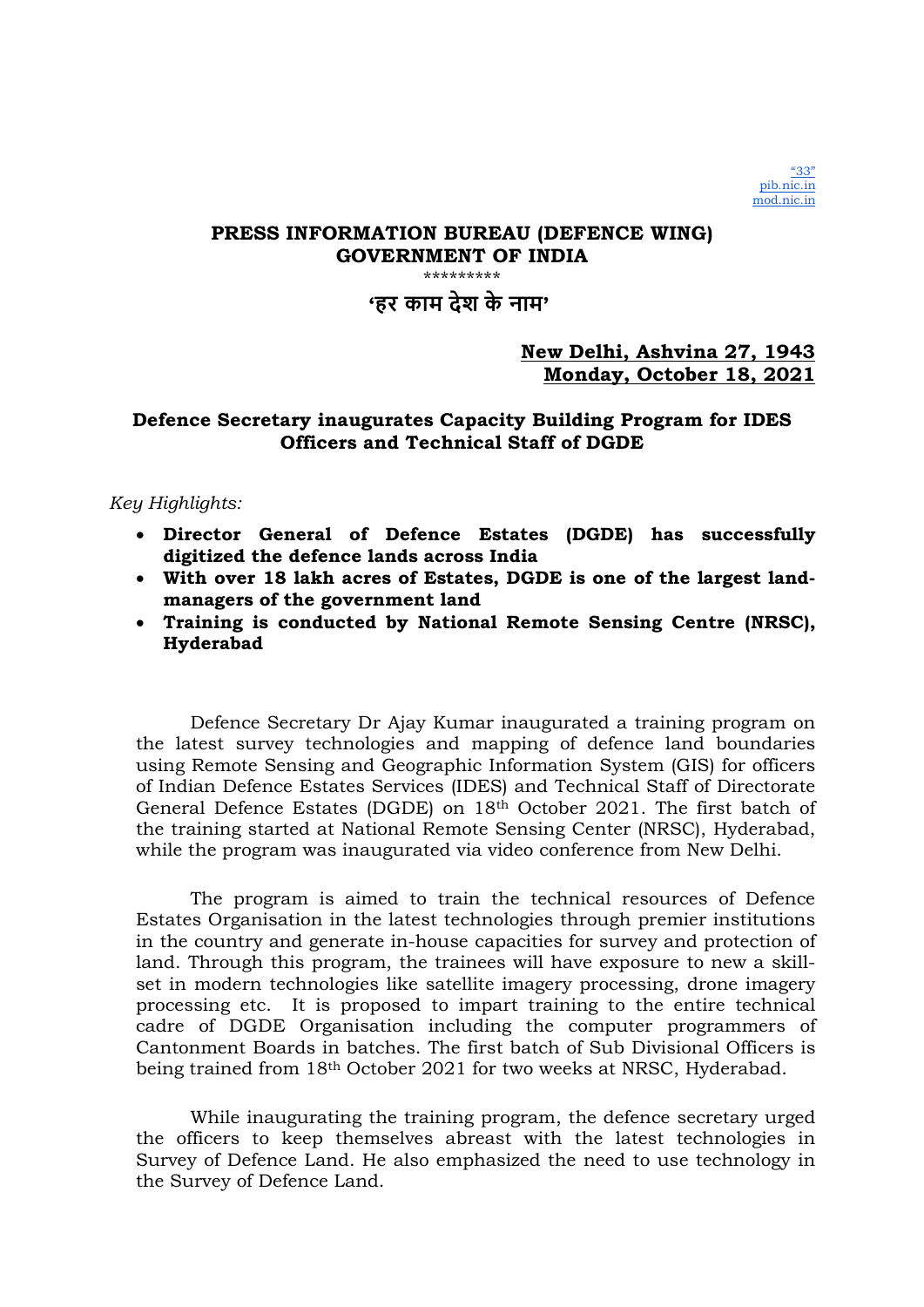The defence secretary said on the occasion "with over 18 lakh acres estates, DGDE is one among the largest land managing organizations of the government land in the country. Also, this land pool is having varied types. While some chunk includes urban land, other are in remote and some in difficult terrains. So, it is extremely heartening to see that DGDE is adopting modern technologies and it would certainly improve the quality of land management system."

The defence secretary also recalled the successful completion of digitization of defence land records by DGDE, through which, he said that the requirement from other organizations for public infrastructure projects like road, rail lines and power projects etc., in defence lands could be easily negotiated. He added that it could also ease the process of renewing the Leases. Dr Ajay Kumar pointed out the efforts of DGDE viz., developing surveillance system through satellites, to monitor the changes in the ground so that to take any corrective actions in case of any violations or encroachments.

The defence secretary hoped that just after completion of training, the officers will adopt these new technologies not only for quick completion of ongoing land survey by DGDE but also for establishing this endeavor of DGDE as one of the best practices that other ministries and departments may follow.

First batch training is aimed to train the trainees mainly in domains of Introduction to Remote Sensing, Image interpretation, Digital image fundamentals and radiometric enhancement, Geo-referencing of image, Projections & coordinate systems, Introduction to Geographic Information System (GIS), Data Conversion techniques, Error detection, editing and validation of spatial database, Maps composition, Hands-on practical session relevant to above topics.

In the next phase, one-week training for IDES officers to familiarize them with the latest technologies, is planned in November 2021. It will be a continuing exercise for IDES officers and staff till DGDE's own training Institute (NIDEM) at Delhi develop its own capabilities to impart such training.

Defence Estates Organisation carried out a comprehensive survey of defence lands during 2011-2015 (Phase I). Now a Phase-II survey to verify, authenticate and reconcile the outcomes of the earlier survey has been undertaken and the same is in final stages of completion. Until recently, surveys were being conducted through ETS and DGPS. This methodology has been time consuming and outcomes of such surveys may also become outdated by the time the surveys are concluded.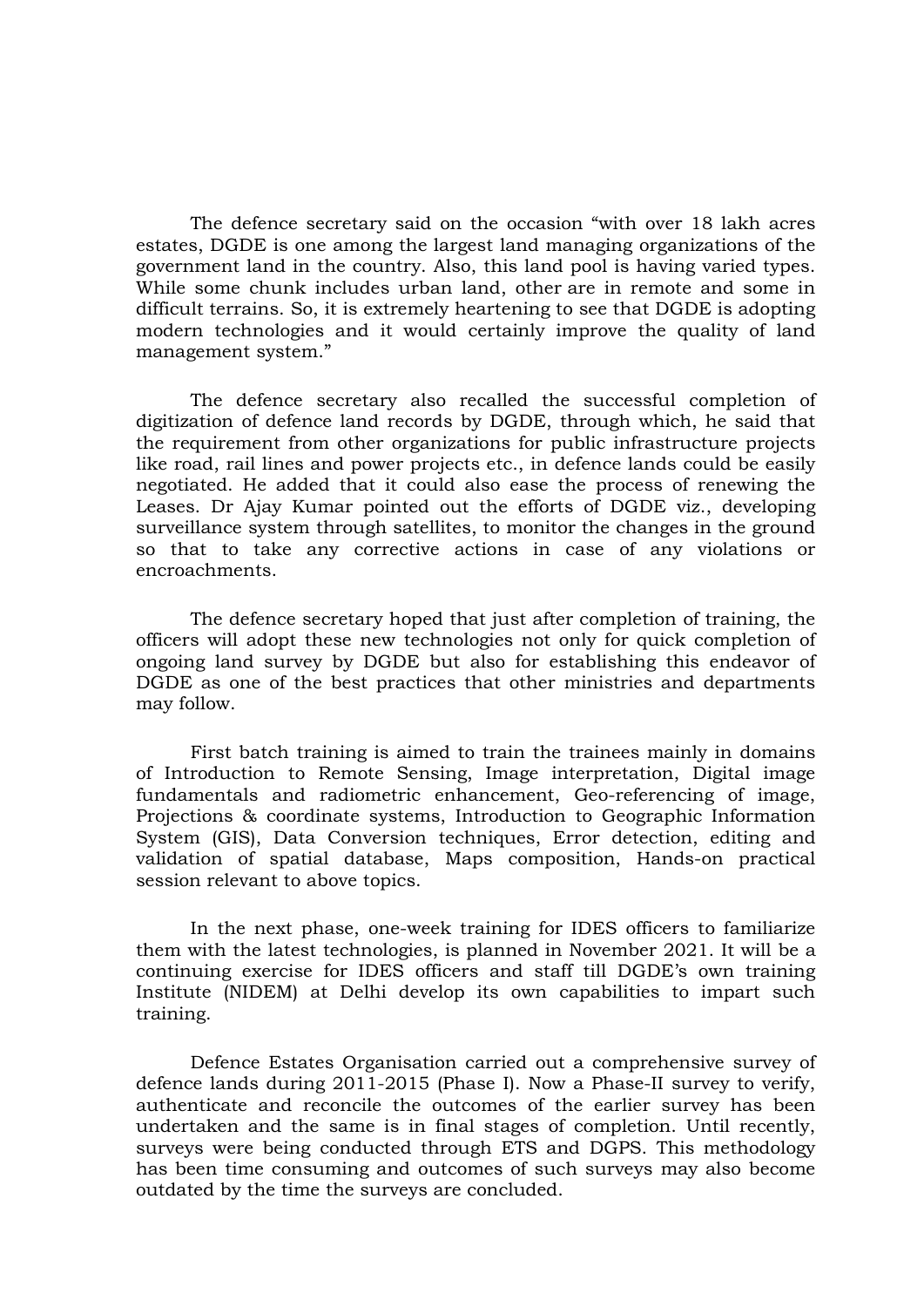It has been now decided that the latest technologies of land surveys as well as processing of data like satellite imagery, Drone based surveys and data processing tools should be adopted for more accurate, authenticate, reliable, robust and time bound outcomes of the survey. These techniques will also enable monitoring of changes on ground like encroachment or cultivation of land and better planning. Towards this objective, steps have been taken to carry out the drone-based survey of Mahajan Field Firing Range (Bikaner, Rajasthan) which is under progress. Likewise, a satellite imagery-based survey of Pokhran field Firing Range is in progress. A third project for real time change detection system based on the Tome series Satellite imagery for detection of encroachments is also in progress.

Shri Ajay Kumar Sharma, Director General, Defence Estates, Smt Nivedita Shukla Verma, Additional Secretary, MoD, Shri Rakesh Mittal, Joint Secretary, MoD, Dr. Raj Kumar, Director, NRSC and Smt Sharmistha Maitra, Director, MoD were present during the said inauguration.

### Nampi/PS/RP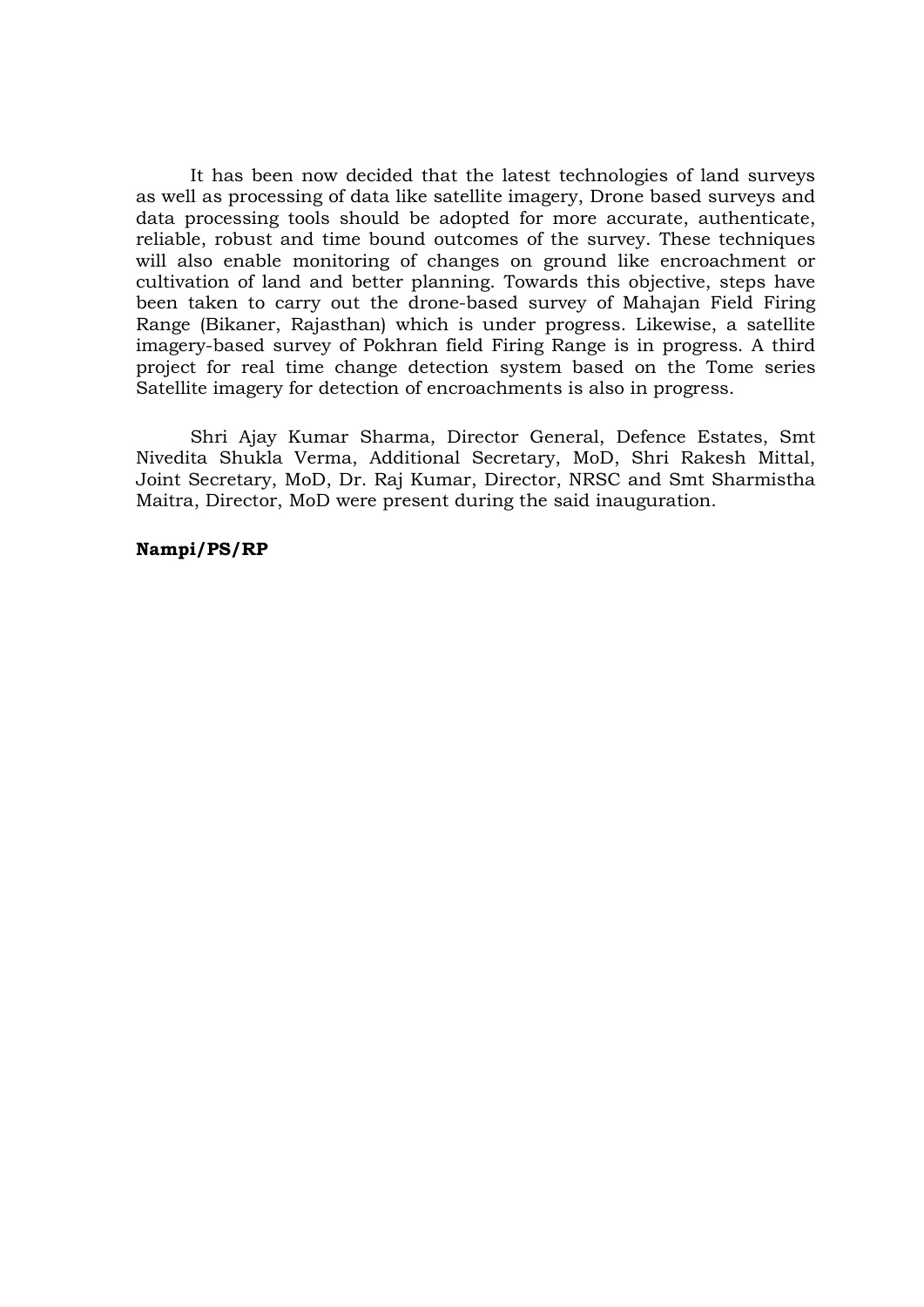'हर काम देश के नाम'

New Delhi, Asvina 24, 1943 Friday, October 15, 2021

# Seven new defence companies, carved out of OFB, dedicated to the Nation on the occasion of Vijayadashami

## Creation of seven companies will give strength to Dr Kalam's dream of strong India, says Prime Minister Shri Narendra Modi in his video address

These seven new companies would form a strong base for the military strength of the country in the times to come: PM

# Raksha Mantri Shri Rajnath Singh says, the new companies to be engines of growth for the economy and play important role in defence manufacturing ecosystem

# New structure to transform Ordnance Factories into productive & profitable assets and ensure self-reliance in defence preparedness: RM

Seven new defence companies, carved out of Ordnance Factory Board (OFB), were dedicated to the Nation at a function organised by Ministry of Defence on the occasion of 'Vijayadashami' in New Delhi on October 15, 2021. Prime Minister Shri Narendra Modi delivered a video address during the event. Raksha Mantri Shri Rajnath Singh presided over the ceremony at Kothari Auditorium, DRDO Bhawan.

To enhance functional autonomy, efficiency and unleash new growth potential & innovation, Government had decided to convert OFB from a Government Department into seven 100 per cent Governmentowned corporate entities as a measure to improve self-reliance in the defence preparedness of the country. The seven new Defence companies are: Munitions India Limited (MIL); Armoured Vehicles Nigam Limited (AVANI); Advanced Weapons and Equipment India Limited (AWE India); Troop Comforts Limited (TCL) (Troop Comfort Items); Yantra India Limited (YIL); India Optel Limited (IOL) and Gliders India Limited (GIL). These companies have commenced business from October 01, 2021.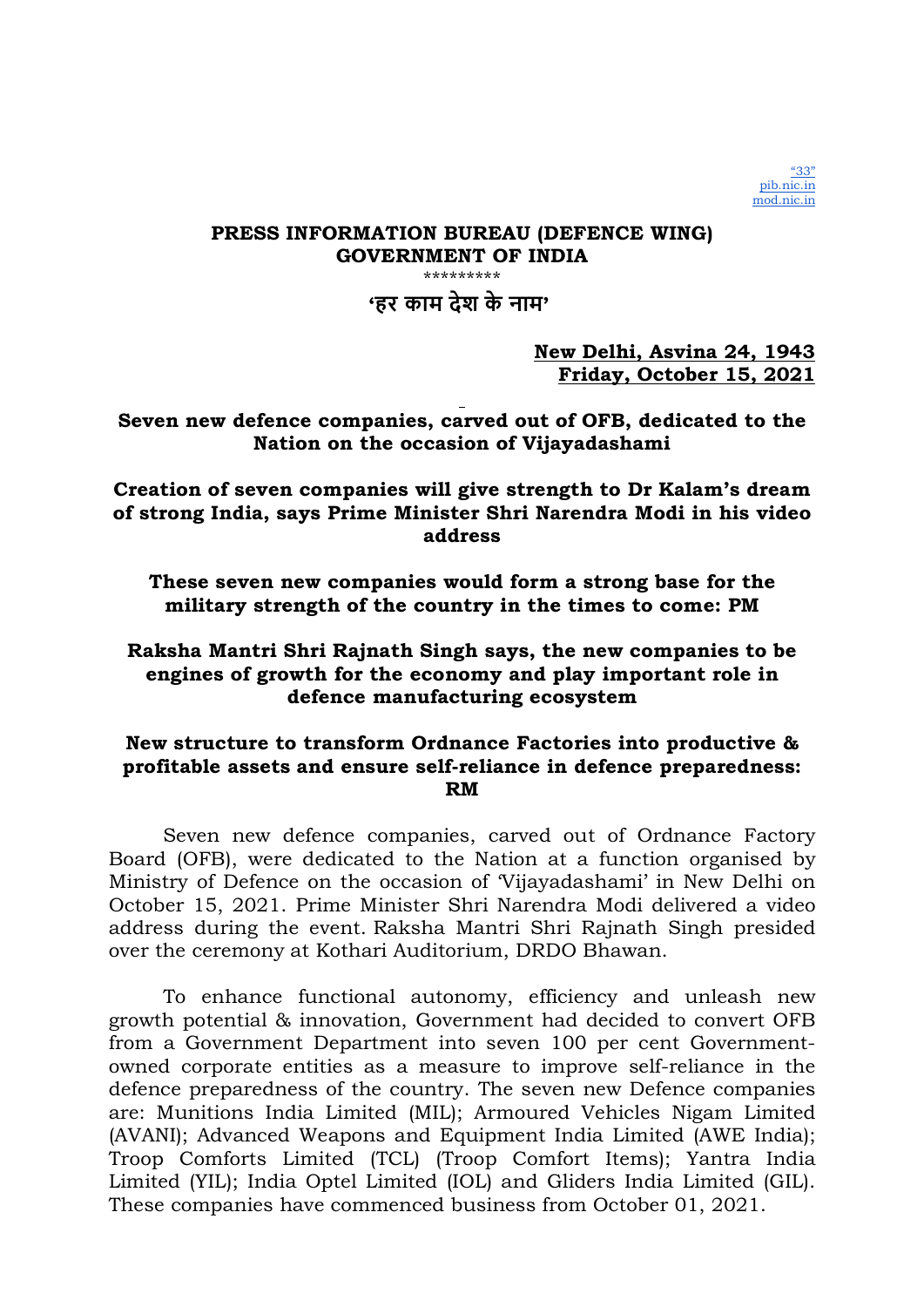In his video address, Prime Minister Shri Narendra Modi noted the auspicious occasion of Vijayadashami today and the tradition of worshiping arms and ammunition on the day. He said, In India, we see power as a medium of creation. He remarked that with the same spirit, the nation is moving towards strength.

Shri Narendra Modi also paid tributes to Dr APJ Abdul Kalam and said that Dr Kalam dedicated his life to the cause of a strong nation and said that Restructuring of Ordnance Factories and creation of seven companies will give strength to his dream of strong India. New Defence companies are a part of the various resolutions which the nation is pursuing to build a new future for the country during this Amrit Kaal of India's independence, he added.

The Prime Minister said that the decision of creating these companies was stuck for a long time and expressed the belief these 7 new companies would form a strong base for the military strength of the country in the times to come. Noting the glorious past of Indian ordnance factories, the Prime Minister commented that upgradation of these companies was ignored in the post-independence period, leading to the country's dependence on foreign suppliers for its needs. "These 7 defence companies will play a major role in changing this situation", he said.

Shri Narendra Modi also mentioned that these new companies would play an important role in import substitution, in line with the vision of 'Atmanirbhar Bharat'. An order book of more than Rs 65,000 crore reflect the increasing confidence of the country in these companies, he added.

The Prime Minister recalled the various initiatives and reforms undertaken in the recent past that have created Trust, Transparency and Technology driven approach in the defence sector like never before. Today, private and public sector are working hand in hand in the mission of national security, he added. He cited Uttar Pradesh and Tamil Nadu Defence Corridors as examples of the new approach. He noted as new opportunities are emerging for the youth and MSME the country is seeing the result of policy changes in the recent years. "Our defence export has increased by 325 per cent in last five years", he added.

Shri Narendra Modi mentioned that it is our target that our companies not only establish expertise in their products but also become a global brand. He urged that while competitive cost is our strength, quality and reliability should be our identity. He further mentioned that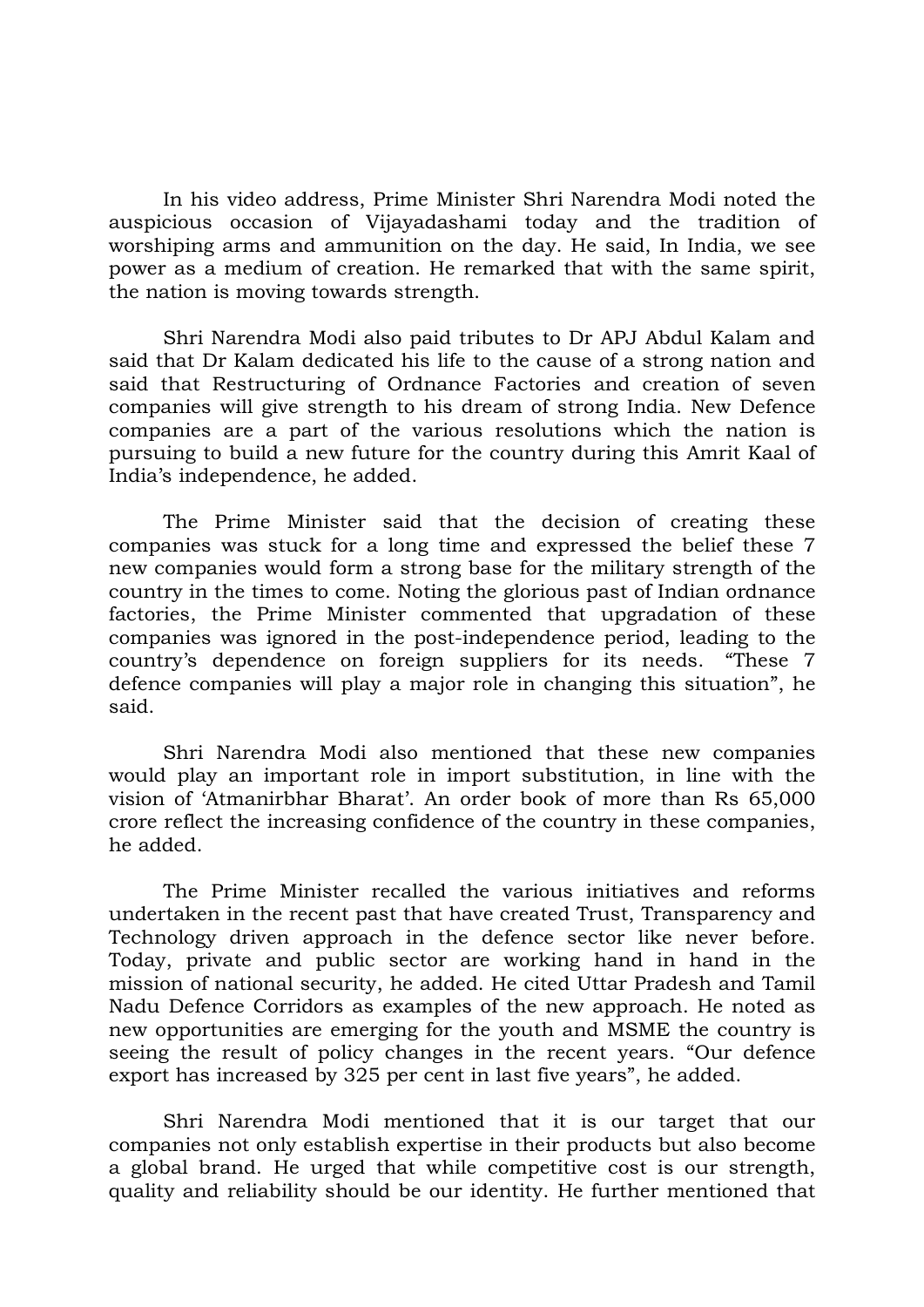in the 21st century, growth and brand value of any nation or any company is determined by its R&D and innovation. He appealed to the new companies that Research and innovation should be a part of their work culture, so that they just don't catch up but take lead in future technologies. This restructuring would provide more autonomy to the new companies to nurture innovation and expertise and the new companies should encourage such talent, he added. He urged the startups to become a part of this new journey through these companies to leverage the research and expertise of each other.

The Prime Minister mentioned that the Government has given these new companies not only a better production environment but also complete functional autonomy. He reiterated that the Government has also ensured that the interests of the employees are fully protected.

Describing the decision to convert OFB into seven defence companies as historic, Raksha Mantri Shri Rajnath Singh, in his address, said the move reflects the Government's resolve of achieving 'Aatmanirbhar Bharat'. He said, this decision will provide autonomy to these companies and improve accountability & efficiency in the functioning of 41 factories under them. He exuded confidence that the new structure will help in overcoming various shortcomings in the existing system of OFB and provide these companies incentive to become competitive and exploring new opportunities in the market including exports, while safeguarding the interests of the employees.

"The objective of this restructuring is to transform Ordnance Factories into productive, and profitable assets; improve expertise in product range; increase competitiveness; improve quality; enhance costefficiency and ensure self-reliance in defence preparedness," he said.

Shri Rajnath Singh hoped that in the times of come, these new companies would not only play an important role in the defence manufacturing ecosystem but would also be engines of growth for the Indian economy. He added that restructuring is a continuing process, not an end in itself.

Saying that the new companies have full potential for growth, Shri Rajnath Singh said, if required, the government will provide support initially through financial and non-financial interventions.

Reiterating the Government's commitment towards protecting the interests of OFB employees, Shri Rajnath Singh stated that all employees of OFB (Group A, B & C) belonging to production units will be transferred to corporate entities on deemed deputation for a period of two years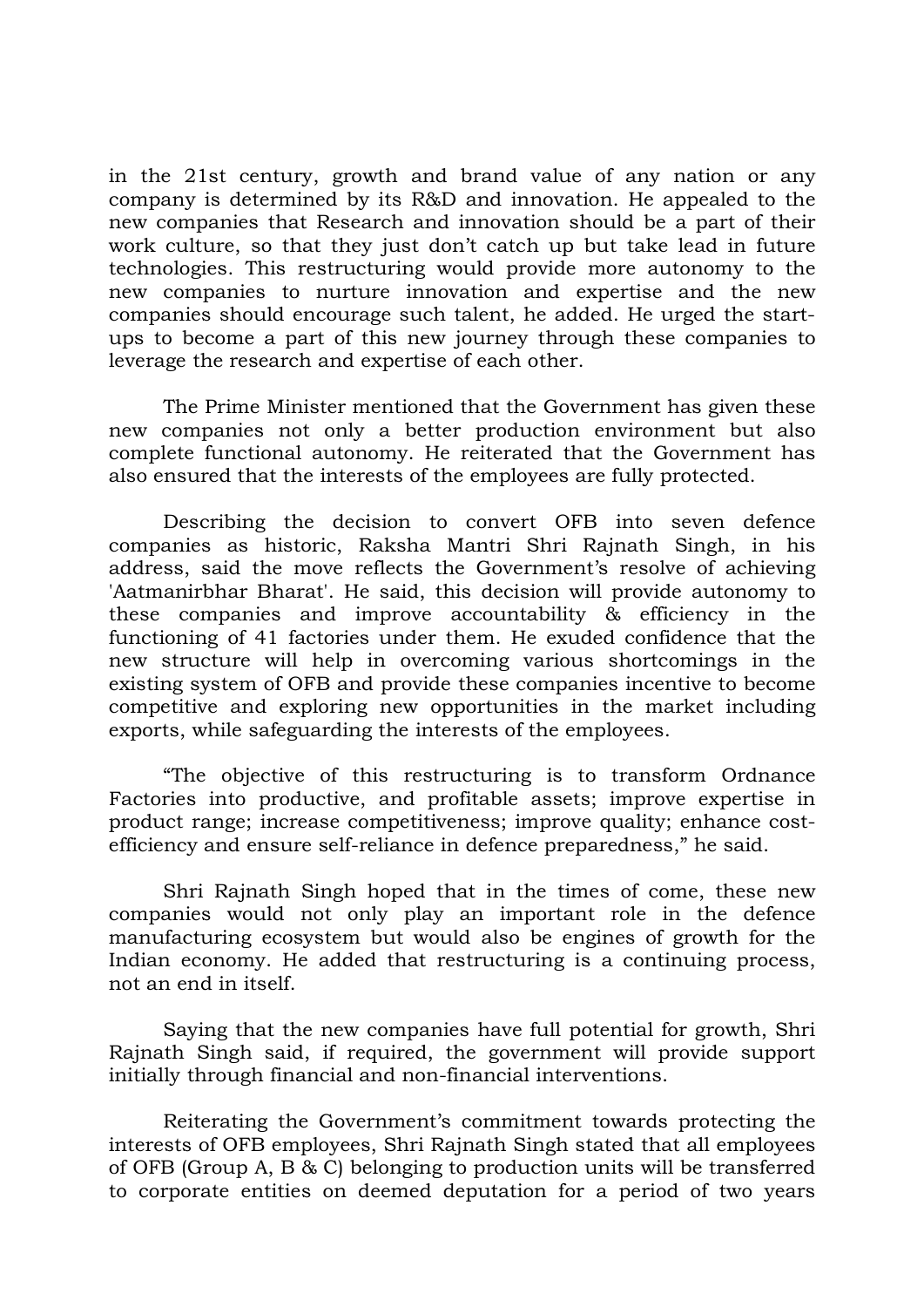without any change in their service conditions as Central Government employees.

Terming production of defence items as key for achieving 'Aatmanirbhar Bharat', the Raksha Mantri voiced the Government's resolve of making India a defence manufacturing hub and net exporter through active participation of the private sector, joint ventures and setting up of defence manufacturing units. He said, since 2014, all efforts have been made to bridge the gap between age-old business methods and modern-day practices that are needed to make way into the global market, expressing satisfaction that the country is making giant strides towards achieving 'Make in India, Make for the World' vision of the Prime Minister.

"The country's defence sector has scaled greater heights due to the reforms taken by the Government in the past few years. We have created a conducive ecosystem for exports and FDI with focus on manufacturing products indigenously," said Shri Rajnath Singh. He added that Ministry of Defence has set a target of achieving a turnover of Rs 1.75 lakh crore in aerospace and defence goods and services by 2024, including exports of Rs 35,000 crore.

The Raksha Mantri defined the present defence manufacturing scenario in the country as a synergy of the private and public sectors. "Public and private sectors are working hand-in-hand to enhance the preparedness of our Armed Forces," he said.

Shri Rajnath Singh urged the new management to not just depend on orders for the Services, but explore new opportunities in India and abroad. He also wished the Nation on 'Vijayadashami' and remembered former President APJ Abdul Kalam on his birth anniversary

Raksha Rajya Mantri Shri Ajay Bhatt mentioned that the transformation of OFB could become a reality only because of the vision and leadership of Prime Minister Shri Narendra Modi. He expressed gratitude to the EGoM, led by the Raksha Mantri, which made it feasible to carry out such a huge reform, involving more than 75,000 employees, 41 production units and a number of non-production units spread over 10 States/UT in the country, having assets worth more than Rs. 79,000 crore and above all, legacy of more than 220 years.

National Security Advisor Shri Ajit Doval, Chief of Air Staff Air Chief Marshal V R Chaudhari, Defence Secretary Dr Ajay Kumar, Secretary (Defence Production) Shri Raj Kumar, Secretary (Ex-Servicemen Welfare) Shri B Anand, Financial Advisor (Defence Services) Shri Sanjiv Mittal and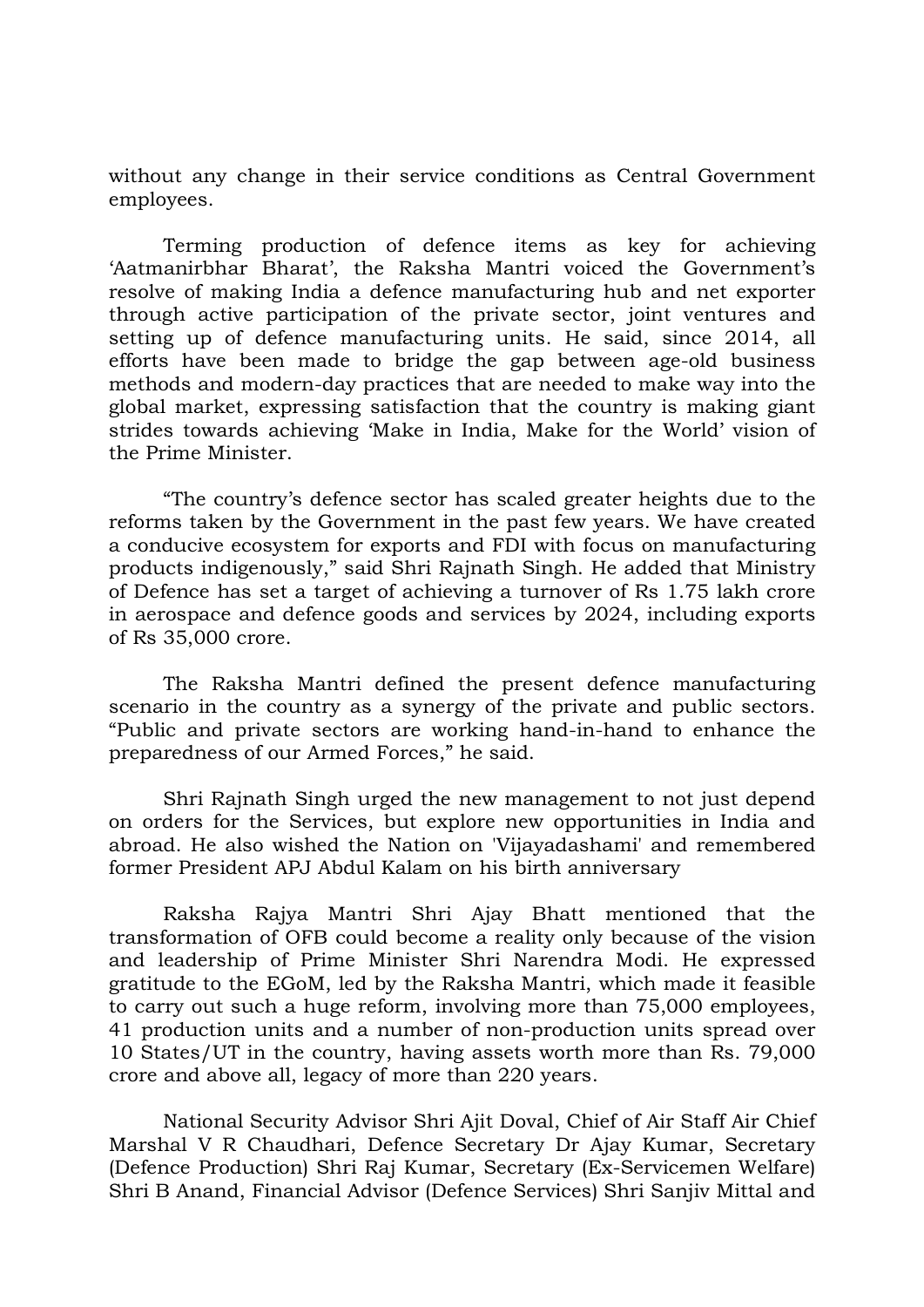other senior officers of Ministry of Defence and representatives from the Defence Industry Associations were also present.

In addition to the central programme, the ceremony was held in a federated manner with programmes and events held in all the seven new companies and their units located in various states. Several independent events were also organised at local level by these companies to commemorate the historic day. These programmes were connected to the central programme through video conferencing.

# ABB/DS/Savvy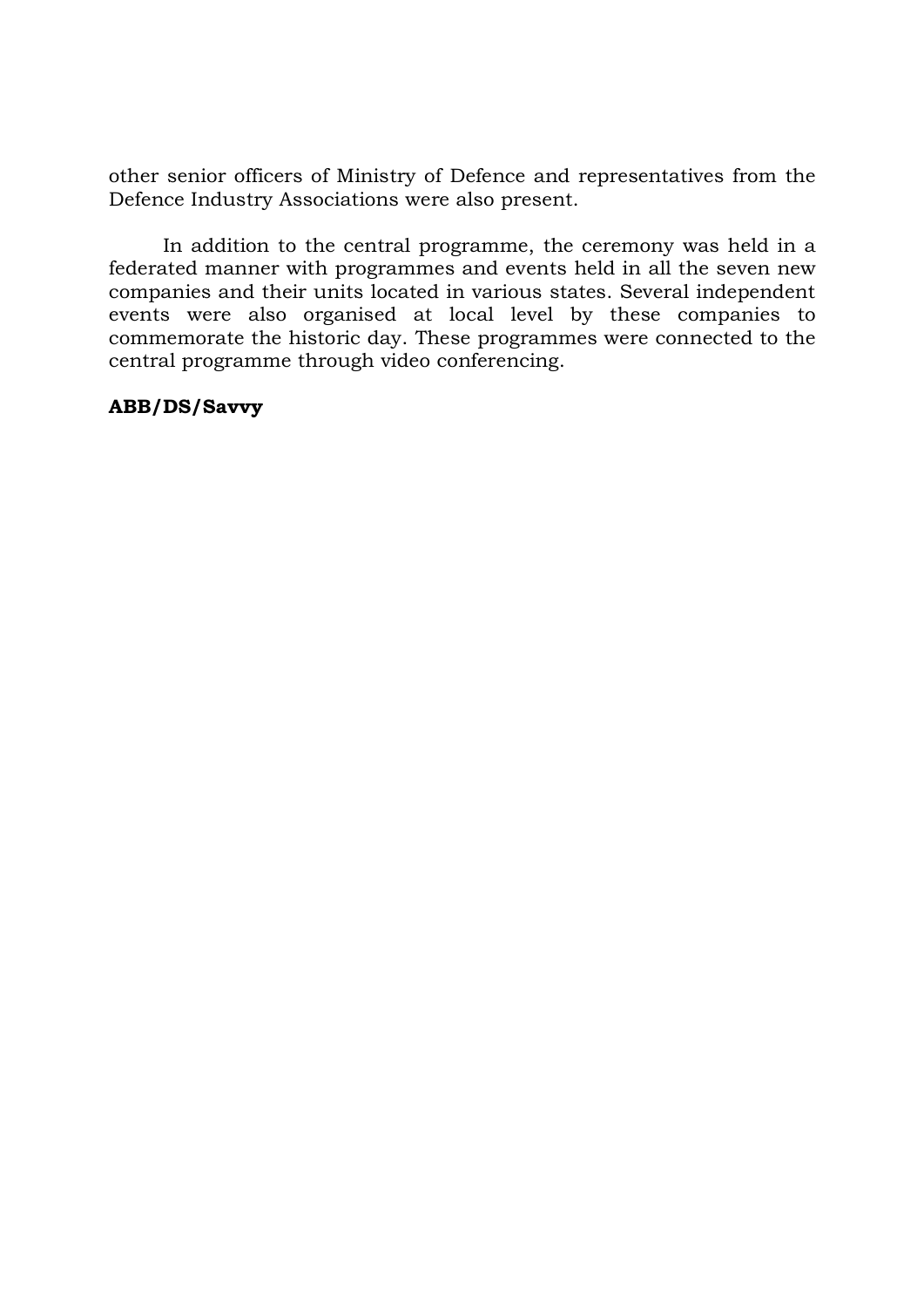'हर काम देश के नाम'

# New Delhi, Asvina 24, 1943 Friday, October 15, 2021

# 'Dr APJ Abdul Kalam Prerana Sthal' inaugurated at Naval Science & Technological Laboratory of DRDO

'Dr APJ Abdul Kalam Prerana Sthal' was inaugurated at Naval Science & Technological Laboratory (NSTL), Visakhapatnam on October 15, 2021 on the occasion of 90th birth anniversary of Bharat Ratna Dr APJ Abdul Kalam, former President of India and to commemorate 'Azadi Ka Amrit Mahotsav'. The NSTL is the premier naval research laboratory of Defence Research & Development Organisation (DRDO). A statue of Dr Kalam was also unveiled by Dr Samir V Kamat, Director General (Naval Systems & Materials), DRDO.

On the occasion, NSTL products Varunastra, Torpedo Advanced Light (TAL) and Maareech decoy are being displayed at the venue.

As part of 'Azadi Ka Amrit Mahotsav', the DRDO is taking various initiatives towards highlighting the importance of R&D and increasing awareness among general public and igniting young minds in particular. Dr Kalam's Prerana Sthal will motivate the people particularly young minds from Dr Kalam's life and his impeccable achievements.

## ABB/PS/Savvy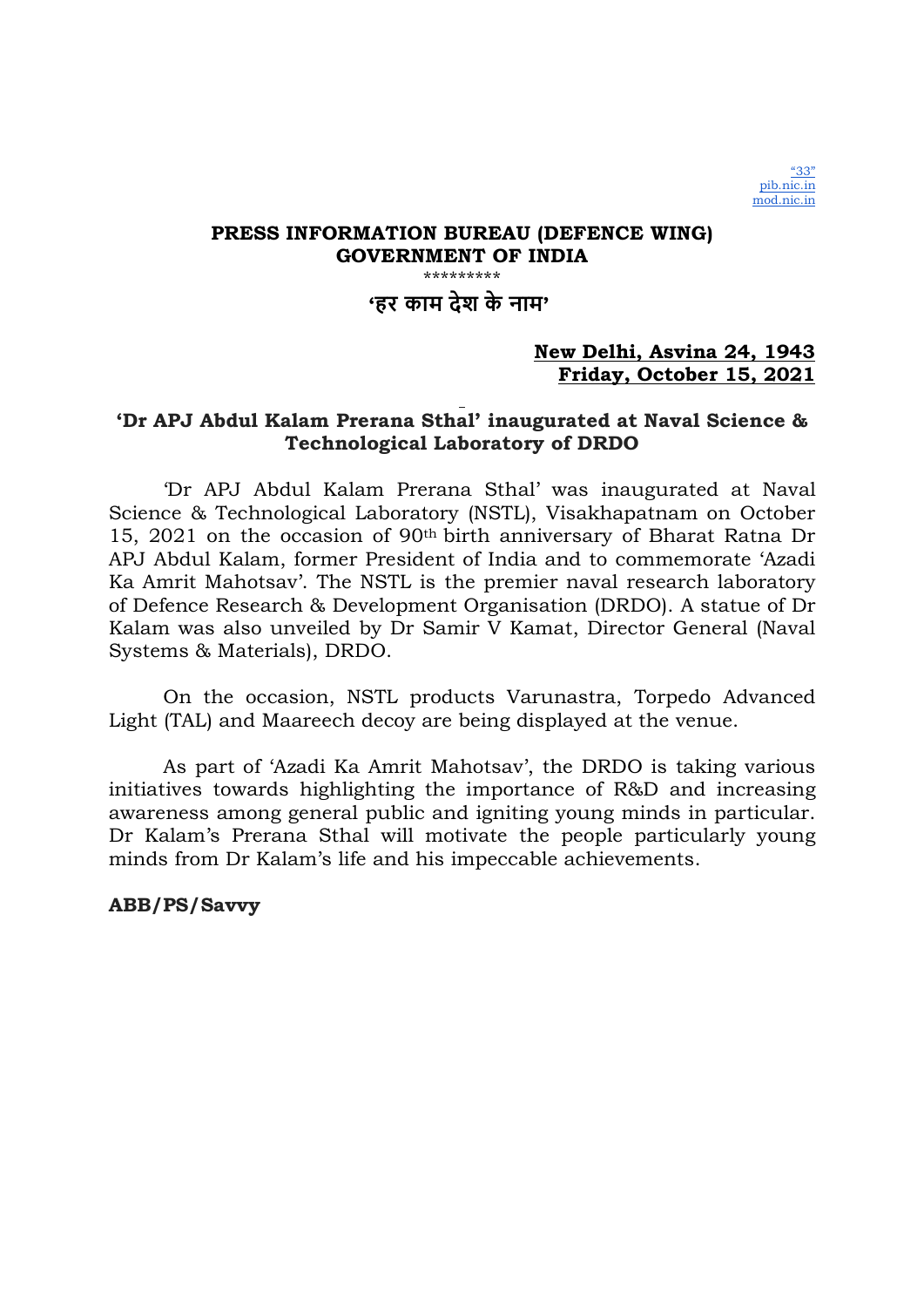# 'हर काम देश के नाम'

## New Delhi, Asvina 23, 1943 Thursday, October 14, 2021

# Raksha Mantri Shri Rajnath Singh at SCO webinar: Government has taken evolutionary path to ensure equal participation of women in Armed Forces

# Raksha Mantri: Terrorism is a manifestation of changing concept of war; Women too have a role in fighting this menace

Key highlights:

 Govt has taken several steps to strengthen role of women in the Armed Forces

SCO unequivocally rejected terrorism

 Women officers from SCO nations welcome in OTA, Chennai

Delivering the inaugural address at Shanghai Cooperation Organisation (SCO) webinar on 'Role of Women in Armed Forces', on October 14, 2021 from New Delhi, Raksha Mantri Shri Rajnath Singh said, Government has taken a number of steps to strengthen the role of women within the security setup in general and the armed forces in particular. Women have been serving with pride in Indian Military Nursing Service for over 100 years now. Indian Army had commenced commissioning women officers in 1992. "It has now moved to inducting women officers in most of the branches of the Army. Women are now being accepted for permanent commission and shall be commanding army units and battalions in near future", he added. The webinar was hosted Hq, Integrated Defence Staff of the Ministry of Defence.

Pointing out that induction of women in Military Police has commenced last year, Raksha Mantri said from next year, women shall be able to join the premier tri-service training institute, the National Defence Academy. He wished to see women officers from SCO nations in the Officer Training Academy, Chennai.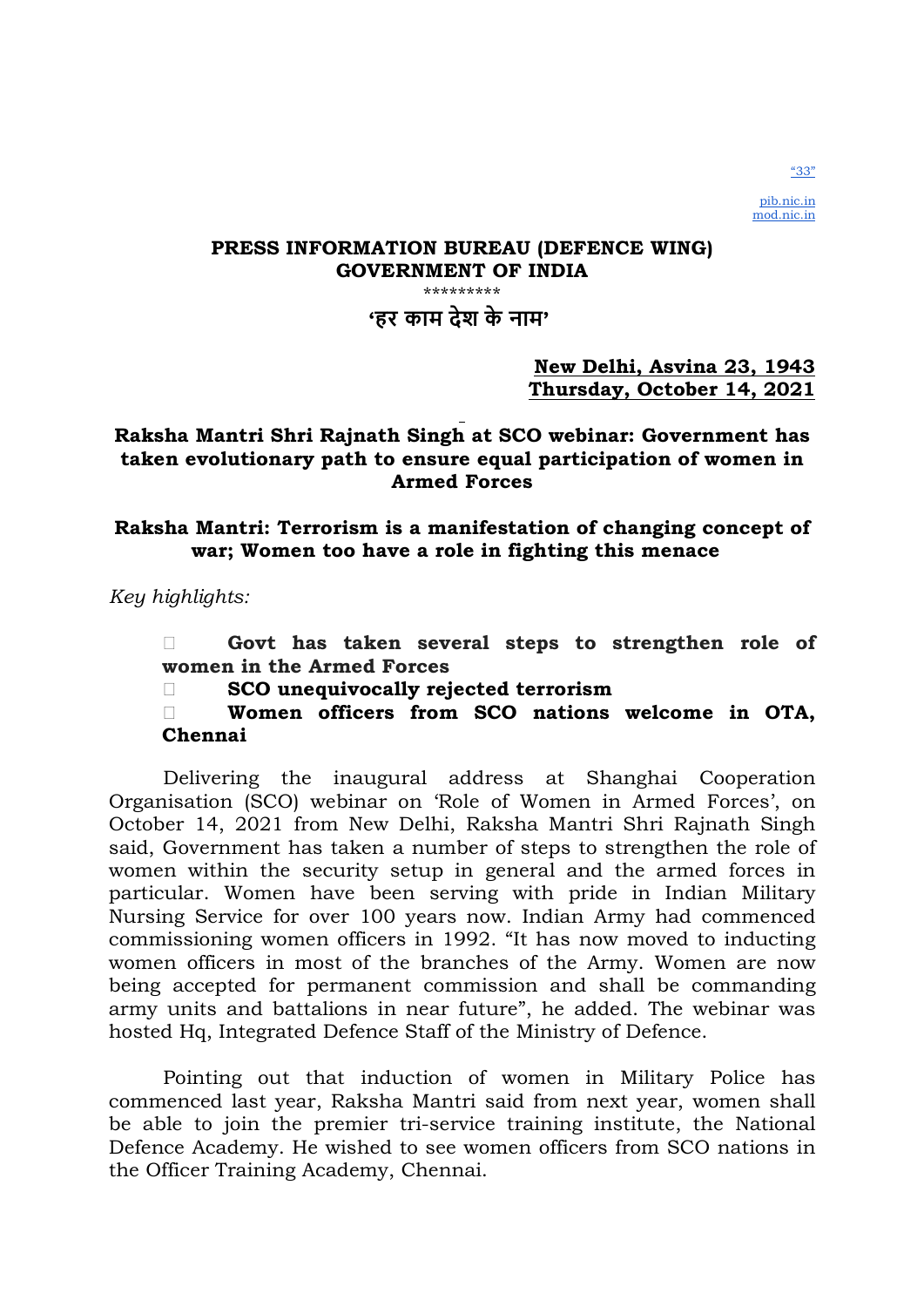Shri Rajnath Singh said that women were inducted in both support and combat roles - in the Indian Navy they pilot Maritime Reconnaissance aircrafts and since last year they were appointed onboard warships. Similarly, Indian Coast Guard has been employing women officers in combat roles which includes pilots, observers and aviation support services. In the Indian Air Force, women fly helicopters, fighter jets and constitute a significant percent of the officer cadre. In UN peacekeeping missions too, women from the Indian Armed Forces participate regularly.

He said that Government's approach to the induction of women in the armed forces has been progressive. "We have taken the evolutionary path of moving from support to combat support and thereafter to combat arms within the armed forces," he added.

Underlining that the concept of security is undergoing a paradigm shift, Shri Rajnath Singh said the changing character of war is bringing threats from our borders to within our society. "Terrorism is just the most obvious and diabolical manifestation of this reality. It has been employed as a weapon of choice by non-state actors and irresponsible states alike for the furtherance of their political objectives. SCO as an organization has unequivocally rejected terrorism in all its manifestations and forms," he added and stressed that "this fight cannot be won by half the population… Women too will remain equal contributors in this fight, both within the armed forces and beyond them."

Shri Rajnath Singh said women have proven themselves in every walk of life, "Many barriers have been broken and many more imagined barriers should break in the years to come."

Raksha Mantri saluted the brave women from all SCO nations who have been selflessly serving their respective nations, working on conflict mitigation, developmental projects and promoting the cause of peace and prosperity. Exhorting the SCO nations to ensure regional stability, promote peace, ensure gender-equality and work towards betterment of the entire region, Raksha Mantri said, "We look forward to much greater participation and bigger role of women in various tasks of Armed Forces."

Stressing that Indian customs and traditions revered women as both caregivers and protectors, Raksha Mantri said, "If Saraswati is our Goddess of knowledge, wisdom & learning, Mother Durga remains associated with protection, strength, destruction and war. In fact, we are celebrating Vijay Dashami, the day Goddess Durga defeated & killed demon Mahishasura, across the subcontinent." He also recalled that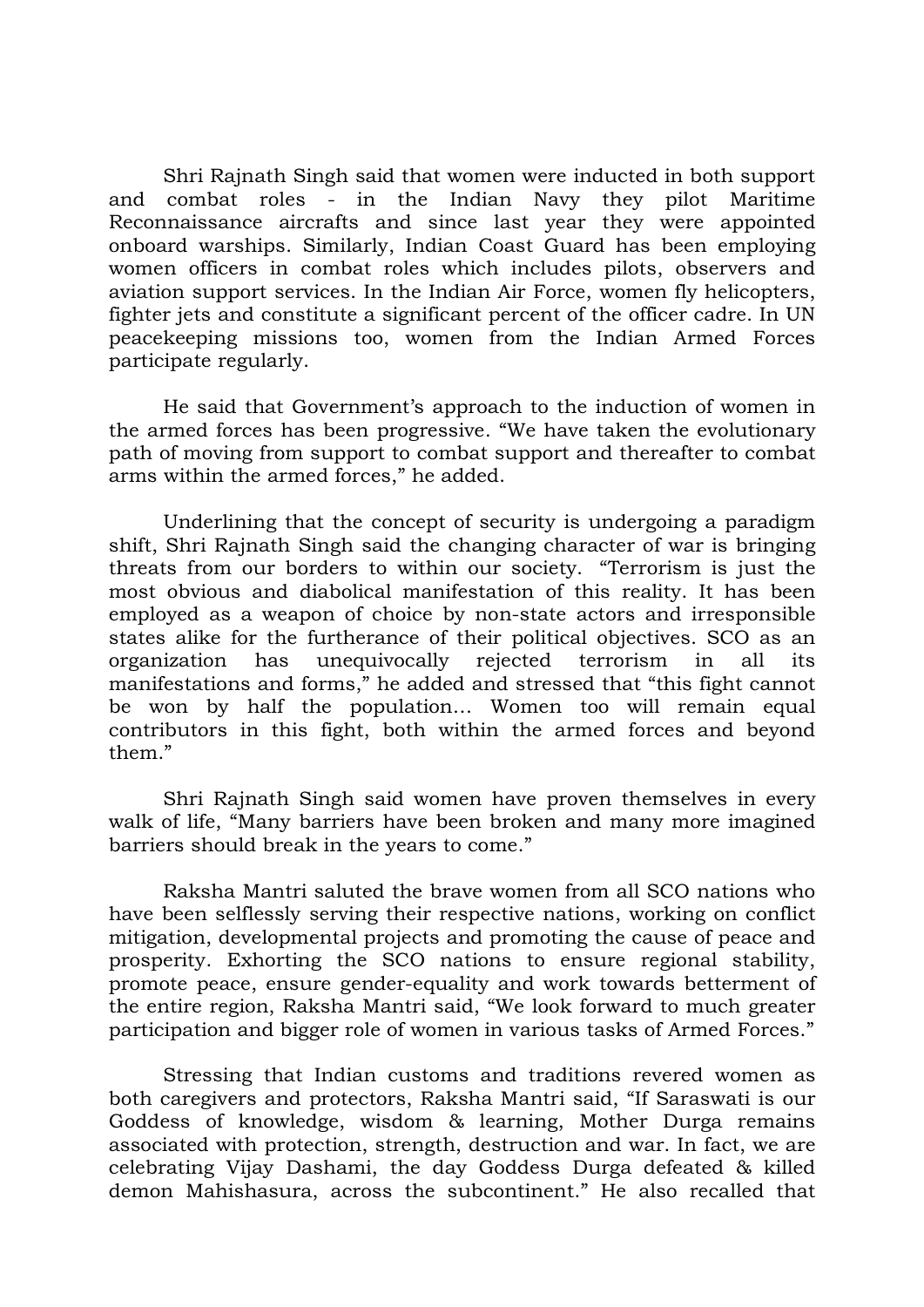women took up arms to protect the country throughout history, "Rani Laxmi Bai is amongst the most revered and respected amongst them. She fought against the imposition of unjust foreign rule till her very last breath, leading her men from the front."

Chief of Defence Staff General Bipin Rawat delivered the welcome address. The SCO Deputy Secretary-General Muratbek Azymbakiev also addressed Webinar via video link. Delegates of SCO countries shared their experiences with the aim to enrich and inform policy makers and practitioners alike. The webinar was conducted in two sessions. The first session on 'Historical Perspective of Women's Roles in Combat Operations' was chaired by Deputy Chief of Integrated Defence Staff (Medical) Lt General Madhuri Kanitkar. Apart from India, speakers from China, Kazakhstan and Kyrgyzstan shared their perspectives in the session. The Second session on 'Emerging Trends in Wars and Likely Roles of Women Warriors' was chaired by Former Foreign Secretary Smt Nirupama Rao Menon. Members from Pakistan, Russian Federation, Tajikistan and Uzbekistan shared their views on the subject.

Closing address was delivered by Chief of Integrated Defence Staff to Chairman, Chiefs of Staff Committee (COSC) Air Marshal B R Krishna. Senior civil and military officials of MoD attended the webinar.

## ABB/ DK/Savvy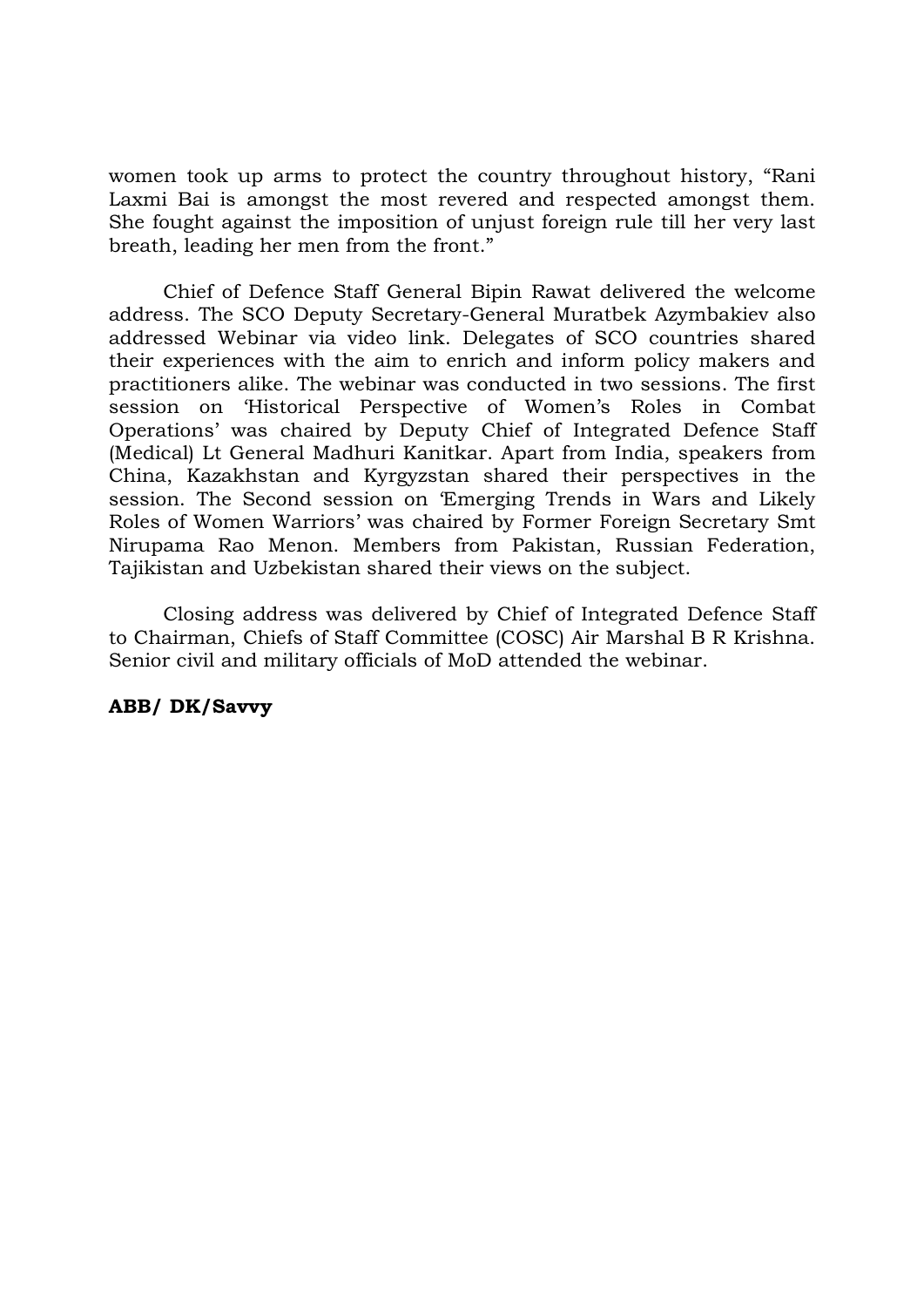

### PRESS INFORMATION BUREAU (DEFENCE WING) GOVERNMENT OF INDIA \*\*\*\*\*\*\*\*\* 'हर काम देश के नाम'

New Delhi, Asvina 23, 1943 Thursday, October 14, 2021

### Raksha Mantri Shri Rajnath Singh presides over breakthrough blast of main tube of Sela Main Tunnel via video conferencing

To provide all-weather connectivity to Tawang in Arunachal Pradesh

RM Flags-off 'India @75 BRO Motorcycle Expedition'

Key highlights:

 Sela Tunnel to bolster national security & ensure socioeconomic development of Arunachal Pradesh

 BRO playing crucial in enhancing operational readiness of Armed Forces, besides generating employment & tourism in border areas

 $\Box$  Motorcycle expedition to instill message of national integration & nation building

Raksha Mantri Shri Rajnath Singh presided over breakthrough blast of main tube of Sela Tunnel via video conferencing and flagged-off 'India @75 Motorcycle Expedition' at an event organised by Border Roads Organisation (BRO) in New Delhi on October 14, 2021. In his address, Shri Rajnath Singh said that the Sela Tunnel, located in West Kameng district of Arunachal Pradesh, will play a crucial role in bolstering national security and ensuring socio-economic development of the region.

Perched at an altitude of 13,800 ft, Sela pass on the 317 km long Balipara-Charduar-Tawang (BCT) road connects West Kameng, East Kameng and Tawang districts of Arunachal Pradesh to the rest of the country. It reduces travel time and provides all weather connectivity to Tawang.

In his address, Shri Rajnath Singh commended BRO for making significant contribution to the progress of the Nation by constructing of roads, bridges, tunnels & airfields at record altitudes under extreme weather conditions and making remote areas visible on connectivity maps. He said the efforts of BRO to strengthen border infrastructure have enhanced the operational readiness of the Armed Forces, encouraged tourism in far-flung areas and generated employment for local population. This state-of-the-art tunnel will prove to be a lifeline for not just Tawang but the entire state, he added.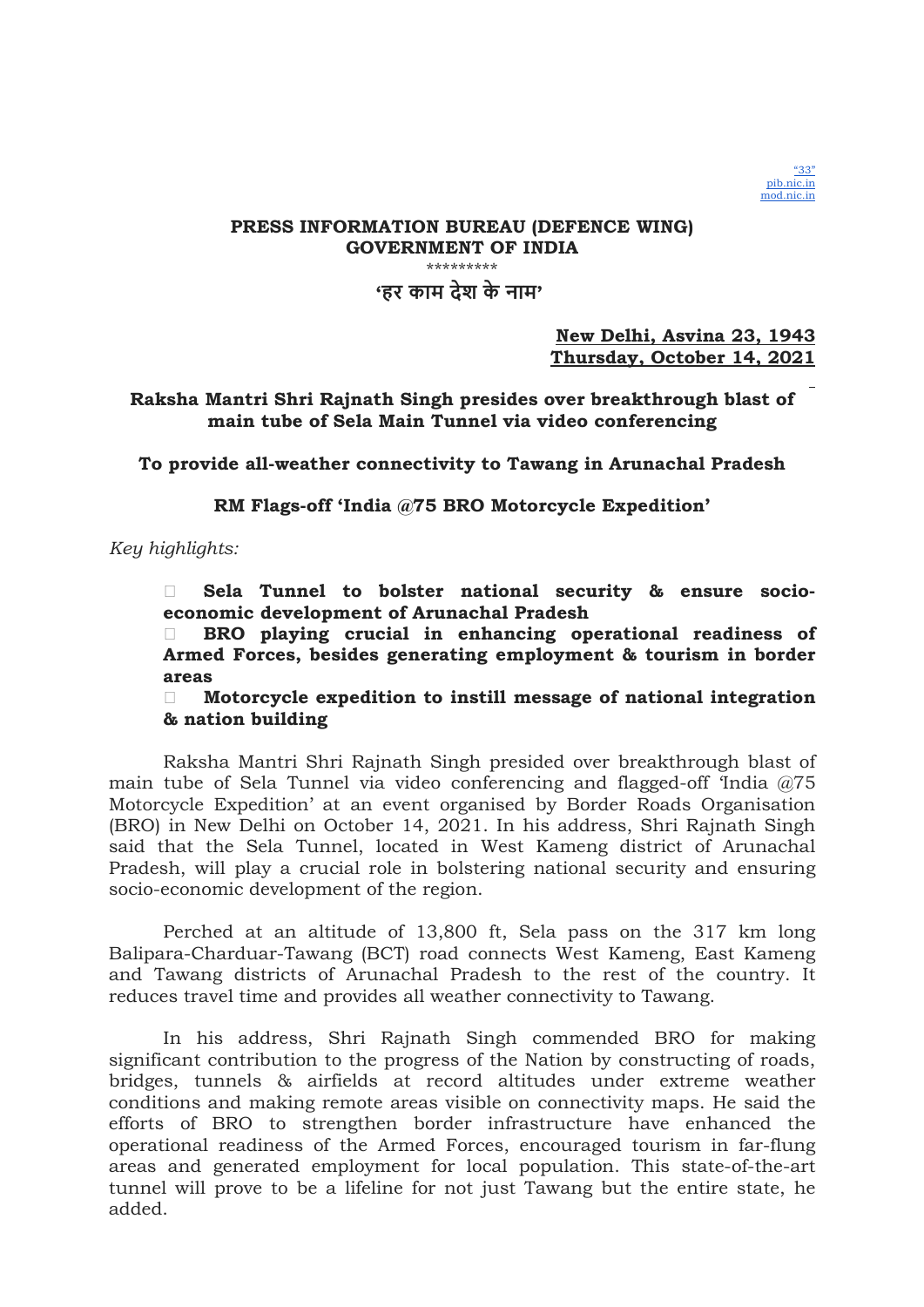The Raksha Mantri made special mention of the construction of Atal Tunnel, Rohtang, which is world's longest highway tunnel at 10,000 feet and Umlingla Pass, the highest motorable pass in the world at 19,300 feet in Eastern Ladakh. He said, these recent achievements of BRO have become a subject of study for the whole world.

Referring to the second event of the day organized by the BRO, Shri Rajnath Singh described the 'India @75 BRO Motorcycle Expedition' as a fitting tribute to the soldiers who sacrificed their lives in the service of the nation. The expedition is part of 'Azadi Ka Amrit Mahotsav' which is being celebrated across the country to commemorate 75 years of Independence. Seventy five riders from BRO, including Indian Army and General Reserve Engineer Force personnel, will cover approximately 20,000 kilometres over the next 75 days. The personnel will interact with local people, school children, Gallantry award winners, Ex-Servicemen and Veer Naris; conduct medical camps and raise awareness on Swachh Bharat Abhiyan and road safety.

The Raksha Mantri hoped that the expedition will instill the message of national integration and nation building among people especially the youth. He stressed that besides adventure, such activities have an important aspect of defence and security. "We can gather additional information about border security and its challenges through such campaigns. Our Army has given a lot of encouragement to such activities and it has helped them to gather information related to security," he said.

Shri Rajnath Singh called for reaching out to general public for promotion of such activities, emphasising that these can play a big role in encouraging tourism, generating employment and strengthening local economy. He assured all possible cooperation of the Government to achieve this objective. He urged BRO to document their experiences which, he stressed, would be preserved as part of 'Azadi Ka Amrit Mahotsav' celebrations archive for future generations.

It may be recalled that Prime Minister Shri Narendra Modi had in 2019 laid the foundation stone of the Sela Tunnel project to provide all weather connectivity to Tawang through the Balipara-Charduar-Tawang Road. The breakthrough blast of the main tube of the tunnel marks the end of its excavation. Work on the 980-metre long second tunnel of the project has already crossed the 700-metre mark.

Upon completion, the over 1.5 kilometre tunnel will be one of the longest bi-lane road tunnels in the world at an altitude above 13,800 feet. This unique tunnel constructed using the latest New Austrian Tunneling Method is much below the snow line allowing all weather travel without the challenges of snow clearance. It will prove to be a boon for the people of Tawang as it will reduce travel time and ensure speedier movement across the Sela Pass.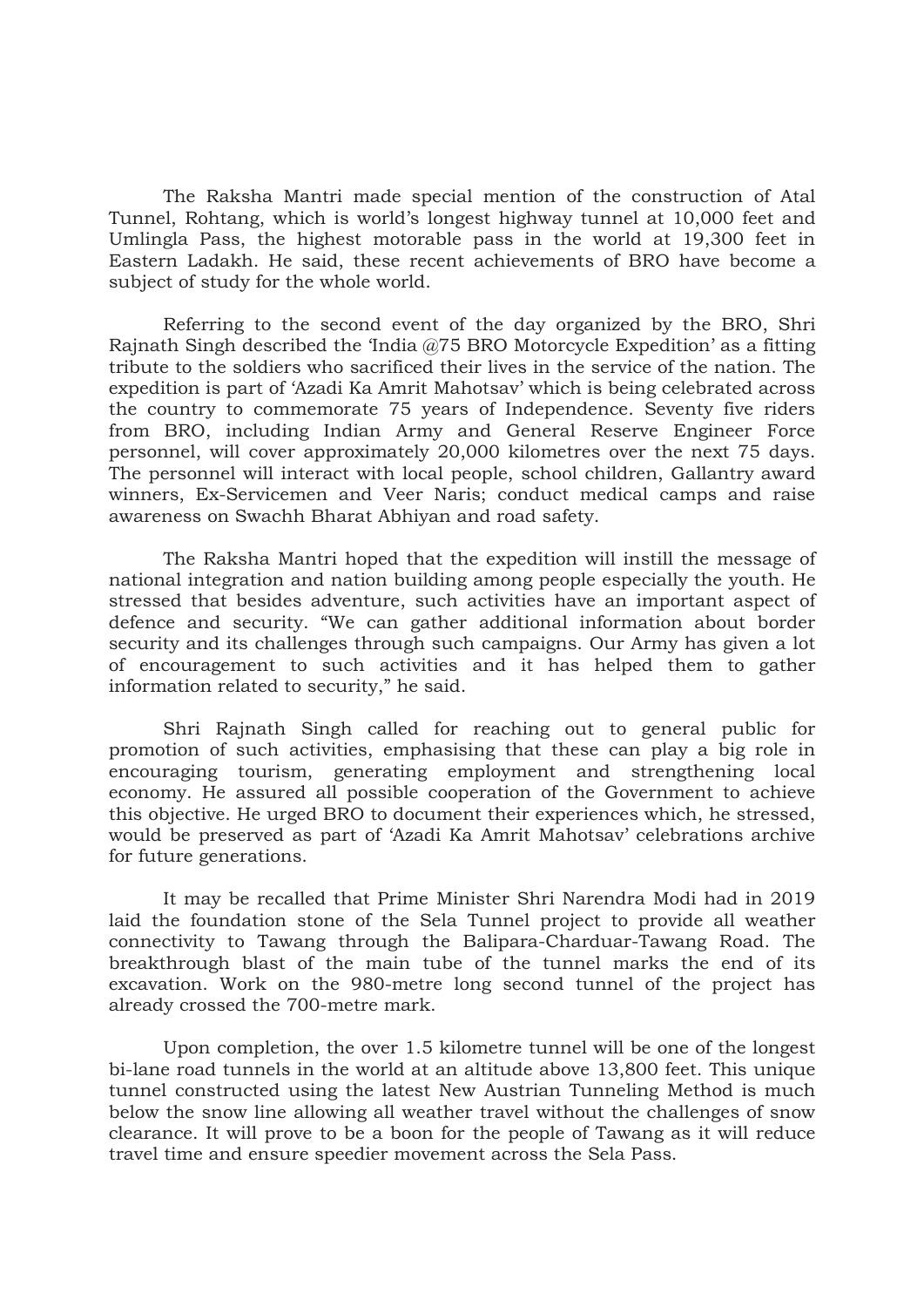On the other hand, the seven-legged 'India @75 Motorcycle Expedition' will traverse through the length and breadth of the country for the next 75 days. From India Gate, it will advance to the Northern High Altitude areas crossing strategic passes Rohtang, Khardung La and Umling La. The second leg will see the team travel from Srinagar to Siliguri. In the third and fourth legs, from Siliguri to Doom Dooma via Gangtok, the expedition will progress through the North-Eastern states before reaching Kolkata. In the fifth and sixth legs, the expedition will travel through the Eastern, Southern and Western coastal areas of the country. In the last leg, the expedition, passing through the deserts, the team will reach New Delhi on December 27, 2021. The expedition is co-sponsored by Hero MotoCorp and Bharat Petroleum Limited. They are providing adventure motorcycles, protective gears, jackets, fast-moving spares and technical & logistical assistance.

Chief of Defence Staff General Bipin Rawat, Defence Secretary Dr Ajay Kumar, Director General Border Roads Lt General Rajeev Chaudhry and other senior civil and military officials of Ministry of Defence were present on the occasion.

### ABB/Savvy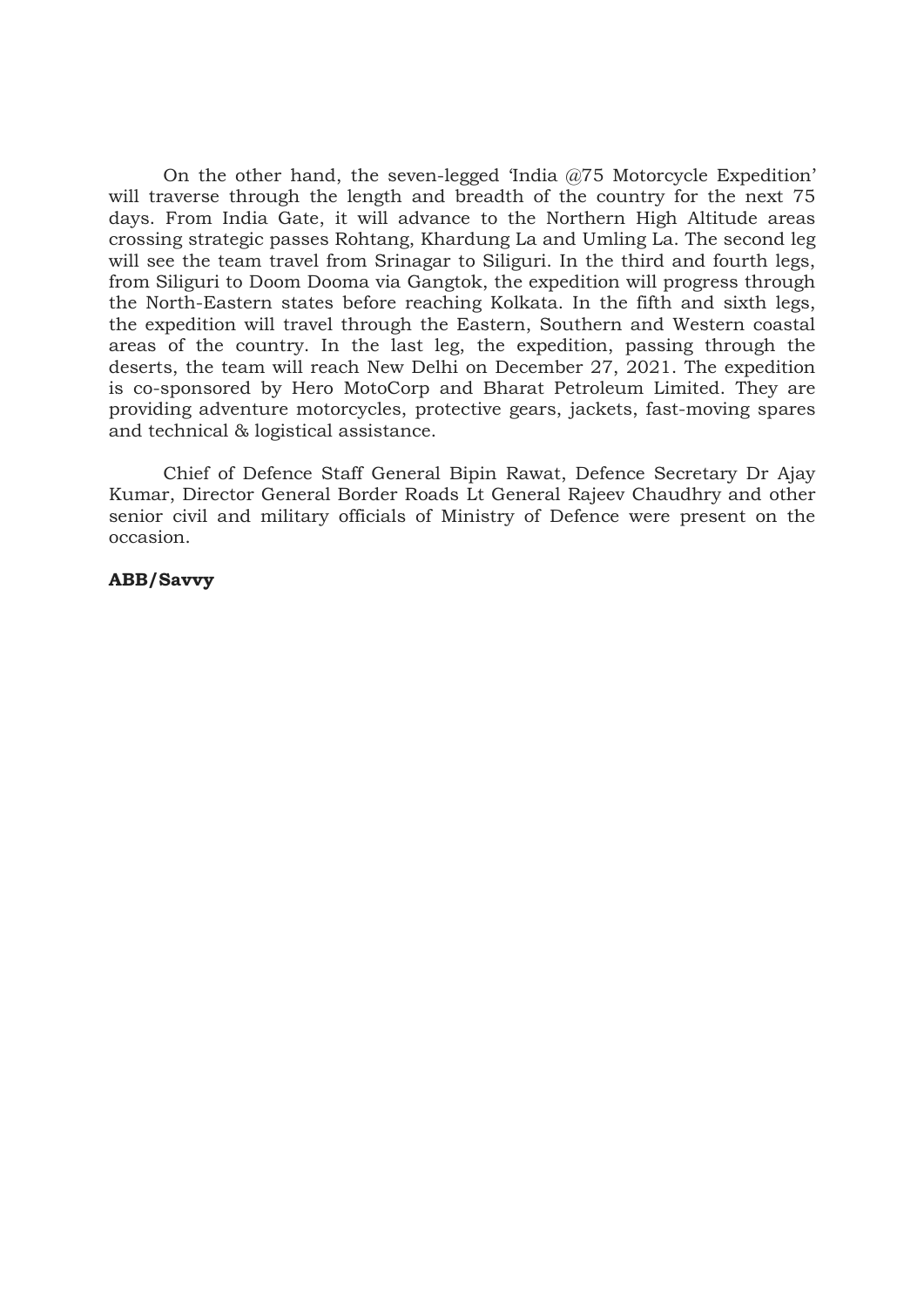

'हर काम देश के नाम'

## New Delhi, Asvina 23, 1943 Thursday, October 14, 2021

# 29 nursing cadets commissioned as Lieutenants into Military Nursing Service

Key highlights:

Commissioning ceremony of  $4<sup>th</sup>$  batch of B.Sc. (H) Nursing, College of Nursing held at Army Hospital (Research & Referral) Commandant, AH (R&R) lauds the role of frontline COVID-19 workers

 Urges new Lieutenants to keep abreast with latest developments in medicine & nursing

Commissioning ceremony of the fourth batch of B.Sc. (H) Nursing, College of Nursing was held at Army Hospital (Research & Referral), AH (R&R), Delhi Cantt. on October 14, 2021. Commandant, AH (R&R) Lt Gen Joy Chatterjee was the Chief Guest. Additional Director General of Military Nursing Service (MNS) Maj Gen Smita Devrani administered oath to the newly commissioned Nursing Officers. During the ceremony, 29 nursing cadets were commissioned as Lieutenants into MNS and would be posted in various Armed Forces hospitals.

In his address, Lt Gen Joy Chatterjee congratulated the newly commissioned Nursing Officers and urged them to nurture the ethics of MNS and uplift the tradition of service. The General Officer lauded the role of frontline COVID-19 warriors in dealing with the pandemic in the country. He advised the young Lieutenants to keep abreast with the latest developments in the field of medicine and nursing to provide medical care to patients with compassion and dedication.

## ABB/Savvy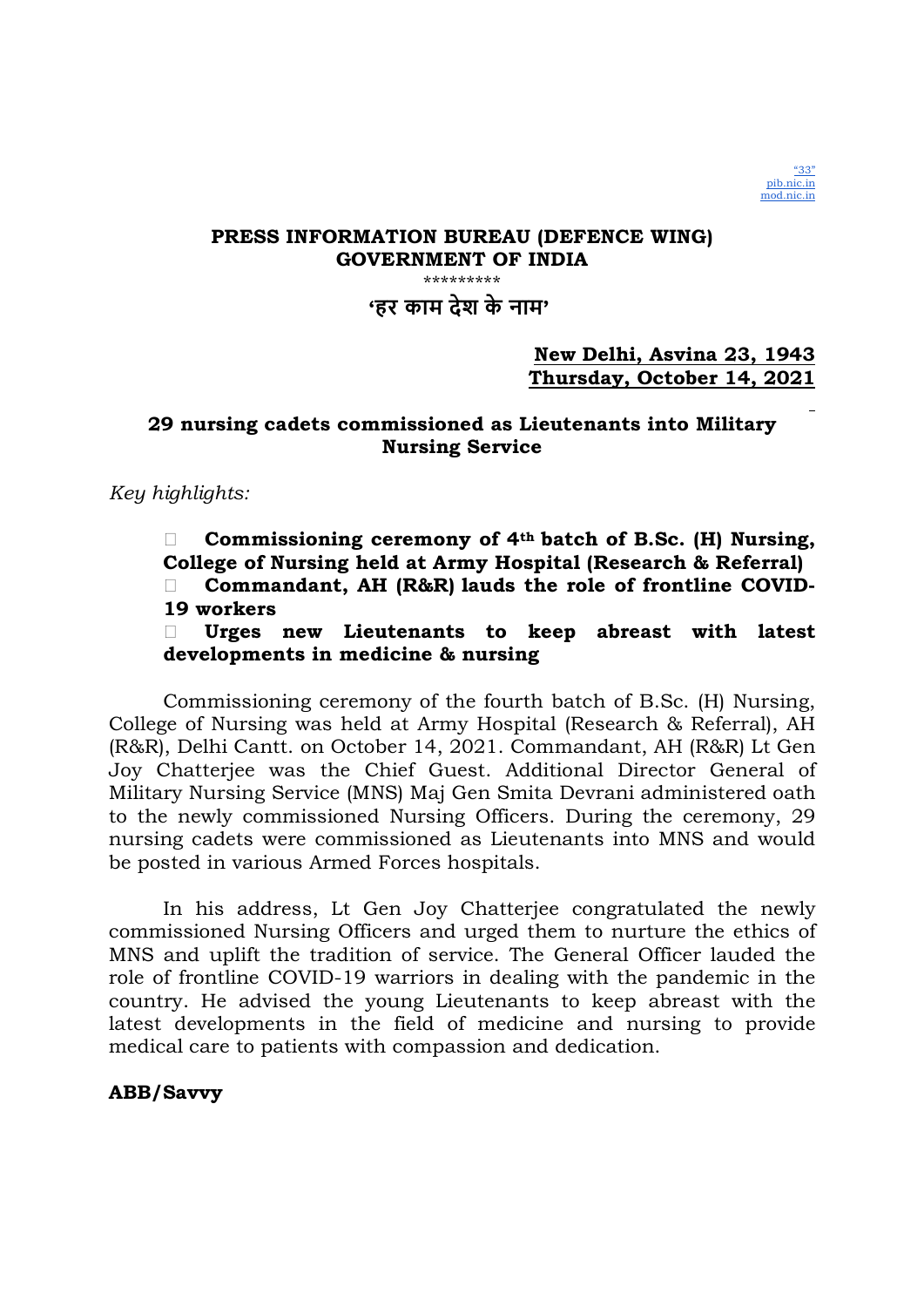## 'हर काम देश के नाम'

## New Delhi, Asvina 23, 1943 Thursday, October 14, 2021

## Azadi ka Amrit Mahotsav run by HQ IDS from Jhansi to National War **Memorial**

Key highlights:

 The run to commemorate Rani of Jhansi, who laid down her life in 1858 in First War of Independence

 Also, in remembrance of Declaration of Formation of Provisional Govt of Free India by Netaji Subash Chandra Bose on October 21, 1943

 CDS General Bipin Rawat will flag in the run at National War Memorial

As part of Azadi ka Amrit Mahotsav celebrations, Headquarters Integrated Defence Staff (Hq IDS) is organising a run from Maharani Laxmi Bai Smark, Gwalior to National War Memorial in New Delhi between October15-21, 2021. In the spirit of Jointness and living up to the motto of 'Victory through Jointness', the team comprising of six officers and one NCO from the Tri-Services, will cover the distance of 350 kilometres in seven days.

The run will also commemorate Rani of Jhansi, who laid down her life in 1858 at Gwalior in the First War of Independence and Declaration of Formation of the Provisional Government of Free India by Netaji Subash Chandra Bose on October 21, 1943.

The team is led by Commodore Joginder Chandna, who at 56 is the eldest member of the team and an experienced ultra marathoner. His exploits include running 310 kilometres in 36 hours in 2016. The second naval officer in the team is Commander Mandip Kaur, a certified scuba diver and an experienced inter-city ultra marathoner. The Indian Army is represented by two para troopers: Lieutenant Colonel Swaroop Singh Kuntal, an ultra marathoner, national level cyclist, triathlete, ironman & ultraman and Naik Hari Om, who was member of the Battle of Kangla Tongbi Platinum Jubilee Run 2019 from Jabalpur to Secunderabad, a distance of 777 kilometres.

The Indian Air Force is represented by Air Commodore V S Choudary, who led the Air Force Ultra Marathon Team from Pathankot to New Delhi in 2015 to commemorate 50 years of the 1965 Indo-Pakistan War and Wing Commander Pankaj Vatsyayan, whose ultra-marathon experience includes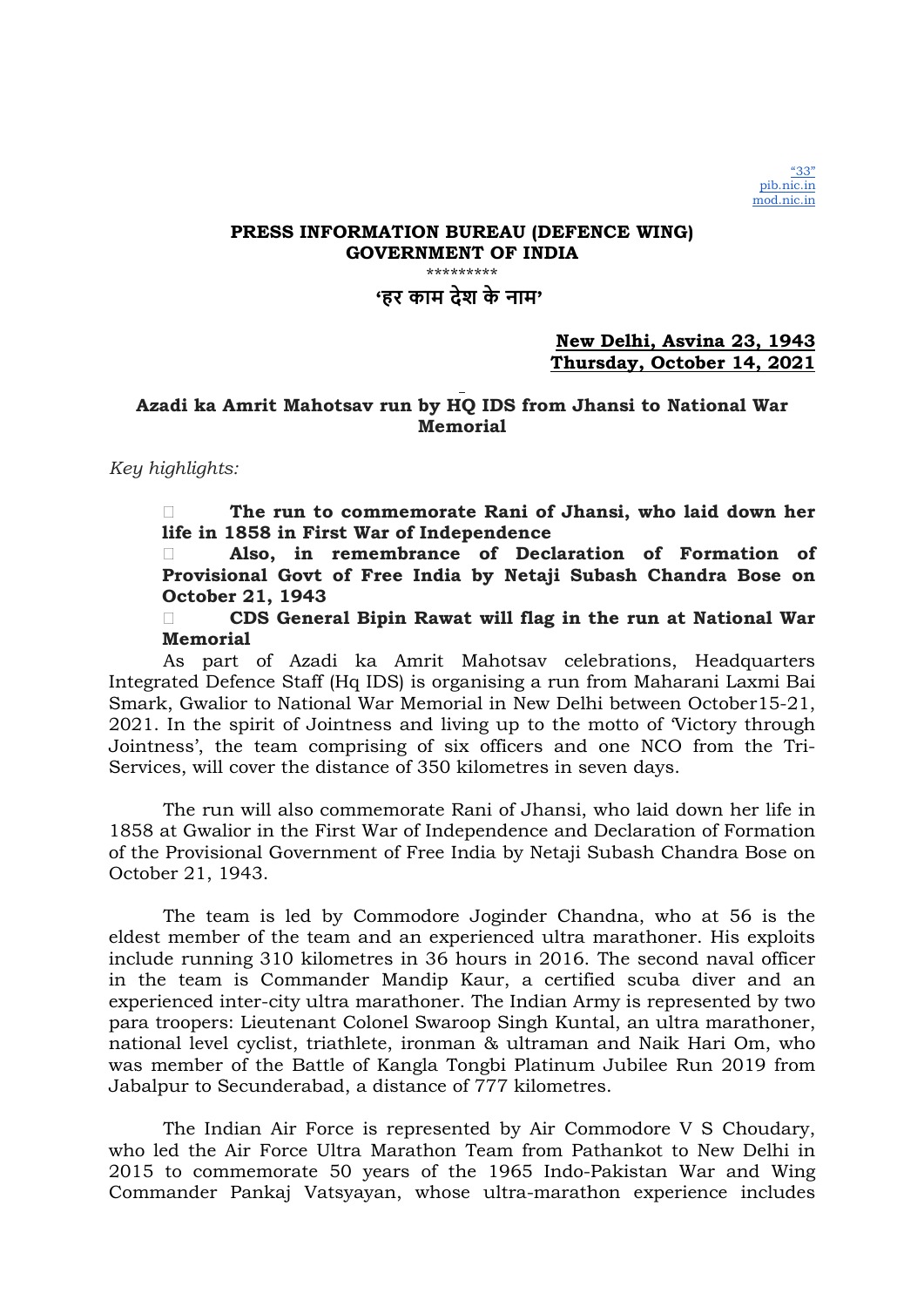second position in the tough 160 kilometre-run in Rann of Kutch. The youngest member of the team is Flight Lieutenant Rishabh Jeet Kaur Bhatia, who ran from Kargil to Kohima in  $2019$  – a distance of 4,500 kilometres in 45 days - to commemorate the 20<sup>th</sup> Anniversary of Kargil Victory.

Chief of Defence Staff General Bipin Rawat will flag in the team at the National War Memorial on October 21, 2021.

### ABB/DK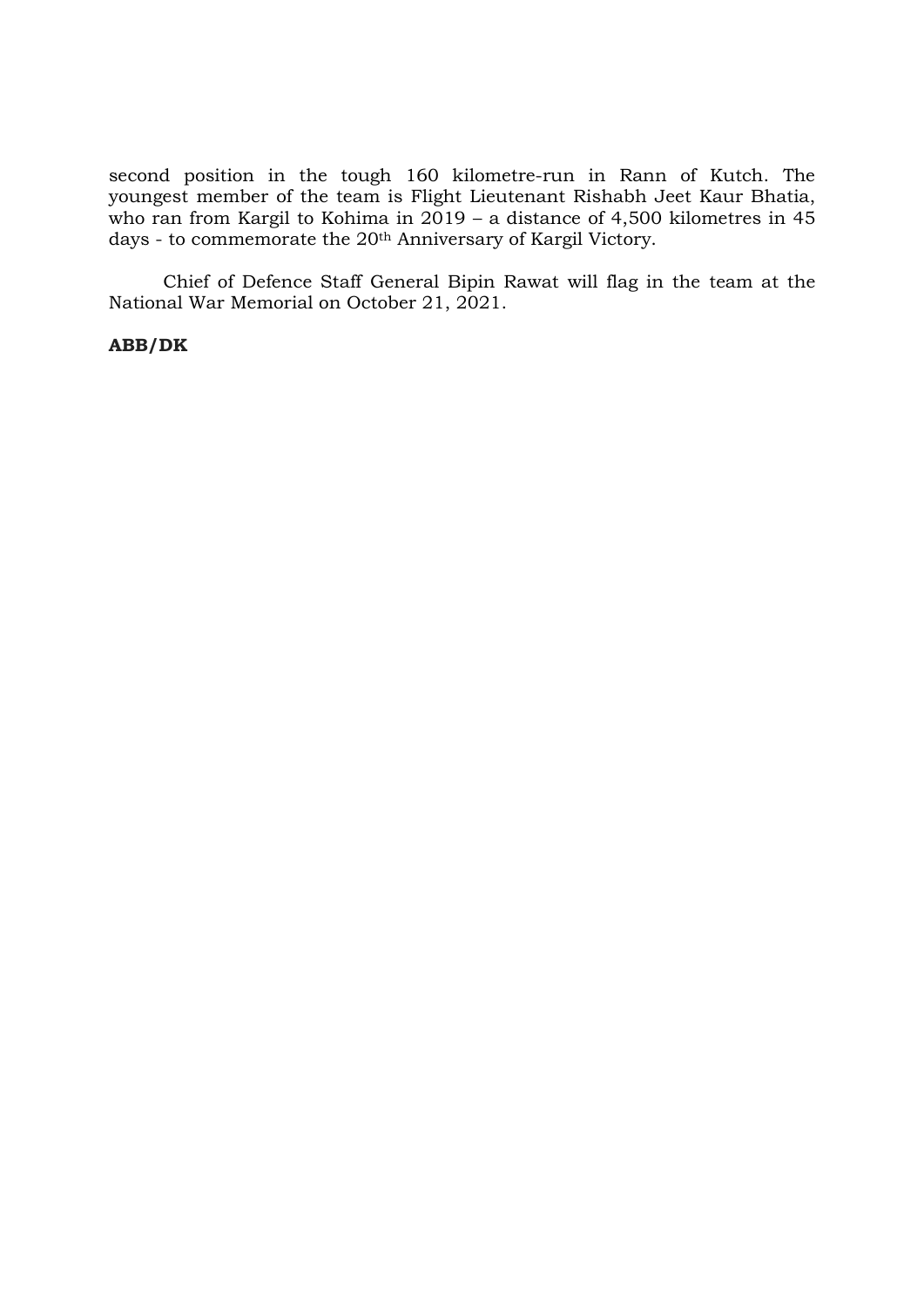

### \*\*\*\*\*\*\*\*\*

# 'हर काम देश के नाम'

# New Delhi, Asvina 23, 1943 Thursday, October 14, 2021

# Online booking of community halls of Cantonment Boards made live on eChhawani portal

Key highlights:

 $\Box$  Portal to enhance ease of living for Cantonment residents

 Community halls can now be booked through digital payment

 e-Chhawani portal provides centralised access to civic services to Cantonment residents

In order to extend the facility for booking community halls of Cantonment Boards online without any physical application, a 'Community Hall Booking module' has now been made live on the eChhawani portal for greater ease of living for Cantonment residents. The facility is being provided in paperless, faceless and cashless environment *i.e.* the applicant will be able to book the community hall online, make payment in digital mode and track the status of his application.

The status of application will be communicated to the applicant at each stage through SMS & email and the confirmation of allotment will also be conveyed digitally. The release of the module on the portal will provide a transparent & hassle free environment to the Cantonment residents.

e-Chhawani is a citizen centric project of Ministry of Defence as part of comprehensive e-enablement of Cantonment Boards to provide online citizen services to more than 20 lakh people across 62 Cantonments in the country through a multi-tenancy central platform. The common platform (https://echhawani.gov.in) provides centralised access to civic services to residents of all Cantonment Boards along with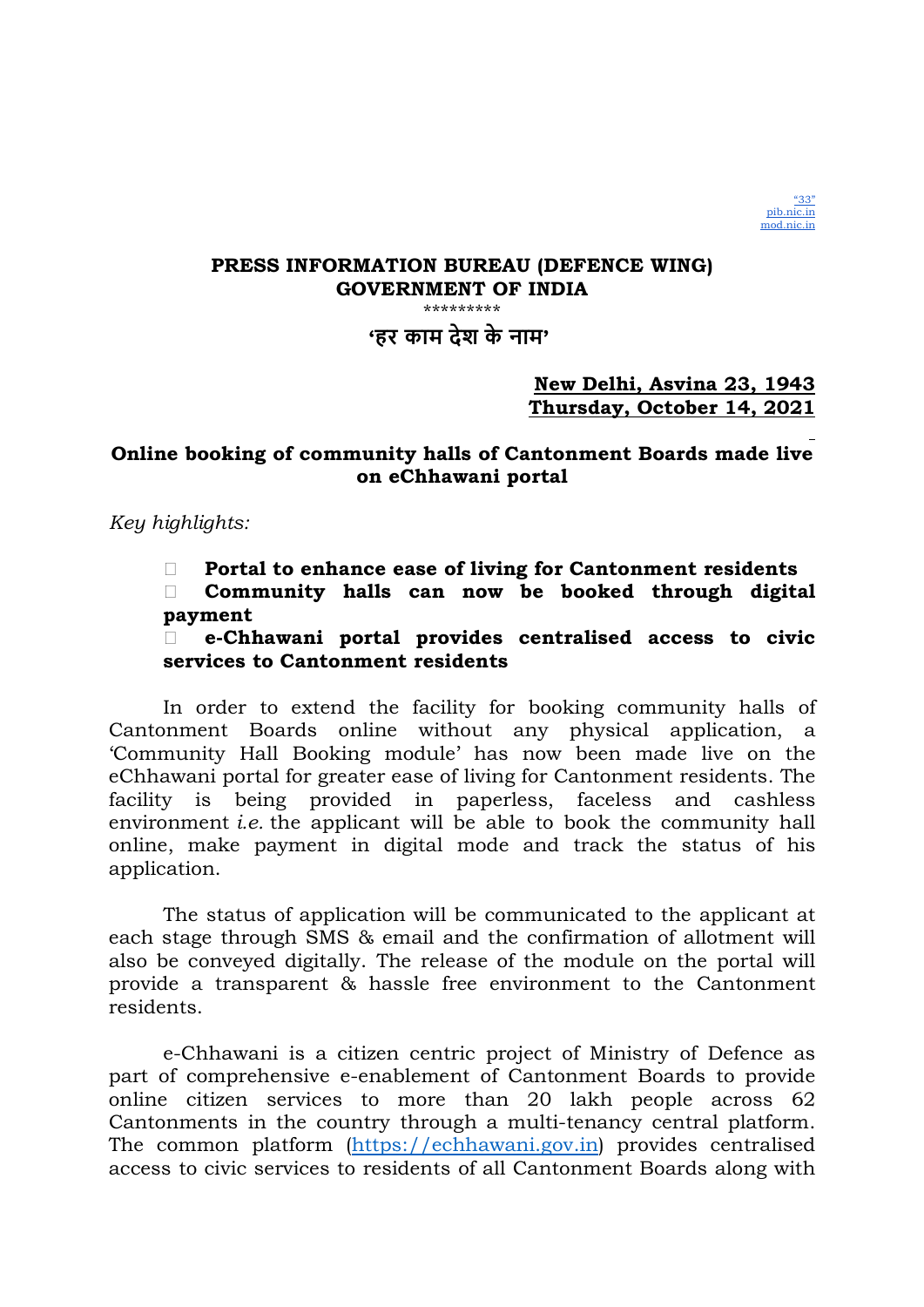all relevant information in a simple, easy to understand and effective manner.

Various citizen centric services have been released on the portal and have received encouraging response from the residents. These services include grant of Trade licences, renewal of leases, water and sewerage connections, Births and Deaths certificates, OPD appointments in cantonment hospitals, online deposit of taxes and fees and lodging grievances for quick and timely redressal.

## ABB/Savvy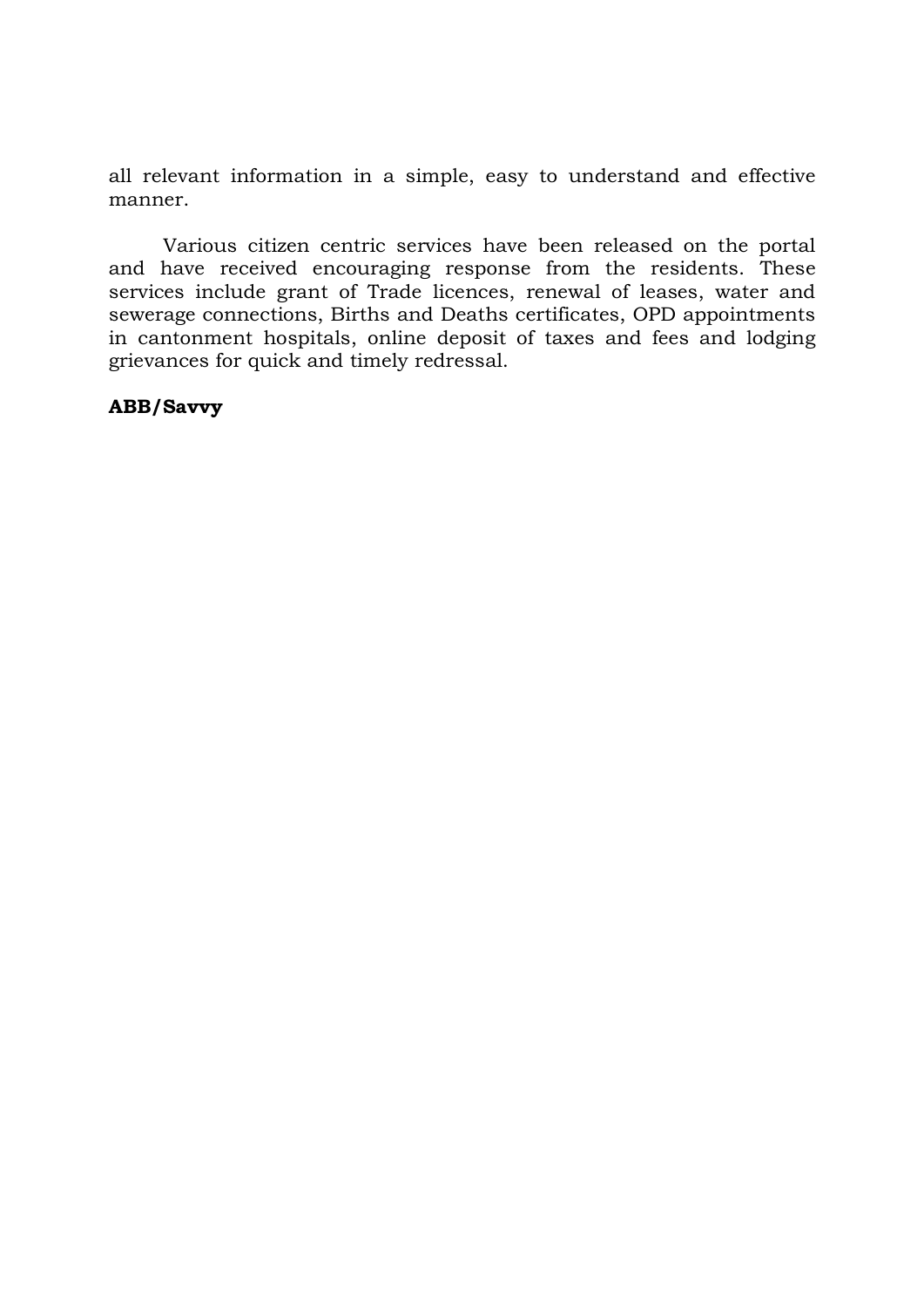'हर काम देश के नाम'

## New Delhi, Asvina 22, 1943 Wednesday, October 13, 2021

# Raksha Mantri Shri Rajnath Singh to address SCO webinar on Role of Women in Armed Forces

Key highlights:

 CDS General Bipin Rawat will deliver welcome address Session on 'Historical Perspective of Women's Roles in Combat Operations' will be chaired by Dy Chief of IDS (Medical) Lt General Madhuri Kanitkar

 Former Foreign Secretary Mrs Nirupama Rao Menon will chair session on 'Emerging Trends in Wars and Likely Roles of Women Warriors'

Raksha Mantri Shri Rajnath Singh will deliver the inaugural address at a webinar on 'Role of Women in Armed Forces', being organised by Shanghai Cooperation Organisation (SCO) on October 14, 2021. The international webinar in video conference mode is hosted by the Ministry of Defence.

Chief of Defence Staff General Bipin Rawat will deliver the welcome address. The representatives of the SCO member countries will share their experiences which will enrich and inform policy makers and practitioners alike.

The webinar will be conducted in two sessions. The first session on 'Historical Perspective of Women's Roles in Combat Operations' will be chaired by Deputy Chief of Integrated Defence Staff (Medical) Lt General Madhuri Kanitkar. Apart from India, speakers from China, Kazakhstan and Kyrgyzstan will share their perspectives in the session.

The Second session will be chaired by Former Foreign Secretary Smt Nirupama Rao Menon. Theme of the session is: 'Emerging Trends in Wars and Likely Roles of Women Warriors'. Representatives from Pakistan, Russian Federation, Tajikistan and Uzbekistan will share their views on the subject.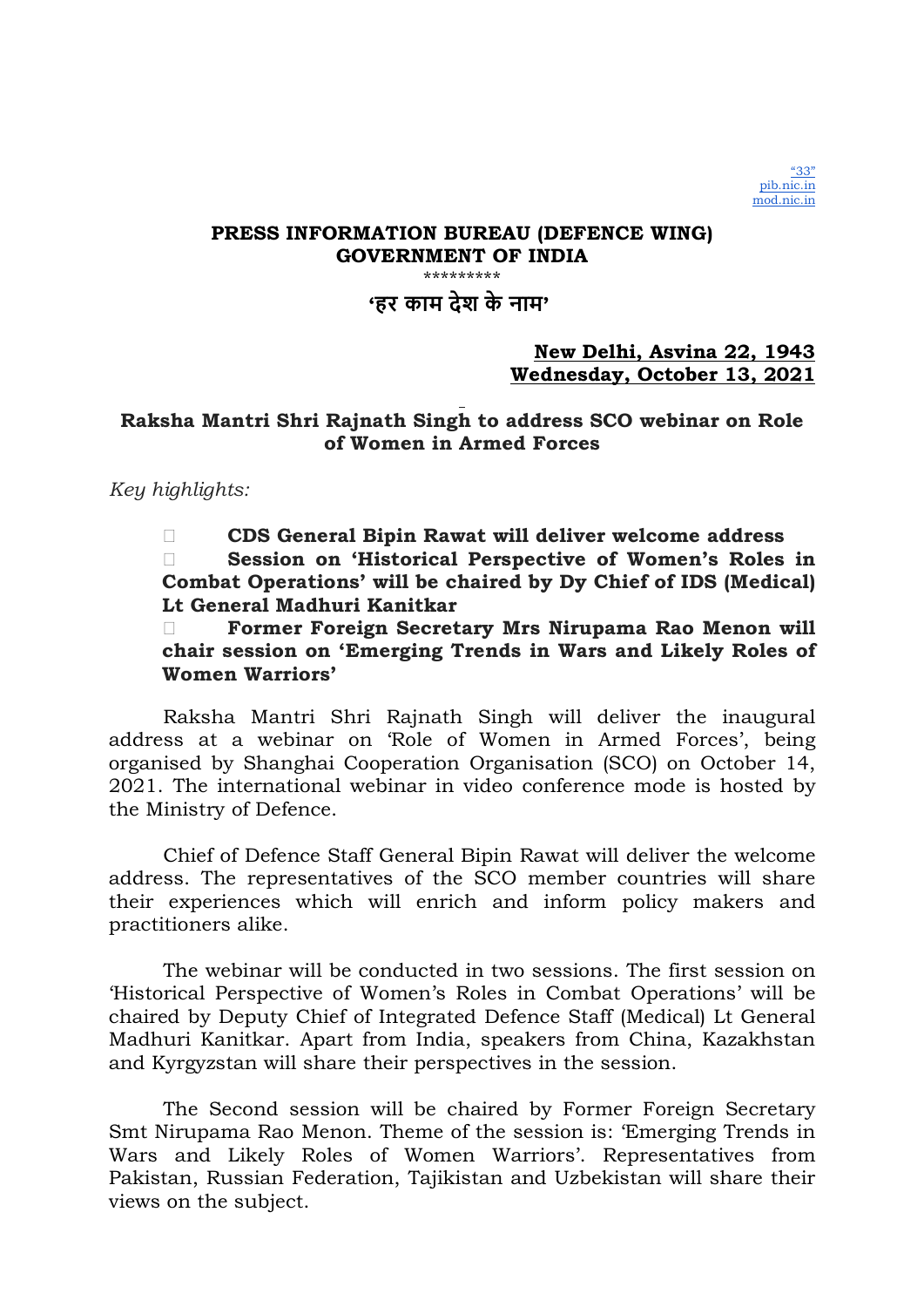The conference was originally planned with the physical presence of the representatives of the member states in the year 2020, however, owing to COVID-19 pandemic, is now being conducted via video conferencing, as despite the pandemic the interaction between the SCO member states remain important.

Closing address will be delivered by the Chief of Integrated Defence Staff to the Chairman, Chiefs of Staff Committee (CISC) Air Marshal BR Krishna. Senior civil and military officials of MoD will also be present in the webinar.

The Government of India has recognized women as proud and essential members of the Indian Defence forces and the potential they bring to the Armed Forces. Accordingly, in the last seven years, the Government has taken several steps to bring in more opportunities for women in the Indian Defence forces as well as create equality in service conditions for women and men. Today, women are greatly empowered within the Indian Defence Forces, whether it is the Indian Army, Indian Navy or the Indian Air Force.

## ABB/DK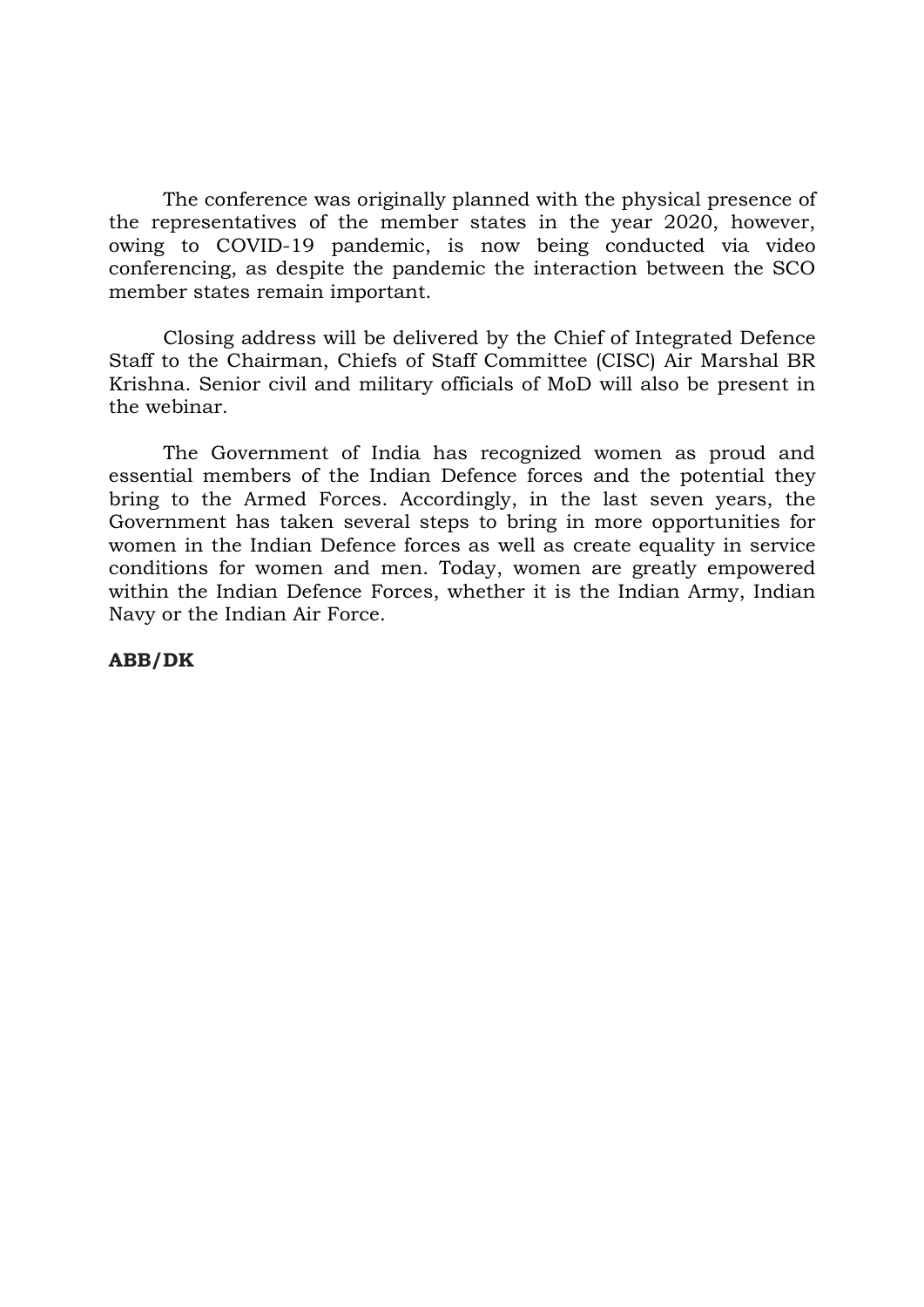'हर काम देश के नाम'

New Delhi, Asvina 18, 1943 Saturday, October 09, 2021

# Astronautical Society of India Confers Aryabhata Award to Secretary DDR&D and Chairman DRDO, Dr G Satheesh Reddy

Key Highlights:

Dr G Satheesh Reddy is a pioneer in the area of R&D of advanced avionics, navigation and missile technologies

# Dr Reddy is an institution builder and has set up mechanisms to establish robust defence development and production ecosystem

Secretary DDR&D and Chairman DRDO Dr G Satheesh Reddy has been conferred the prestigious Aryabhata Award by Astronautical Society of India (ASI) for his outstanding life-time contribution to the promotion of astronautics in India. The award function was held on October 09, 2021 at UR Rao Satellite Centre Bangalore with participants joining virtually from across the ISRO, DRDO and other academic institutions.

Dr G Satheesh Reddy is a pioneer in the area of R&D of advanced avionics, navigation and missile technologies. He has contributed immensely to strategic and tactical missile systems and helped the country become self-reliant in critical defence technologies. He is an institution builder and has set up mechanisms to establish robust defence development and production ecosystem. Due to his persistent effort, defence research in academic institutes is accelerating towards higher technology readiness level.

The ASI is engaged in the dissemination of technical and other information related to astronautics by conducting technical meetings, bringing out technical publications and organising exhibitions.

# ABB/DK/ADA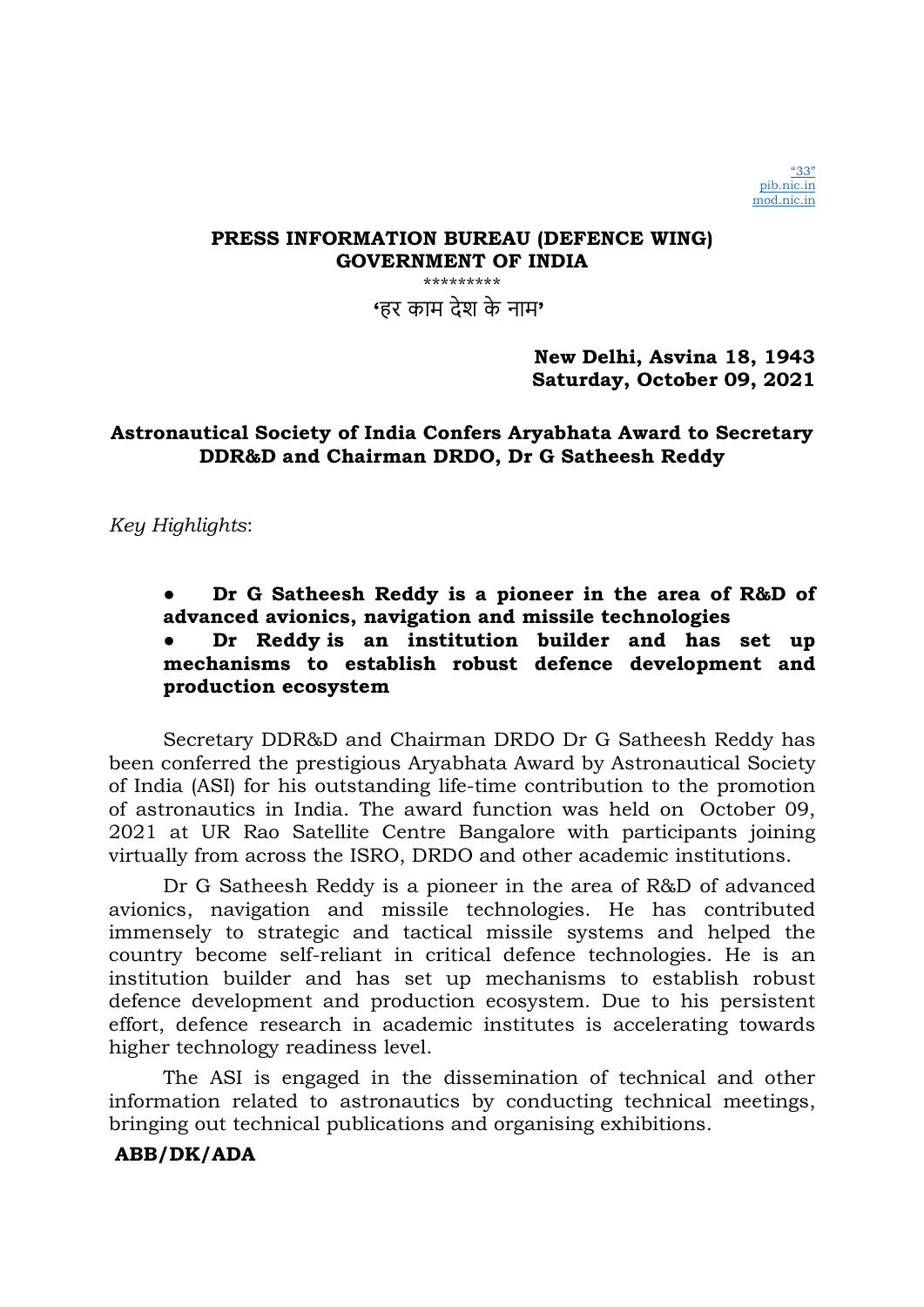'हर काम देश के नाम'

# New Delhi, Asvina 18, 1943 Saturday, October 09, 2021

## India-US Defence Policy Group Meeting in Washington DC

Defence Secretary of India Dr Ajay Kumar and the US Under Secretary of Defense for Policy, Dr Colin Kahl co-chaired the 16th meeting of the India-US Defence Policy Group (DPG) on 08 October 2021 in Washington DC. The DPG is the apex official-level mechanism between the Ministry of Defence of India and the US Department of Defense to comprehensively review and guide all aspects of bilateral defence cooperation.

The two sides reviewed the progress in operationalising India-US Major Defence Partnership, mil-to-mil engagements, implementation of foundational defence agreements, defence exercises, strengthening technology cooperation and defence trade. Both sides shared regional security perspectives and cooperation, and to work together to promote shared interests in the Indo Pacific region.

The co-chairs were apprised of the progress made by various bilateral defense initiatives and mechanisms. They took stock of the joint project to co-develop air-launched unmanned aerial vehicles (UAVs) under the Defence Technology and Trade Initiative. The two sides also welcomed the holding of inaugural Industrial Security Agreement meeting in India to facilitate high-end defence industrial collaboration. They agreed to encourage both the private and government stakeholders to utilise the existing innovation ecosystems in defence industries for codevelopment and co-production. Both sides welcomed the cooperation in new domains such as space, Artificial Intelligence, cyber and counter Unmanned Aerial Vehicle technologies.

The two sides reviewed preparation for the forthcoming 2+2 Ministerial Dialogue. It was agreed to hold the next DPG meeting in India on mutually convenient dates.

## ABB/DK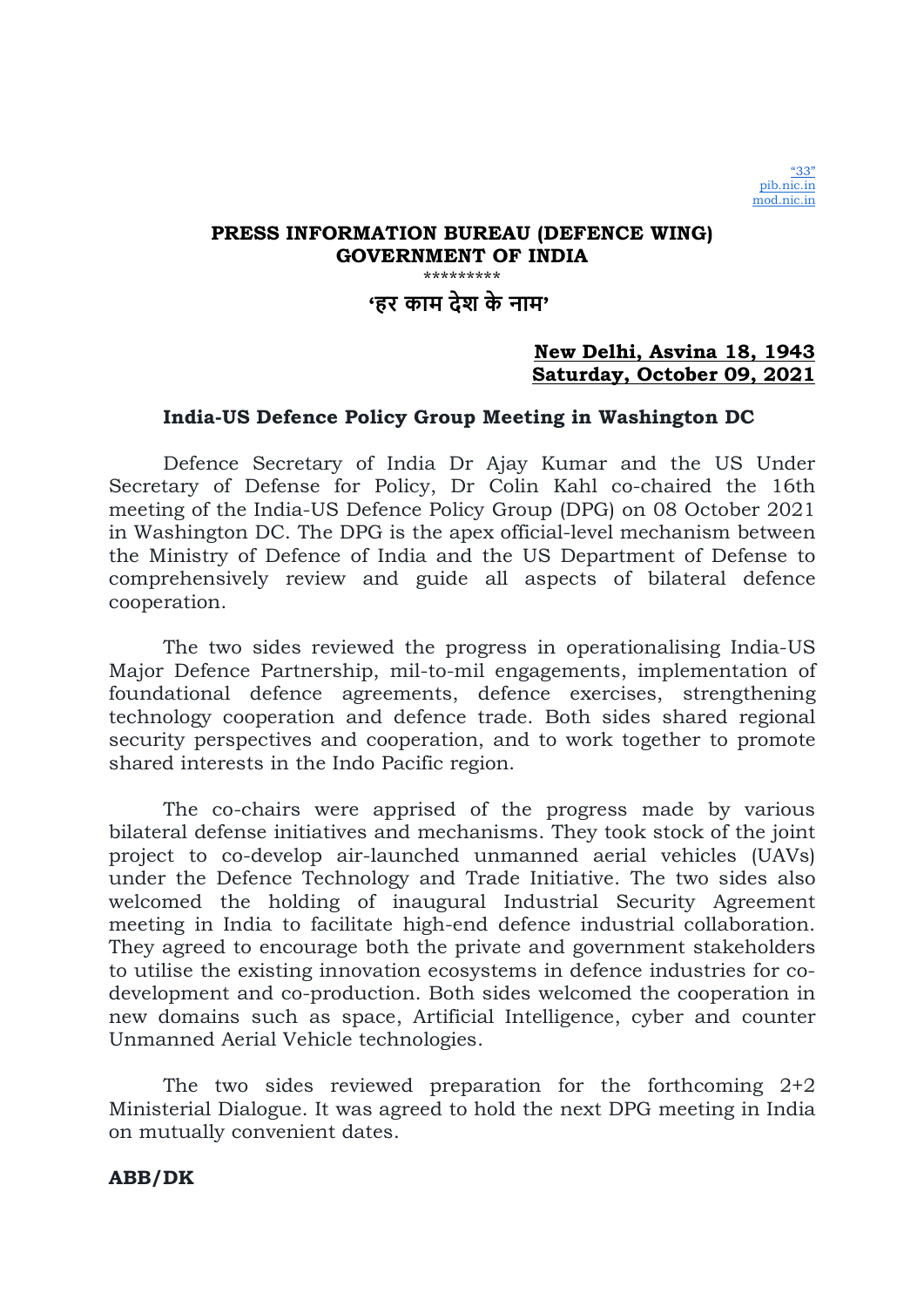### PRESS INFORMATION BUREAU (DEFENCE WING) GOVERNMENT OF INDIA \*\*\*\*\*\*\*\*\*\*\*\*\*\* 'हर काम देश के नाम'

## New Delhi, Asvina 18, 1943 Saturday, October 09, 2021

## Raksha Rajya Mantri Shri Ajay Bhatt visits Defence Electronics Applications Laboratory

Key Highlights:

## Appreciated efforts of the lab in developing state-of-the-art communication and surveillance systems and technologies

## Lauded efforts of DEAL towards the social responsibilities including setup of COVID-19 related support

Raksha Rajya Mantri Shri Ajay Bhatt visited Defence Research and Development Organisation (DRDO) premier lab, Defence Electronics Applications Laboratory (DEAL) in Dehradun on October 08, 2021. Director of DEAL Shri P K Sharma briefed the Raksha Rajya Mantri about various ongoing and planned projects and the production status of the products developed by the laboratory and users' satisfaction.

During the visit, Shri Ajay Bhatt discussed the activities of DEAL at length and made several suggestions towards encouraging private production units in Uttarakhand to boost local defence manufacturing and also on induction policy of products developed by the DRDO. The Raksha Rajya Mantri was demonstrated the products and technologies developed by the DEAL for the Armed Forces. This included SDR, GSAT-6 terminals, Troposcatter Modem, HD-VLF communication system and Data Links for RUSTOM-II MALE UAV and AEW&CS.

Shri Ajay Bhatt appreciated the efforts of laboratory in developing stateof-the-art communication and surveillance systems and technologies. He also lauded the efforts of the DEAL towards the social responsibilities including setup of COVID-19 related support, communication support during natural calamities, providing internship to engineering graduates and post graduates, organising webinars with universities, and showcasing of products developed by the laboratory for general public at various occasions. He also planted a sapling on the campus of the laboratory.

### ABB/PS/DK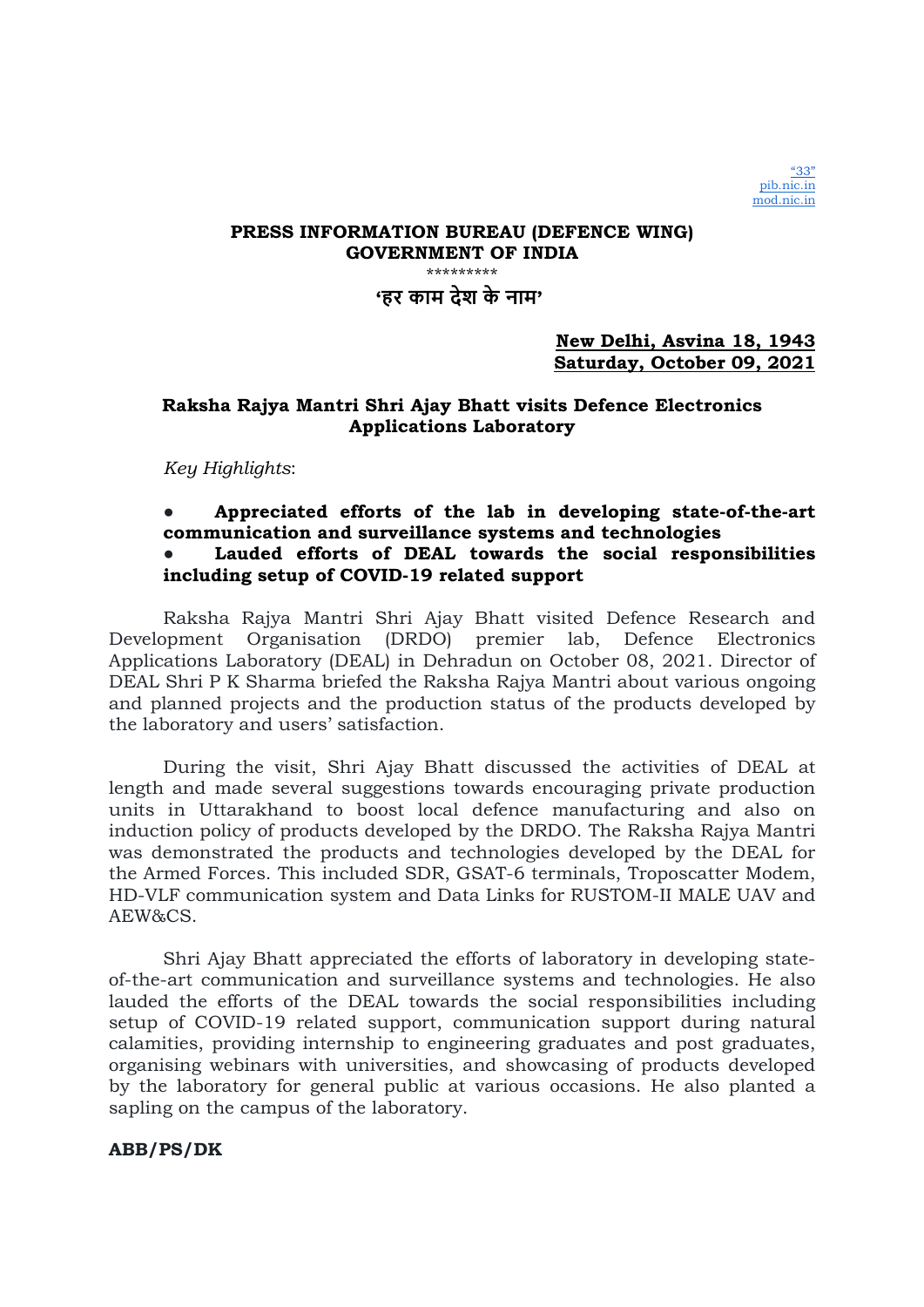'हर काम देश के नाम'

New Delhi, Asvina 18, 1943 Saturday, October 09, 2021

# Raksha Mantri Shri Rajnath Singh confers gallantry and meritorious service medals on personnel of Indian Coast Guard

Lauds ICG for its role in maintaining maritime peace, security and search and rescue operations in the Indian Ocean Region

Key Highlights:

 21 awards - three President's Tatrakshak Medals (Distinguished Service), eight Tatrakshak Medals (Gallantry) & 10 Tatrakshak Medals (Meritorious Service) presented

 $\Box$  ICG emerged as one of the largest such forces in the world

Government committed to bolstering maritime security

 Raksha Mantri also addressed 38th Coast Guard Commanders' Conference

 Raksha Mantri Shri Rajnath Singh conferred gallantry and meritorious service medals on the Indian Coast Guard (ICG) personnel at an investiture ceremony held in New Delhi on October 09, 2021. A total of 21 awards, including three President's Tatrakshak Medals (Distinguished Service), eight Tatrakshak Medals (Gallantry) and 10 Tatrakshak Medals (Meritorious Service) were presented during the ceremony. The awarding of medals was in recognition of the selfless devotion, exemplary courage and acts of valour of the ICG personnel under extreme conditions.

Speaking on the occasion, Shri Rajnath Singh extended his best wishes to the winners and exuded confidence that these awards & medals would not only boost the morale of the awardees, but inspire other ICG personnel to give their best to safeguard the interests of the nation. He lauded the efforts of ICG in maintaining the safety of the maritime frontiers and securing vast coastline of the country.

 Commending their energy & dedication, the Raksha Mantri said, the ICG, which began their service to the nation with just 4-6 boats, is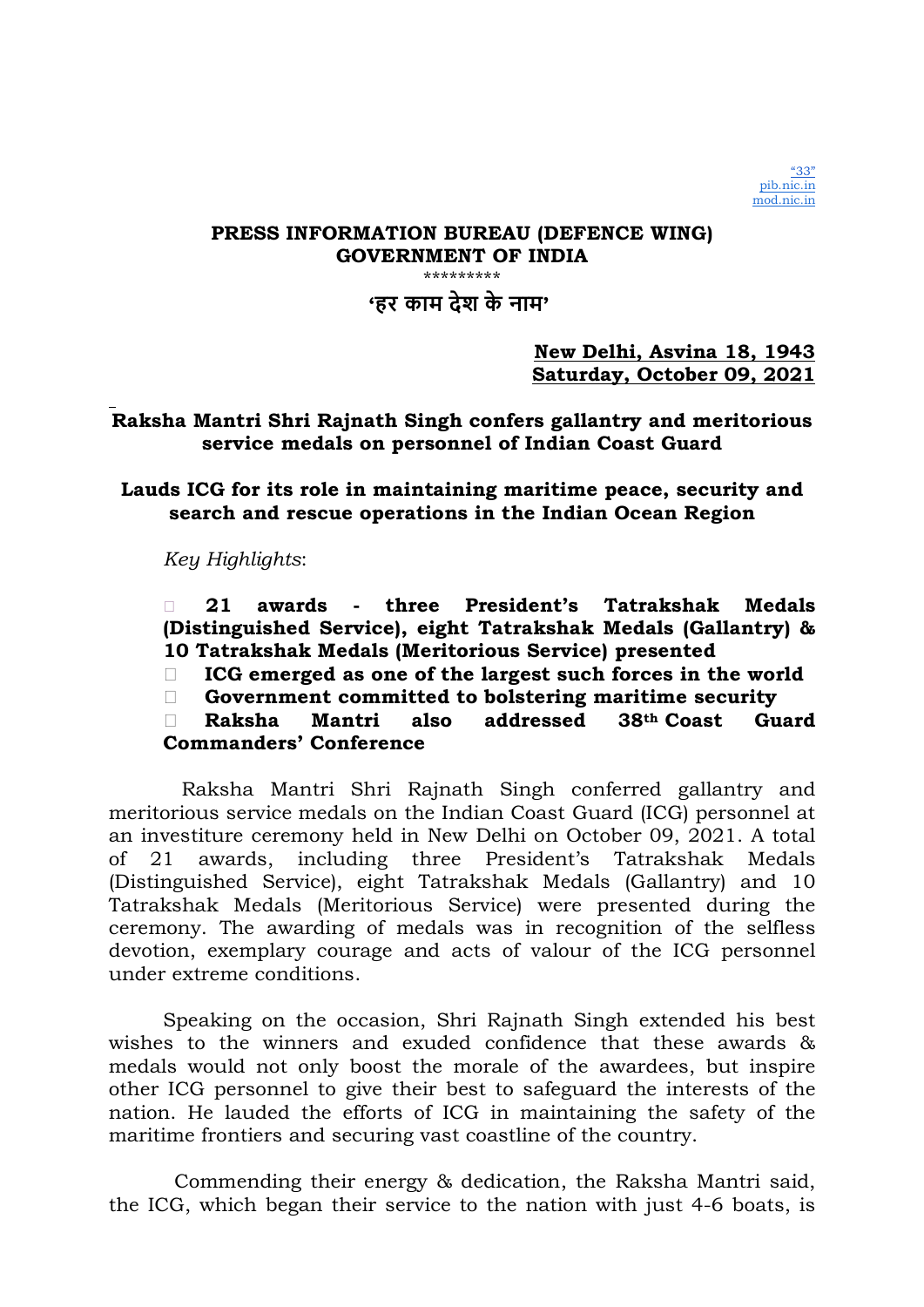now one of the best maritime forces in the world with over 150 ships and 66 aircraft. This ever-growing stature, he said, instills confidence among the people that the national maritime interests are under safe supervision.

Stressing that India's culture, literature, trade & economy are closely linked with the sea, Shri Rajnath Singh pointed out that along with prospects of prosperity, the sea also posed various security challenges. He voiced the Government's resolve of bolstering the country's maritime security, terming it a crucial aspect of comprehensive internal & external security framework. "India's maritime zones must be safe, secure and pollution free. This will fulfil our security needs and ensure environmental health & economic development," he said.

The Raksha Mantri termed 'unhindered maritime activity' as a necessity to move ahead on the path of rapid development. He stated that India is a rising maritime power and its prosperity is largely dependent on the sea. Referring to Prime Minister Shri Narendra Modi's vision of 'SAGAR', i.e. 'Security and Growth for All in the Region', he lauded the ICG for being at the forefront in achieving that goal by promoting regional cooperation, maintaining maritime peace in the Indian Ocean Region (IOR) and working closely with international maritime agencies.

Shri Rajnath Singh also praised the ICG for its gallant acts of providing aid to the neighbouring countries whenever needed. He made special mention of the fire-fighting and pollution response operations of the ICG - Sagar Raksha-I' and Sagar Raksha-'II' – which played a significant role in dousing the blaze onboard large crude oil carrier 'New Diamond' and container vessel 'Express Pearl' off the coast of Sri Lanka recently. These timely and courageous acts averted major devastation in the IOR and have positioned India as a responsible and capable maritime power, he said.

The Raksha Mantri recalled the commendable role played by ICG in saving precious lives during the recent cyclones 'Tauktae' and 'Yaas'. He also praised ICG for their operations against illegal weapons and narcotics trafficking, saying that the 'Sentinels of the Sea' are not only tackling the challenges of the present, but also working to secure and strengthen the country's future.

In the last one year, ICG carried out 70 medical evacuations, conducted 555 search and rescue operations and saved the lives of more than 1,090 people.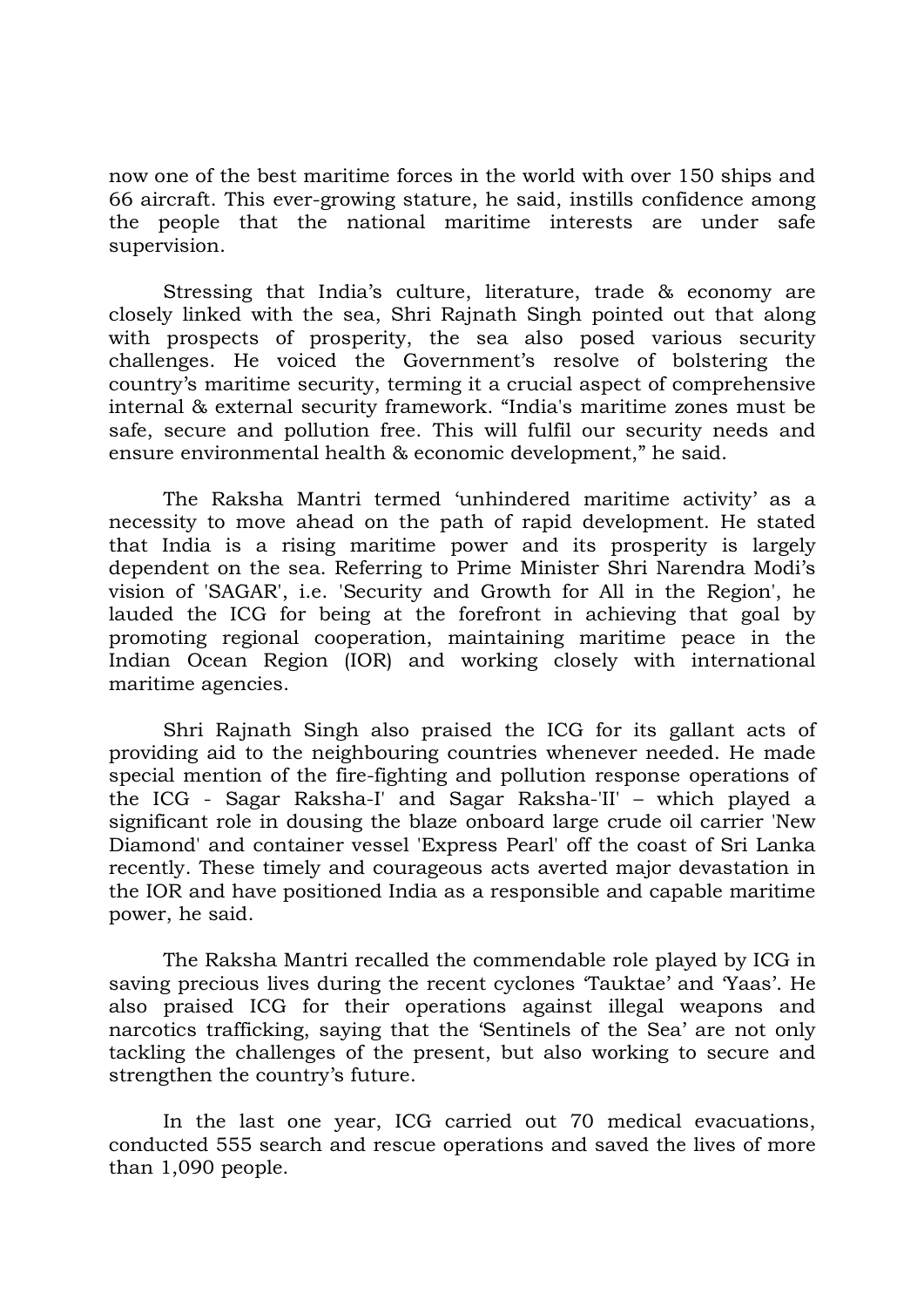Director General ICG Shri K Natarajan and senior officers of Ministry of Defence and Indian Coast Guard were present on the occasion.

Following the Investiture ceremony, Raksha Mantri also addressed the 38th Coast Guard Commanders' Conference. The Conference is an annual meet which is attended by all the senior officers of the ICG and Ministry of Defence. A brief on recent operational and administrative developments in Indian Coast Guard was presented to the Raksha Mantri. A wide range of issues pertaining to strengthening of the ICG as well as legitimate legal use of oceans will be discussed during the threeday Conference.

## ABB/PS/DK/Savvy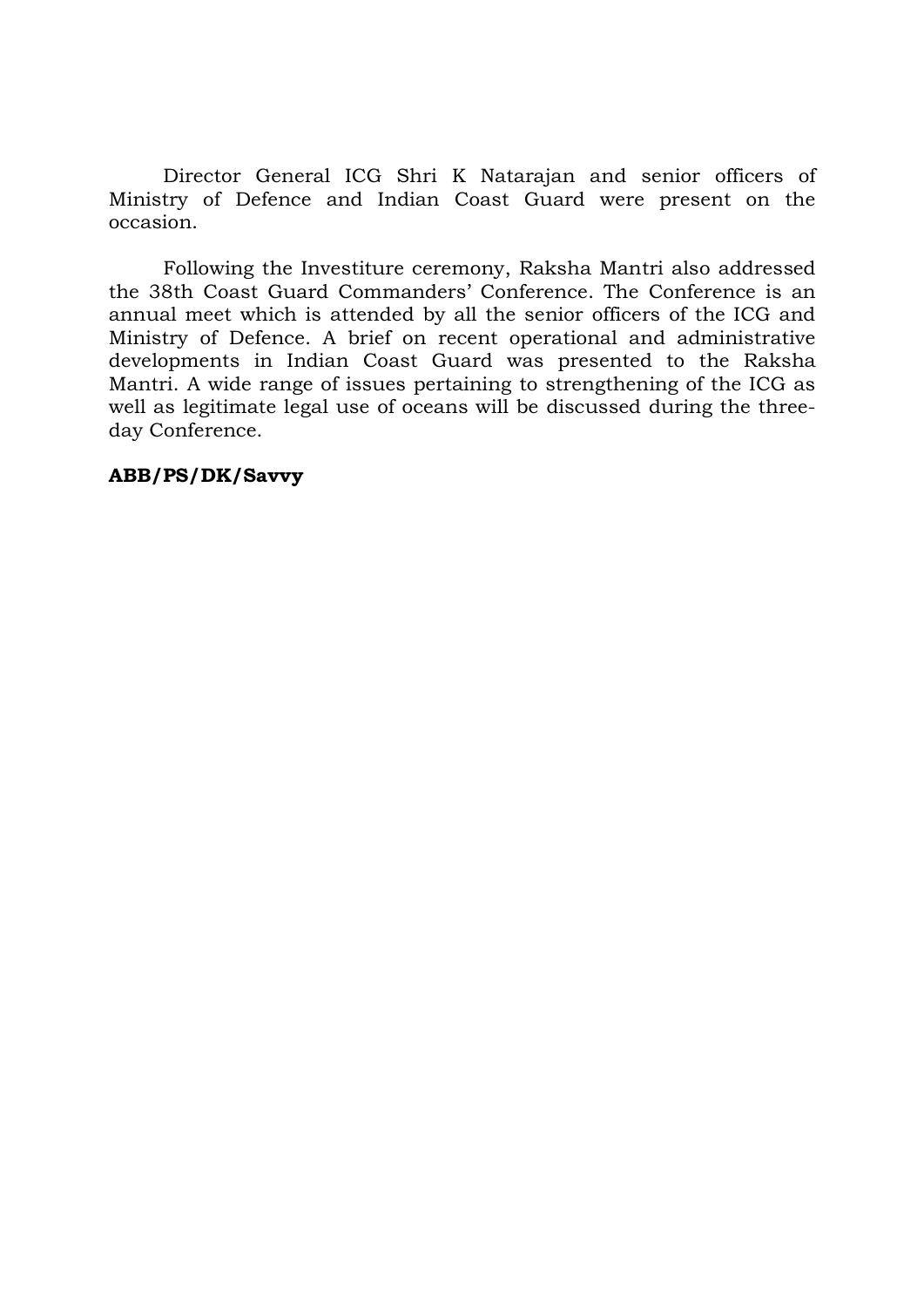'हर काम देश के नाम'

# New Delhi, Asvina 17, 1943 Friday, October 08, 2021

# NCC RDC-2022 selection process in full swing in friendly countries

# Key highlights:

- Quiz test for selection completed
- Participation in RDC-2022 made aspirational

# As of now, Brazil, Argentina, Mauritius, Seychelles, Nigeria, Mozambique and Maldives confirm participation

Process to select participants for National Cadet Corps (NCC) Republic Day Camp 2022 (RDC-2022) is in full swing. Competitive tests were conducted in 25 friendly countries in September 2021 to select approximately 300 cadets of NCC/equivalent/youth organisations.

As part of 'Azadi ka Amrit Mahotsav', the participation of cadets has been expanded to 15 more countries, *i.e.*, France, United States, United Kingdom, Canada, Brazil, Argentina, Japan, United Arab Emirates, Oman, Australia, New Zealand, Nigeria, Mauritius, Seychelles and Mozambique. Earlier, the usual participation was from 10 friendly countries i.e., Russia, Singapore, Vietnam, Nepal, Bhutan, Sri Lanka, Bangladesh, Maldives, Kyrgyzstan and Kazakhstan are invited for the NCC Camp.

The selection process will be completed by the end of October 2021. From each country, 10 cadets alongwith their instructors numbering total of around 300 participants will take part in the RDC-2022. The competitive test comprised of a quiz on India to promote knowledge about the country's culture & heritage, geography, politics, achievements and famous personalities among the participants. The tests were conducted by Embassy/High Commission in their respective countries in coordination with host country organisation.

Till now, seven countries, namely Brazil, Argentina, Mauritius, Seychelles, Nigeria, Mozambique and Maldives have confirmed their participation. The rest are in the final stage of confirmation.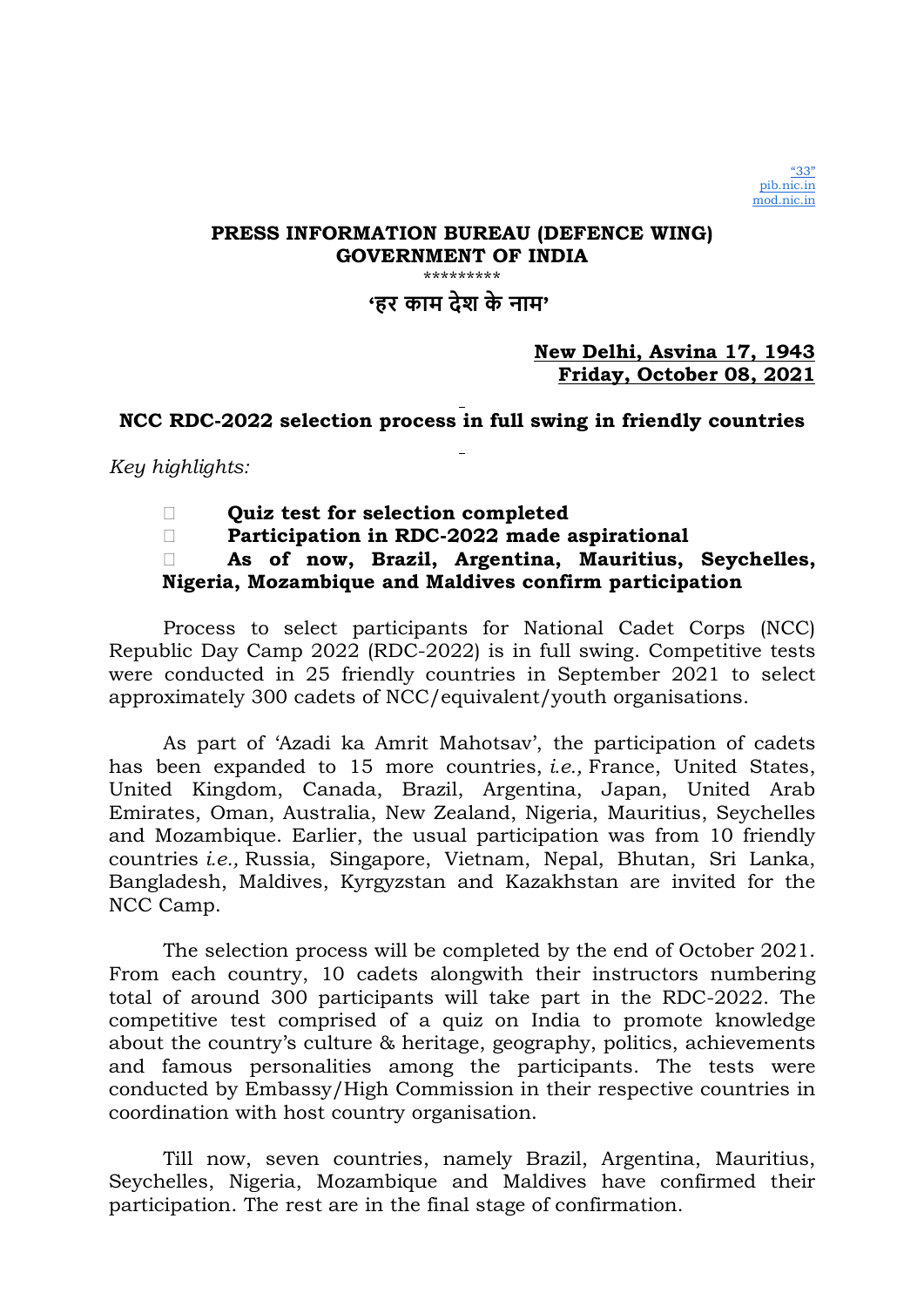The NCC RDC-2022 selection process has also commenced in States and Union Territories by NCC Directorates. Around 1,600 cadets from across the country would participate in the NCC Camp. Due to COVID-19 protocol, the duration of the Camp would be 43 days from December 17/18, 2021 that include quarantine period as well. The actual commencement of the Camp is scheduled from January 16 to January 29, 2022, which includes Prime Minister's Rally on January 28, 2022.

To ensure safety of the youth participating in the Camp, all protocols and safety aspects of COVID-19 will be followed. The cadets visiting India would be requested to have full vaccination and health insurance.

## ABB/DK/Savvy/ADA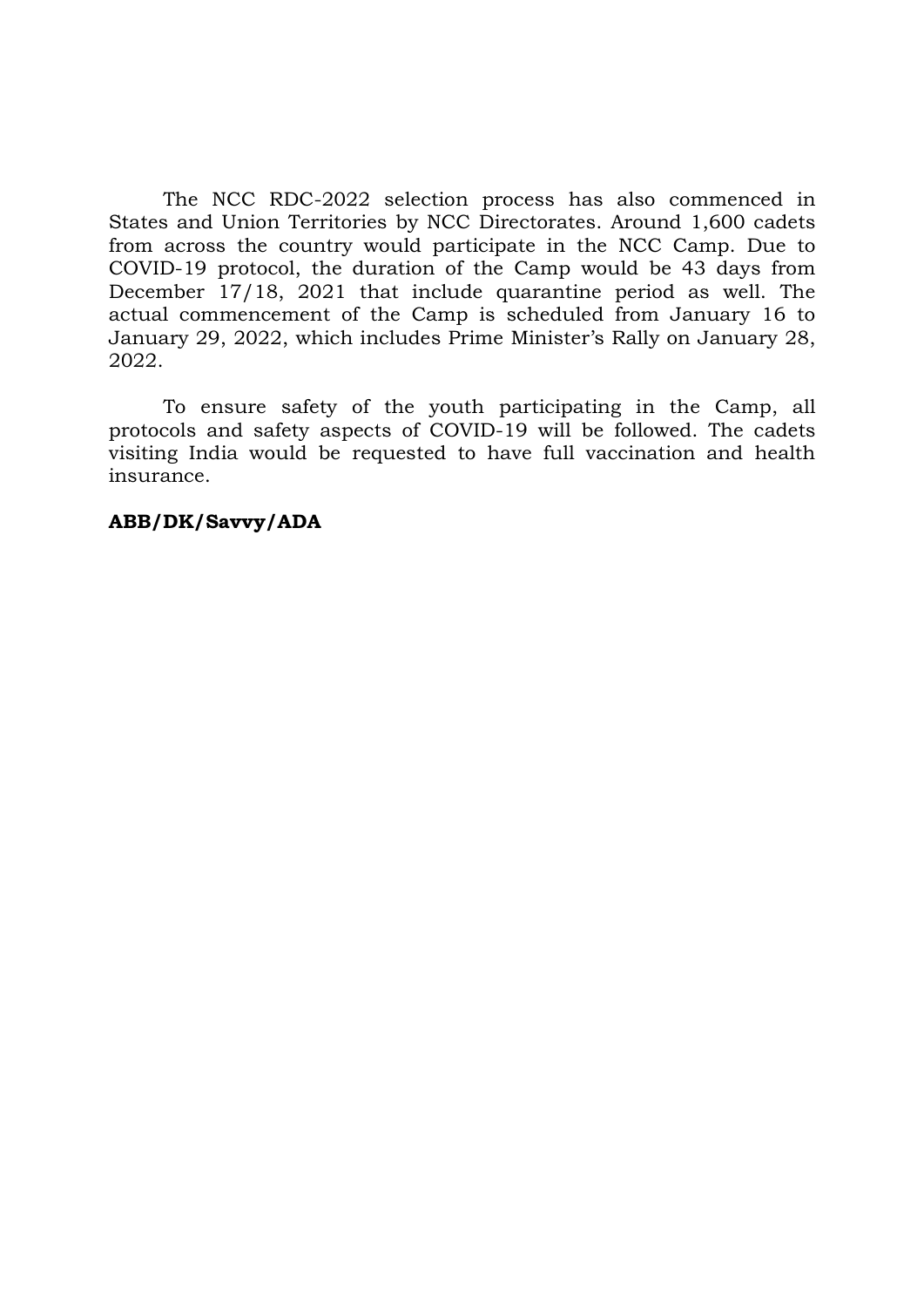

### 'हर काम देश के नाम'

### New Delhi, Asvina 17, 1943 Friday, October 08, 2021

## DRDO conducts All India Official Language, Scientific and Technical Seminar

### Key Highlights:

 Objective to promote use of Hindi in official activities including scientific and technical works.

 'Test and Evaluation of Defence Products: The Necessity and Achievements' was the theme of the seminar

 Role of Missile Technology in Indian Defence Scenario, Role of Science & Technology in Nation Building and Effect of COVID-19 on mankind among subjects discussed

Integrated Test Range (ITR) Chandipur, a premier laboratory of Defence Research and Development Organisation (DRDO) organised All India Official Language, Scientific and Technical Seminar on October 06-07, 2021. The seminar was formally inaugurated by Member of Parliament and Chairman, Standing Committee on Defence Shri Jual Oram.

Every year, a DRDO laboratory is entrusted with the responsibility of hosting this seminar on Rajbhasha with an objective of promoting use of Hindi in official activities including scientific and technical works. This year, the seminar was hosted by ITR with the theme 'Test and Evaluation of Defence Products: The Necessity and Achievements'. A number of relevant subjects like Role of Missile Technology in Indian Defence Scenario, Role of Science and Technology in Nation Building, Hindi and us, Natural resources, Healing with Yoga and Effect of COVID-19 on mankind were covered during the seminar. Articles in Hindi on the above subjects have been contributed by DRDO employees from different laboratories.

In his address, Shri Jual Oram lauded the effort of DRDO in promoting Hindi in official activities. He stressed on preserving the cultural heritage through promoting use of regional languages. Officers and staff of DRDO laboratories across the country participated in the seminar.

#### ABB/DK/Savvy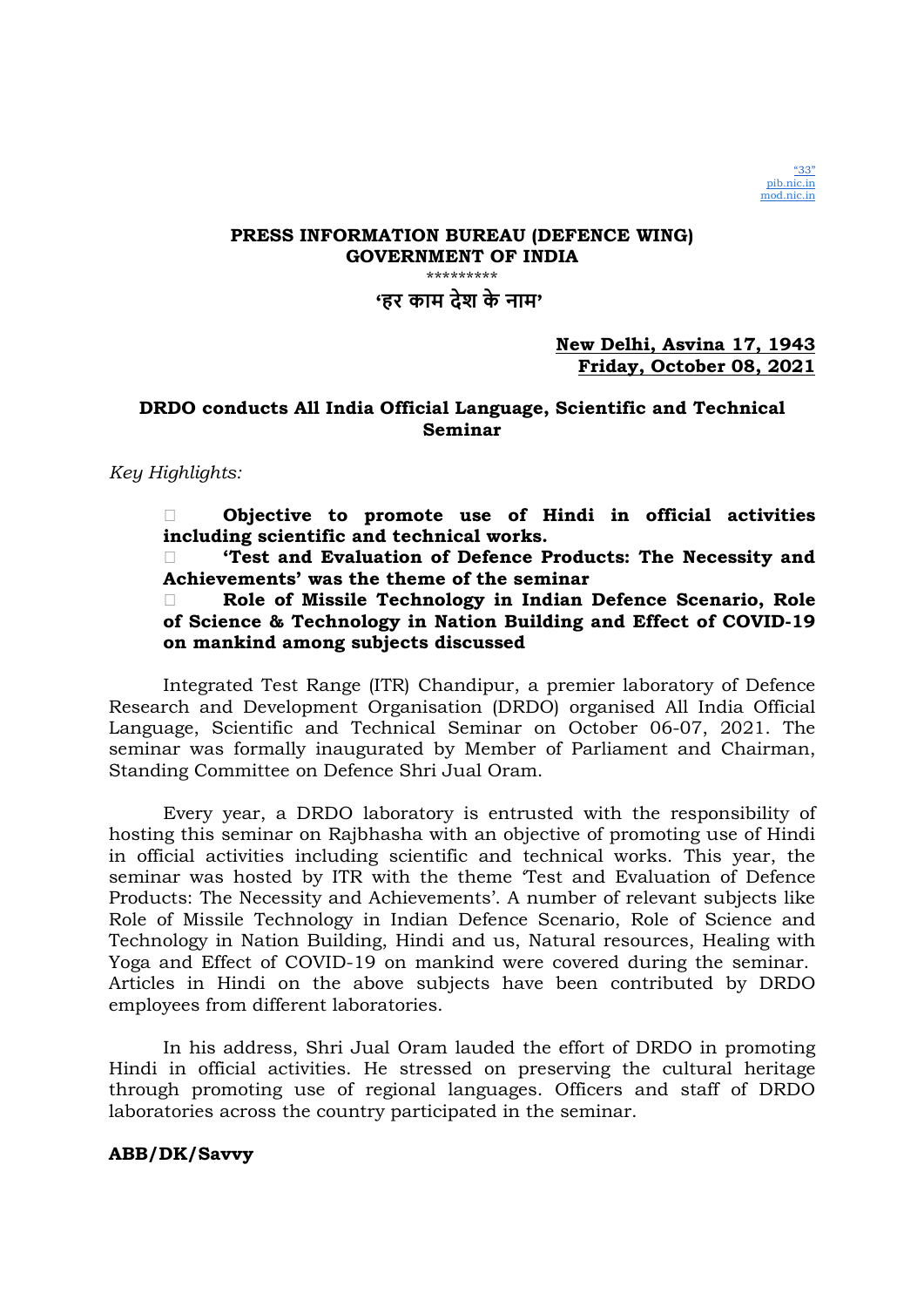

### PRESS INFORMATION BUREAU (DEFENCE WING) GOVERNMENT OF INDIA \*\*\*\*\*\*\*\*\* 'हर काम देश के नाम'

New Delhi, Asvina 16, 1943 Thursday, October 07, 2021

### MoD proposes to allow girl students to be admitted to Rashtriya Indian Military College & Rashtriya Military Schools

#### Key Highlights:

 $\Box$  Proposed plan to be implemented in two phases

 In the first phase, for RIMC, capacity of students to be increased from 250 to 300; Girls to be allowed to take RIMC entrance exam in June 2022

 For entry into RMS, 10% of total vacancies in each school reserved for girl candidates for Class-VI

Following the directive of the Supreme Court, Ministry of Defence (MoD) has proposed to allow girl students to be admitted to Rashtriya Indian Military College (RIMC) and Rashtriya Military Schools (RMS). According to an affidavit filed in the Supreme Court, there is requirement of authorising additional vacancies along with other associated infrastructure and administrative support. This is proposed to be carried out in two phases.

 For entry into RIMC in the first phase, the maximum capacity of students will be increased from 250 to 300 incrementally by inducting five girls for six months. This increase can be affected with some infrastructure modification and additional staff to support the girl cadets. For this, it is submitted that girls will be allowed to take the RIMC entrance examination scheduled in June 2022 for entry into RIMC for the term starting in January 2023.

Similarly, in Phase-2, the capacity will be increased incrementally from 300 to 350 to induct 10 girls every six months. At the end of this expansion, RIMC will have 250 boys and 100 girls. For this, it is submitted that girls will be allowed to take the RIMC entrance examination scheduled in June 2027 for entry into RIMC for the term starting in January 2028. The RIMC is situated in Dehradun (Uttarakhand).

The affidavit points out the requirement to create girl friendly infrastructure in the school campus to facilitate the living of girls with respect to privacy, safety and security. A Board of officers is examining the issues so that necessary girl friendly infrastructure and support staff is established.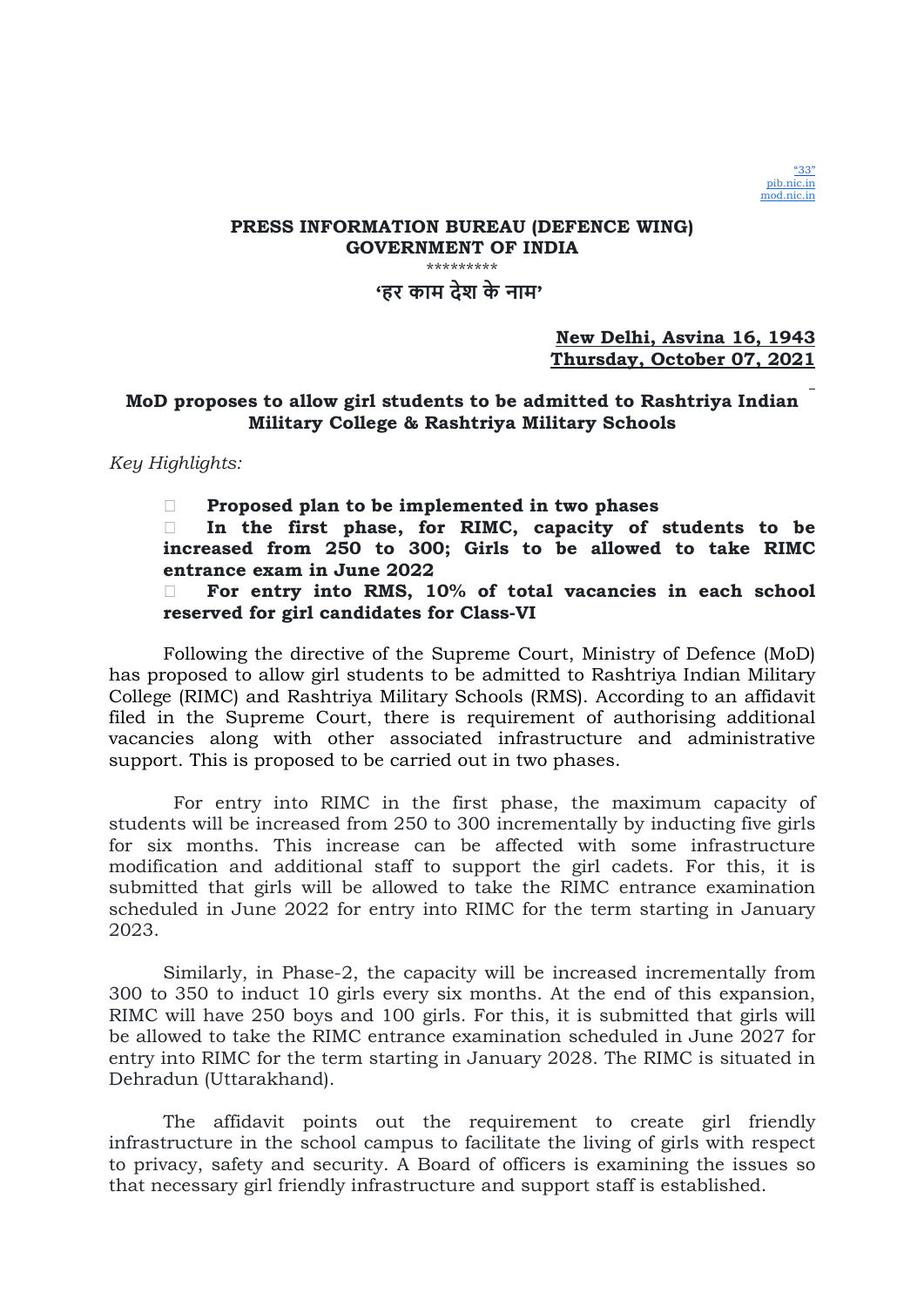With respect to induction of girls in RMS, the following is proposed:

(a) Phase-I: Reserve 10% of the total vacancies in each school for girl candidates for entry into Class-VI in accordance with various reservations applicable in the RMSs w.e.f. academic session 2022-23. (b) Phase-II: Reserve 10% of the total vacancies in each school for girl candidates for entry into Class-VI & Class-IX in accordance with various reservations applicable in the RMSs w.e.f. academic session 2023-24.

The Rashtriya Military schools are located at Chail (Himachal Pradesh), Ajmer (Rajasthan), Belgaum (Karnataka), Bengaluru (Karnataka) & Dholpur (Rajasthan). 30% of the available seats are also earmarked for wards of civilians. The admission test is held in December for approx. 350 seats.

### ABB/Savvy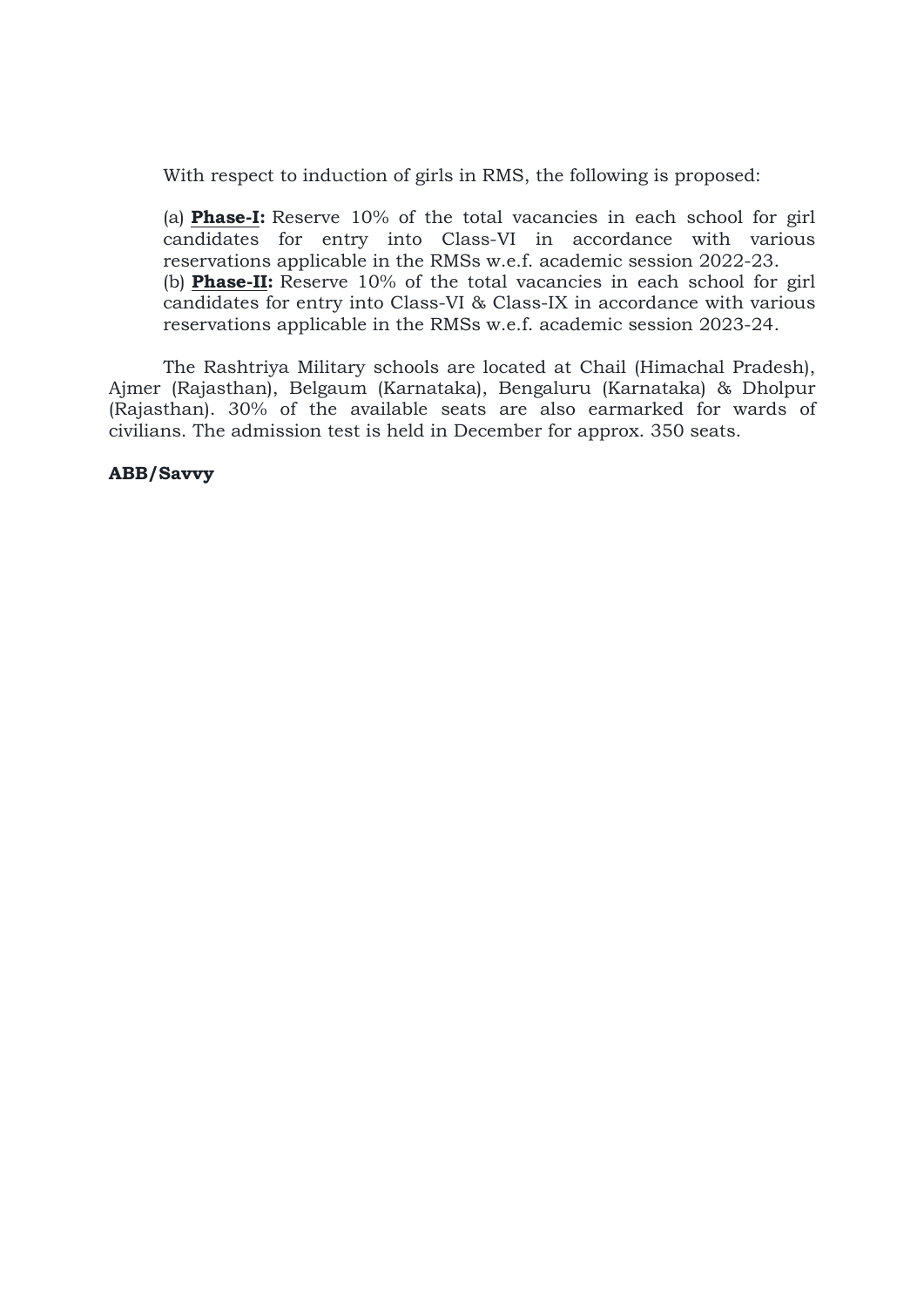### PRESS INFORMATION BUREAU (DEFENCE WING) GOVERNMENT OF INDIA \*\*\*\*\*\*\*\*\*\*\*\*\*\*\* 'हर काम देश के नाम'

## New Delhi, Asvina 14, 1943 Tuesday, October 05, 2021

## Electronic Pension Payment Order gets integrated with Digi Locker

Key Highlights:

- Over 23 lakhs defence pensioners will get benefited
- $\Box$  To enhance the ease of living of the defence pensioners
- Pensioners can obtain Pension Payment Order instantly

Department of Ex-servicemen welfare, Ministry of Defence has integrated the Electronic Pension Payment Order (EPPO) generated by Principal Controller of Defence Accounts (PCDA) Pension, Allahabad with Digi Locker, in order to enhance 'Ease of Living' of Defence Pensioners. This will enable all Defence Pensioners to obtain instantly a copy of the latest copy of the PPO from Digi Locker. This initiative will create a permanent record of PPO in Digi Locker and at the same time eliminate delays in reaching the PPO to new pensioners as well as the necessity of handing over a physical copy.

 Accordingly, the PCDA (Pension), Allahabad has been registered as a Service Provider for providing EPPOs of over 23 lakhs Defence Pensioners through Digi Locker platform, enabling the Defence Pensioners to access their EPPO from anywhere in the world.

ABB/ADA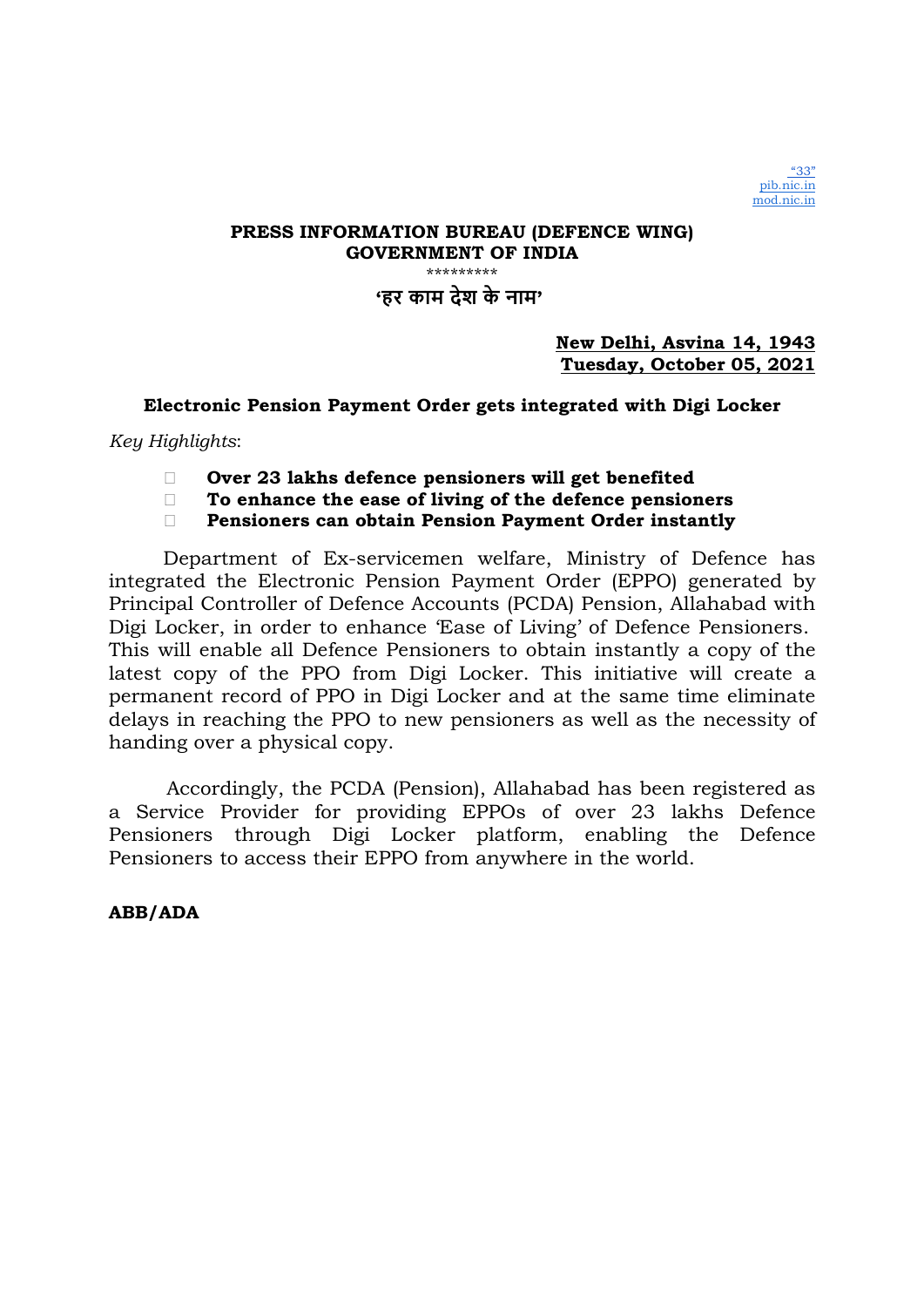## 'हर काम देश के नाम'

### New Delhi, Asvina 13, 1943 Monday, October 04, 2021

### Defence Secretary Dr Ajay Kumar launches website for Republic Day Celebrations - 2022

#### Key Highlights:

Website to showcase the various festivities across the country in the run up to Republic Day celebrations.

### ● It will be single official source of content related to Republic Day **Celebrations**

To showcase the Republic Day Celebrations of the year 2022, which will mark the 75th year of Independence - Azadi ka Amrit Mahotsav, Ministry of Defence has created a new website: www.indianrdc.mod.gov.in. It was formally launched by Defence Secretary Dr Ajay Kumar in New Delhi on October 04, 2021 as a platform that connects Indians all over the world and celebrate India's Republic Day.

 Speaking on the occasion, Dr Ajay Kumar said that the various activities related to Republic Day celebrations are happening throughout the country and this website will be very useful in hosting these build up activities. For example, for the NCC Republic Day Camp the selection process has already begun in all the continents in which, lakhs of youth are participating, he said. This website will showcase all these activities. "Preparation for Republic Day Camp in itself is a festivity. We want to bring out the festivities through this website", said Dr Ajay Kumar.

 The website will be a single-point official source for all the content related to Republic Day Celebrations. The website includes features like a special RDC Radio, Gallery, Interactive Filters, E-book, Blogs on the Indian Freedom Movement, Wars and War Memorials. Moreover, the website shall contain all the information related to the event viz. Minute to minute programme, route map, parking details, RSVP, details of additional activities undertaken by various constituents of the Ministry of Defence, live streaming of the event etc.

#### ABB/NM/PS/DK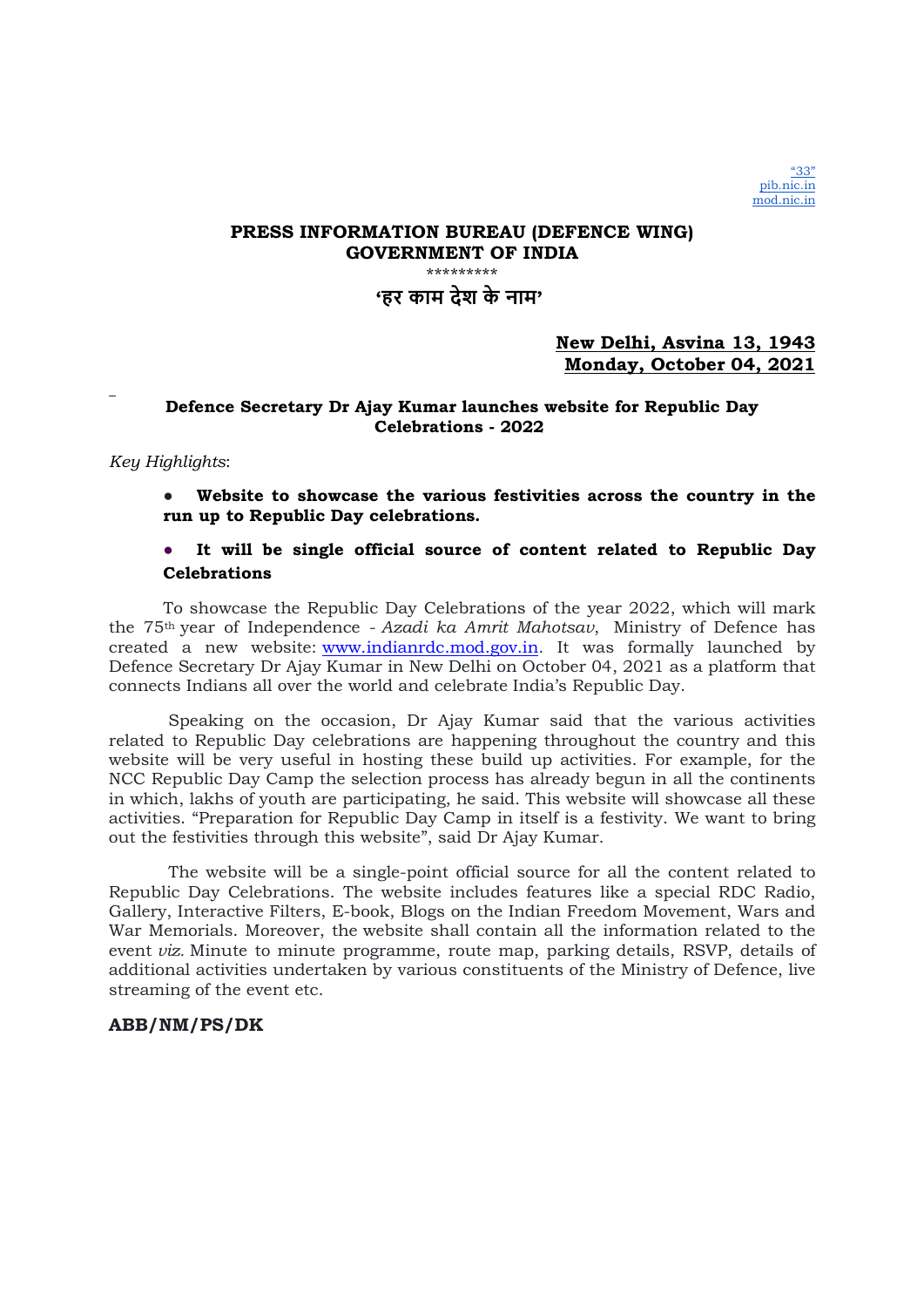

'हर काम देश के नाम'

New Delhi, Asvina 12, 1943 Monday, October 04, 2021

## Raksha Mantri gives away DRDO Dare to Dream 2.0 & Young Scientists awards

## Shri Rajnath Singh calls for R&D in futuristic technologies

## Our aim is to equip our forces with latest machinery to deal with any challenge: RM

Key Highlights:

Three indigenously-developed technologies handed over to the Armed Forces

DRDO Directed Research Policy & Records Management Policy launched

● Greater linkages between DRDO and academia emphasised

Developing new indigenous technologies important to strengthen national security & overall development, says Shri Rajnath Singh

Raksha Mantri Shri Rajnath Singh felicitated the winners of 'Dare to Dream 2.0' Contest of Defence Research & Development Organisation (DRDO) in New Delhi on October 04, 2021. The Raksha Mantri gave away awards to 40 winners - 22 in Individual category and 18 in Startup category. He also launched 'Dare to Dream 3.0' to promote innovators & startups and provide a platform for the young ignited minds in the country.

Dare to Dream is DRDO's pan-India contest to promote Indian academicians, individuals and startups to develop emerging defence and aerospace technologies/systems. DRDO provides technical and financial support to the winners for realisation of their ideas under the Technology Development Fund (TDF) scheme.

Shri Rajnath Singh also gave away DRDO Young Scientists awards for the year 2019. Sixteen DRDO scientists, under the age of 35 years, were awarded for their outstanding contribution in areas of their expertise.

Congratulating the winners of 'Dare to Dream' and 'DRDO Young Scientists' awards, Shri Rajnath Singh said, they reflect the energy, enthusiasm and commitment of the youth of the country to create something new. He exuded confidence that the winners in the fields of innovation, design & development will inspire young minds and create path-breaking innovation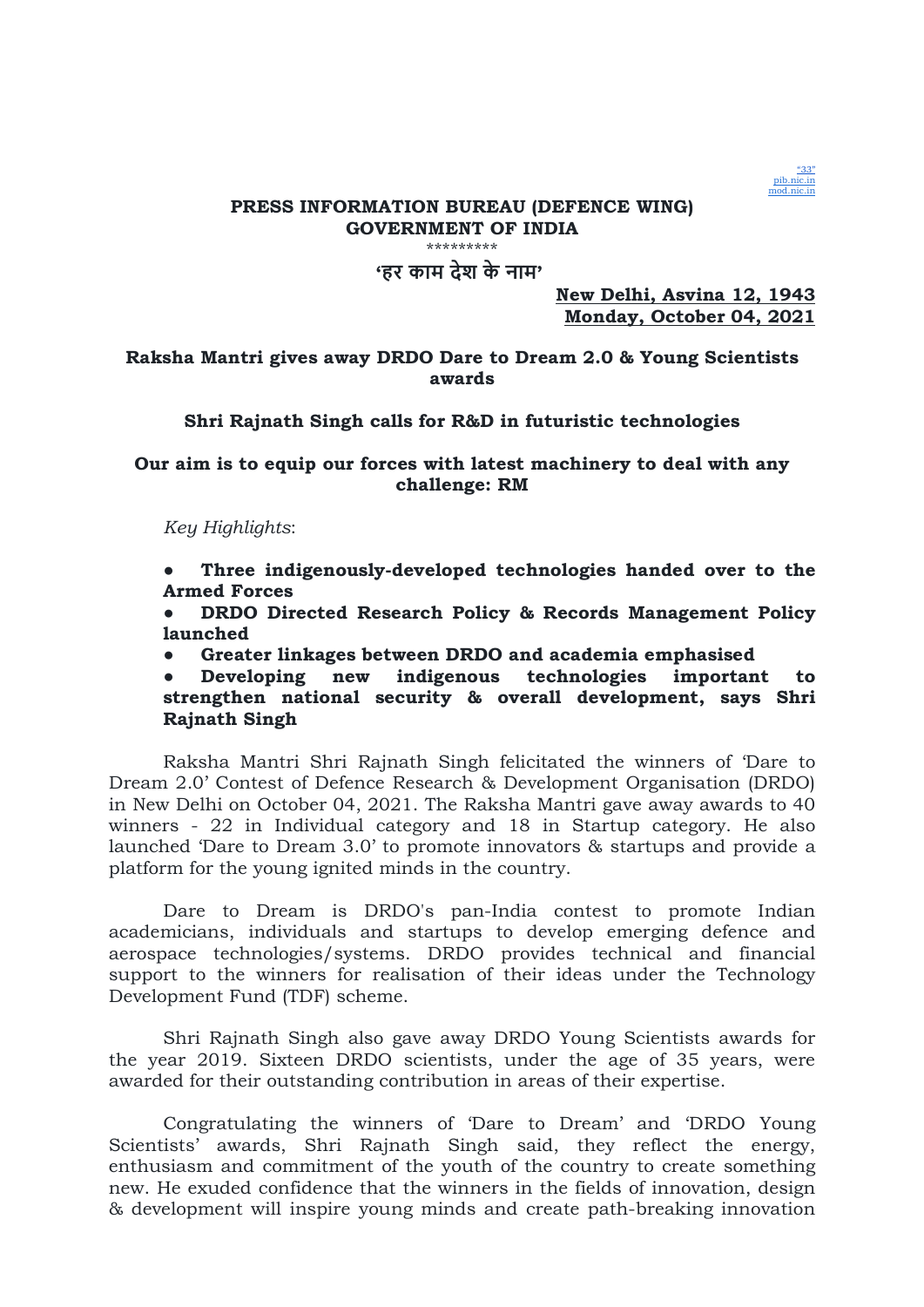in future. The 'Dare to Dream' challenge, he said, represents the vision and mission of the Government as also the mandate of DRDO.

The Raksha Mantri reiterated the Government's resolve to build a strong and self-reliant 'New India' which, he said, can only be achieved through a collaborative effort. He termed 'effort' and not just 'desire' as the key for an individual, society and the nation to achieve success. Saying that India is one of the oldest countries in experience & culture and the youngest with about 60 per cent of the young population, he encouraged the youth to observe, learn & create new innovations and play their part in taking the country to greater heights.

Pointing out that global security concerns, border disputes & maritime affairs have forced the world to focus on military modernisation, Shri Rajnath Singh reaffirmed the Government's commitment to modernise the Armed Forces and equip them with latest machinery to deal with any challenge. He described the power of the youth as the hope for the country and called upon the young ignited minds to help the Government in achieving the objective of 'Aatmanirbhar Bharat'.

"Developing new technologies indigenously is the need of the hour. Our vision of 'Aatmanirbhar Bharat' is to ensure that advanced technologies are developed domestically. It is extremely important not just for strengthening national security but also ensuring overall development of the country," said the Raksha Mantri.

Describing private sector participation as crucial to achieving 'Aatmanirbhar Bharat', Shri Rajnath Singh stated that the Government, led by Prime Minister Shri Narendra Modi, has taken a series of reform steps to increase the participation of private industry in the defence sector which has created a suitable growth environment and provided a big boost to indigenous defence capabilities. He listed out some of these steps, including bringing in new categories of acquisition in Defence Acquisition Procedure (DAP) 2020; provision of a specific budget for defence modernisation; notifying two Positive Indigenisation lists; increasing FDI in defence; according top priority to capital procurement and Buy {Indian - Indigenously Designed Developed and Manufactured (IDDM)} to promote indigenous design & development of defence equipment; creating opportunities to build a Mega Defence Programme including fighter aircraft, helicopters, tanks and submarines through Strategic Partnership Model; opening avenues for free Transfer of Technology (ToT) through DRDO and initiatives like Innovations for Defence Excellence (iDEX) and Technology Development Fund.

The Raksha Mantri asserted that due to these measures, the number of contracts being awarded to defence industry have increased; new MSMEs & startups have emerged and more employment opportunities created. "We are not only meeting our domestic needs, but are also exporting technology & equipment to foreign countries," he added.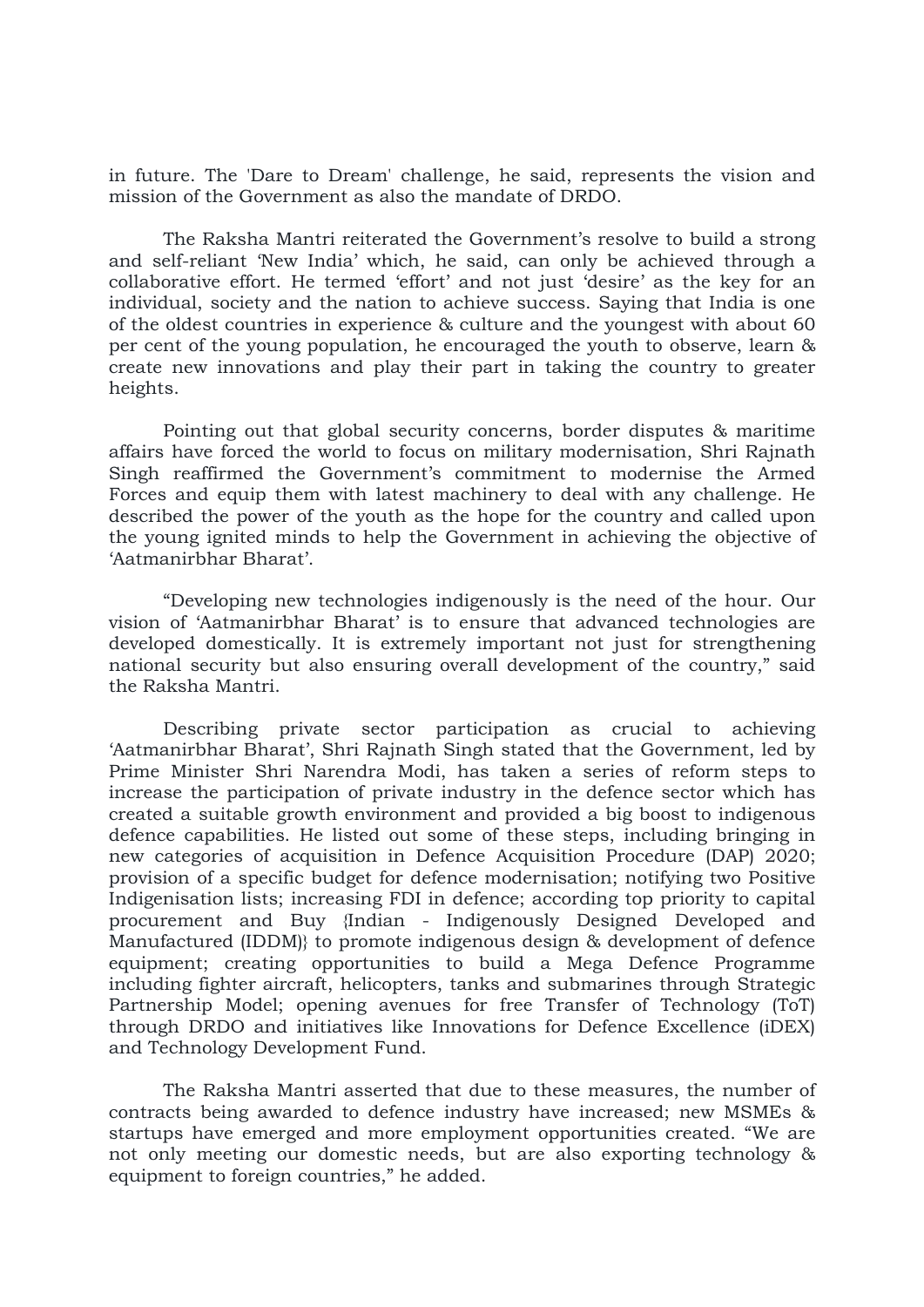Shri Rajnath Singh lauded DRDO for playing a central role in the Government's efforts of achieving self-reliance in defence manufacturing and contributing immensely in enhancing the capacity & capability of the Armed Forces even in the rapidly changing geo-political situation. He said, the recent contracts and induction of Light Combat Aircraft (LCA) Mk-1A, Main Battle Tank Arjun Mk-1A and Medium Range Surface to Air Missile system are some noteworthy contributions.

"DRDO is not only trying to match the capabilities of technologically advanced countries, but is also equally engaged in innovation of new technologies. The new generation programmes of DRDO will upgrade our Armed Forces in future as well," the Raksha Mantri hoped.

The Raksha Mantri commended DRDO Young scientists' lab and Advance technology Centres for working in futuristic technologies such as nano technology, quantum computing, artificial intelligence, unmanned and robotic technologies. Terming it as the new dimension of 'New India', he called for increased R&D efforts in such futuristic technologies. He stressed on the need to develop dual use technologies which can be beneficial for both Armed Forces personnel and civilians. He urged all the stakeholders to focus on research & development in order to provide state-of-the-art equipment to the Armed Forces. This will help in establishing the country's identity in the international market and achieving the vision of 'Make in India, make for the world', he said.

Shri Rajnath Singh exhorted the Industry representatives to take full advantage of the policies of the Government and create an organic synergy with DRDO and other government agencies. Saying that Transfer of Technology from DRDO is bearing fruit, he hoped that in the times to come the industry would develop in-house R&D systems on its own.

Cautioning against working in silos and laying special emphasis on identifying cost and time over-run projects and delivering them efficiently in a time-bound manner, the Raksha Mantri called for strengthening the linkages between academia, Industries and DRDO. This collaboration, he said, would ensure overall development.

On this occasion, three products/systems indigenously developed by DRDO were also handed over to the Armed Forces. These are:

 ARINC818 Video Processing and Switching Module: The module, developed for the Indian Air Force, was handed over to the Vice Chief of Air Staff Air Marshal Sandeep Singh. It is a state-of-the-art module with high bandwidth, low latency, channel bonding, easy networking and will cater to 5th generation aircraft development programmes.

**Sonar Performance Modelling System:** Developed for the Indian Navy, the system was handed over to Vice Chief of Naval Staff Vice Admiral Satish Namdeo Ghormade. It is useful for Indian Naval ships, submarines and under water surveillance stations etc.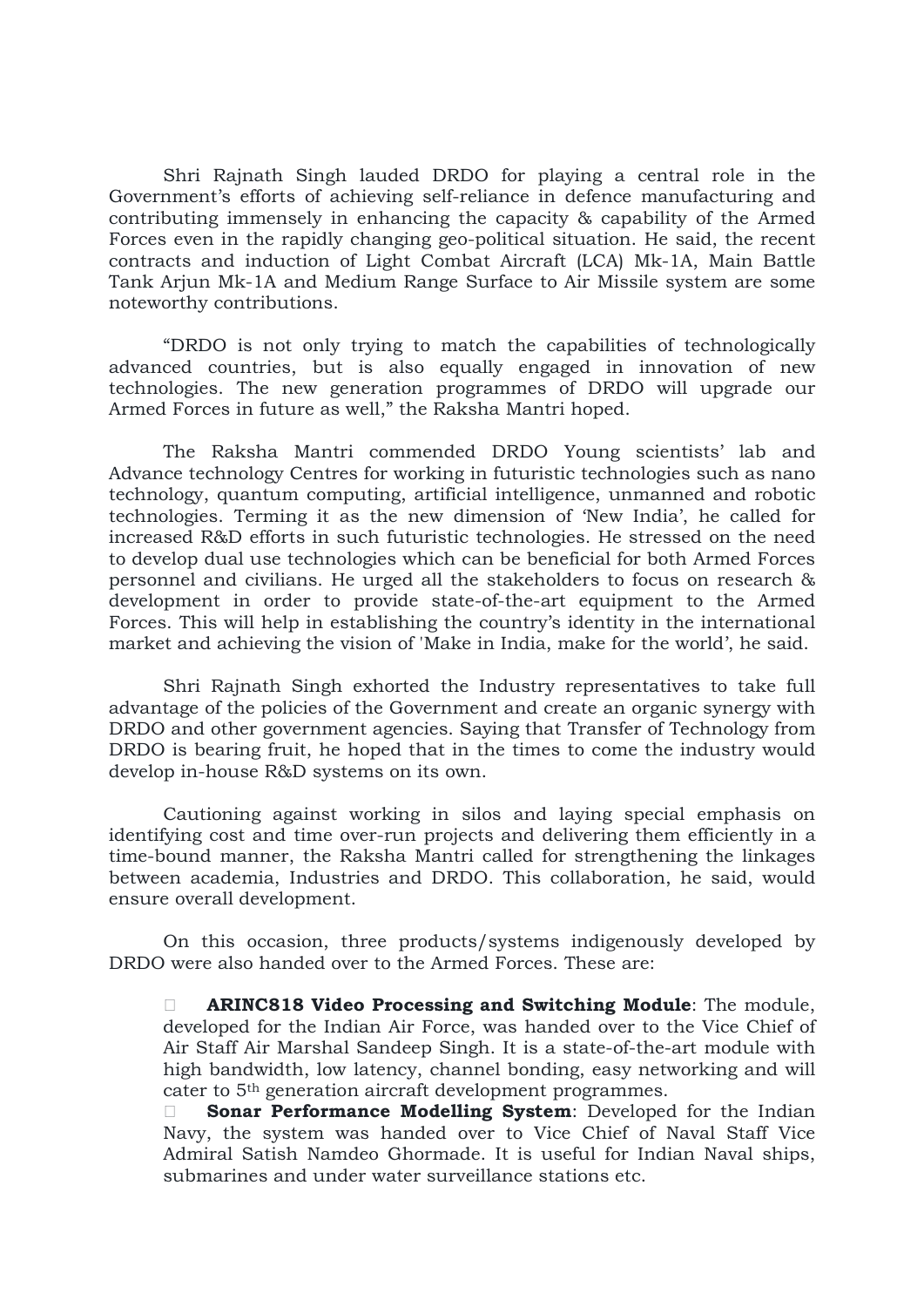**Bund Blasting Device Mk-II:** The device, developed for Indian Army, was handed over to the Vice Chief of Army Staff Lt Gen CP Mohanty. It is used to reduce the height of Ditch-cum-Bund obstacles to enhance the mobility of mechanised infantry during wartime.

A Memorandum of Understanding (MoU) was also exchanged between Prof HA Pandya, Vice Chancellor, Gujarat University and Secretary Department of Defence R&D and Chairman DRDO Dr G Satheesh Reddy for establishing an Advanced Technology Centre 'Sardar Vallabhbhai Patel Centre for Cyber-Security Research' at Gujarat University for conducting directed research in cyber security.

Shri Rajnath Singh also released two policy documents of DRDO - Directed Research Policy and Records Management Policy 2021. Directed Research Policy provides framework for establishment of Advanced Technology Centres and Research Cells in academic institutes for focussed research on identified subjects such as futuristic surveillance and defensive and offensive capabilities. 'Long Term Directed Research Policy' was recently approved by the Government to support & provide impetus to outcome and application oriented directed research in collaboration with academia. The Records Management Policy aims to further strengthen the records management activities of DRDO.

The two-day annual DRDO Directors' Conclave 2021, which began on October 03, 2021, will conclude today. The theme of the conclave is 'Redesigning the processes to meet the national aspirations'.

In his address, DRDO Chairman Dr G Satheesh Reddy listed out the recent achievements of DRDO and stressed on developing mechanisms for faster development of advanced technologies and ease of working with industry & academia. He congratulated all the awardees and wished them a bright future.

Senior civil and military officials of Ministry of Defence and Industry representatives were among those present on the occasion.

### ABB/Nampi/Savvy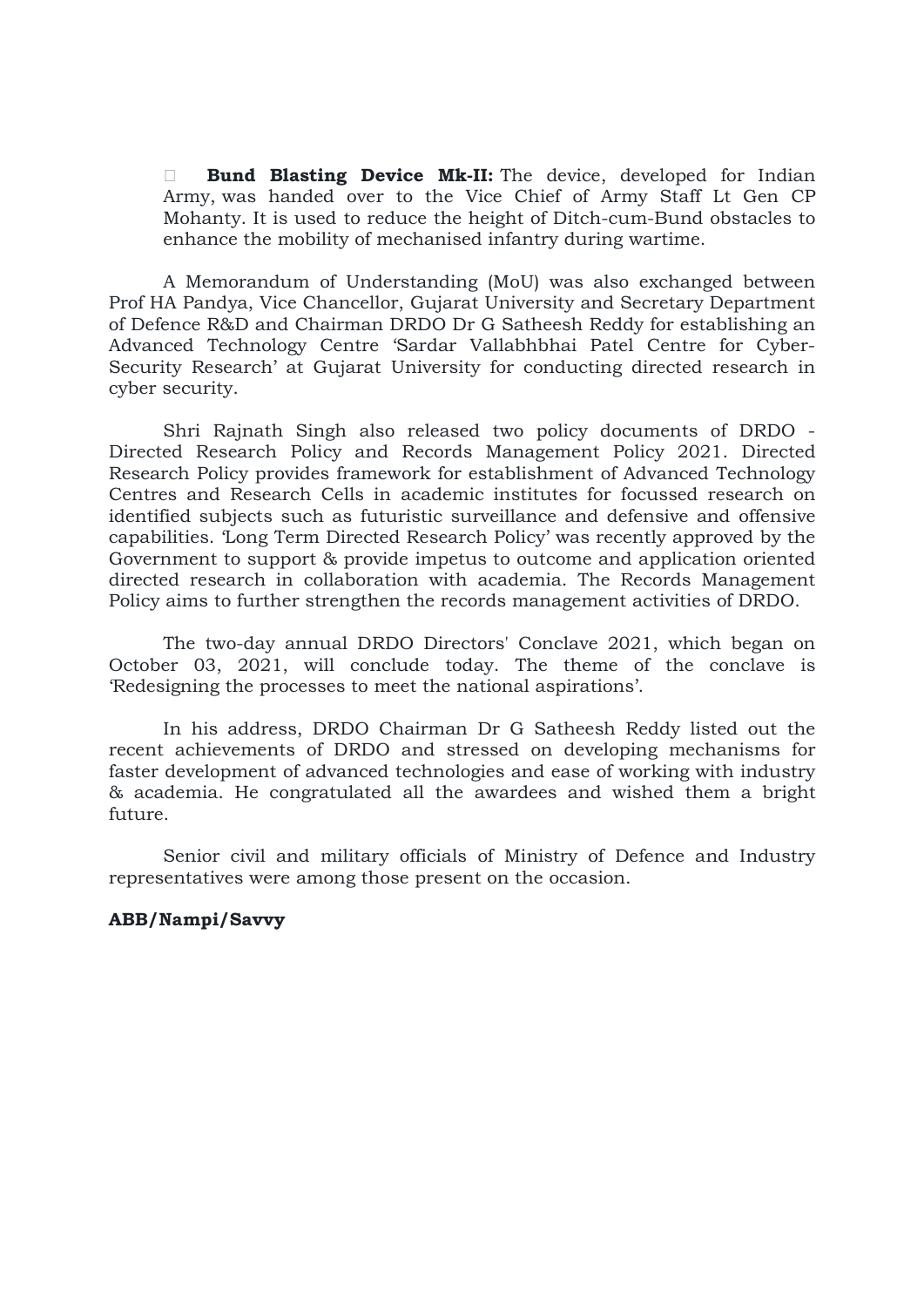'हर काम देश के नाम'

New Delhi, Aswina 09, 1943 Friday, October 01, 2021

Major Road Projects launched in Ladakh to be constructed by BRO

Key Highlights:

- Historic day for UT of Ladakh, 05 Major Road Infra Projects launched to be constructed by BRO to Boost connectivity in the region.
- Hon'ble LG Shri Radha Krishna Mathur inaugurated the projects in the presence of Defence Secretary Dr Ajay Kumar.
- On 03 Sep 2021, Ladakh Administration and Border Roads Organisation had signed a historic MoU for upgradation and improvement of Road Network of Ladakh.

On a landmark day for the Union Territory of Ladakh and its people, construction on 05 major road infrastructure development projects was launched by His Excellency the Governor of Ladakh Shri Radha Krishna Mathur, from Turtuk, the northernmost village of India. The ground breaking ceremony was also attended by the Chief Executive Councillor, Leh Mr TashiGyalson, MP Ladakh Mr Jamyang Tsering Namgyal, Defence Secretary Mr Ajay Kumar and Director General Border Roads Lt Gen Rajeev Chaudhry besides overwhelming villagers from nearby areas.

 Following the MoU, signed on 03 Sep 2021, between the Ladakh Administration and the Border Roads Organisation (BRO), projects involving construction/improvement of roads and tunnels were assigned to BRO for development of connectivity in the hilly region. The 05 projects kicked off today included preparation of greenfield alignment and upgradation of major single lane roads to double-lane (NHDL specification) and tunnelling works.

Construction of road Hanuthang-Handanbroke-Zungpal-Turtuk, the 26.6 Km long greenfield road is planned to provide inter valley connectivity between Hanuthang-Handanbroke (Indus Valley) and Zungpal-Turtuk (Shyok Valley) across the Stakpuchan Range. This will also reduce the travel time to Three and Half Hours from existing Nine Hours to Turtuk via Leh without crossing the treacherous Khardungla pass.

Upgradation of 4 major single lane roads has also commenced. These roads are, 78 Km road Khalse to Batallik, 50 Km road Kargil to Dumgil which will also include construction of a tunnel at Hambotingla to ensure seamless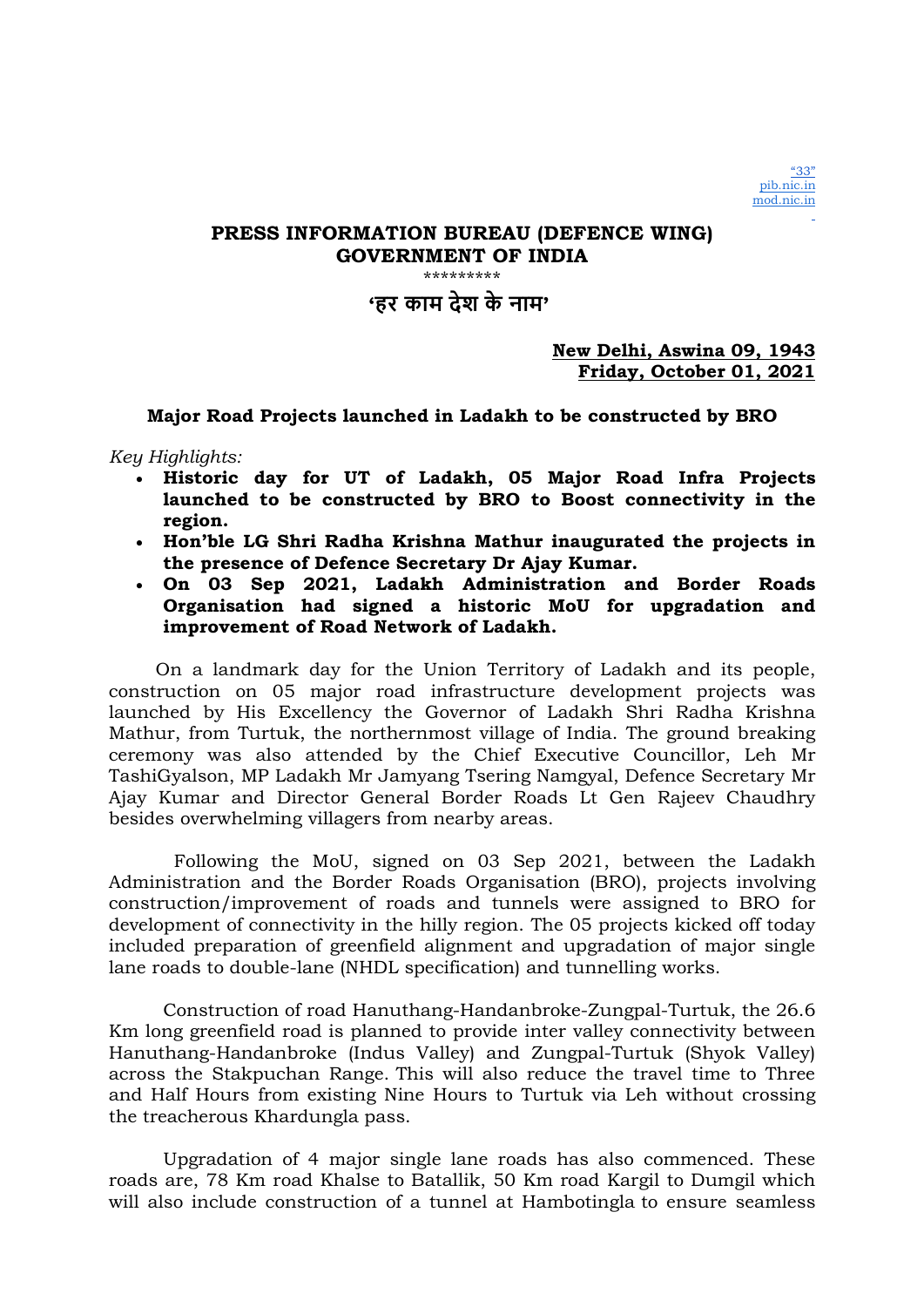connectivity from Kargil to Batallik,70 km road Khalsar to Shyokvia Agham and 31 Km Tangtse to Lukung. All these roads are used extensively by travellers to reach sought after tourist destinations such as Hundar (Nubra Valley), Turtuk village, Shyok, Pangon-Tso lake and Aryan villages of Dah, Garkone Darchik etc.

 The Hon'ble LG dedicated the projects to the people of Ladakh and appreciated the work carried out by BRO, specifically in the border areas of Ladakh. He conveyed his gratitude to BRO for creating road infrastructure which is not only supported the Army in its security needs but had given impetus to tourism for socio economic development. He reposed trust in BRO by highlighting that BRO is already maintaining 5000 Km road and would be constructing 1500 Km more roads in near future. Defence Secretary Dr Ajay Kumar stressed the contribution of BRO in nation building impacting the life of populace in remote areas. He highlighted various new technologies and road safety audits being undertaken pan-India by BRO to identify accident prone sites and save precious lives. Lt Gen Rajeev Chaudhry DG-BRO stressed the resolve of organisation in road matrix development in border areas for meeting aspirations of the nation. He highlighted new technologies to include geo-cells, M50 blocks etc., which had been incorporated in frost susceptible areas in Ladakh region to include the world's highest motorable pass "Umlingla". He informed that BRO is working on providing roadside amenities along BRO roads for comfort of tourists, installation of crash barriers for which already 50 Km installed in Ladakh region alone, LED based kerb stone and others for safety of motorists. Construction work on the project will commence soon and once completed, these projects will play a significant role in promoting tourism in the region, enhance operational preparedness of our forces, provide employment to the locals and contribute immensely towards the socioeconomic aspirations of the nation and Ladakh region.

## ABB/PS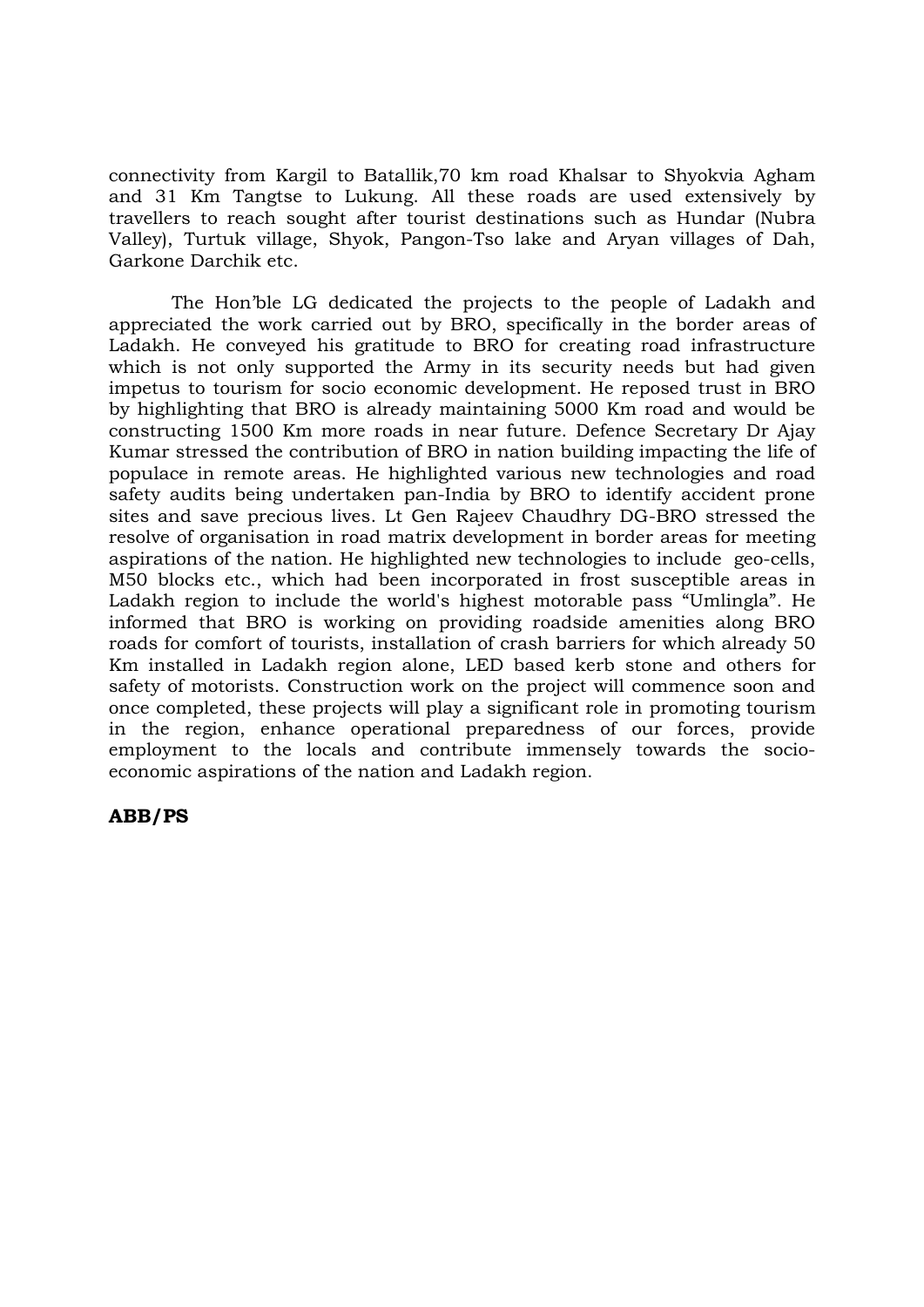

### PRESS INFORMATION BUREAU (DEFENCE WING) GOVERNMENT OF INDIA \*\*\*\*\*\*\*\*\* 'हर काम देश के नाम'

### New Delhi, Asvina 10, 1943 Friday, October 01, 2021

### Defence Accounts Department celebrates its Annual Day

Key Highlights:

 CGDA gives away Raksha Mantri Awards for Excellence to officers & staff of the department

Motivational awards also distributed

Four IT projects, including e-Office, launched

 CGDA stresses on the need to simplify procedures to improve efficiency

Defence Accounts Department (DAD) celebrated its annual day on October 01, 2021. To mark the occasion, Controller General of Defence Accounts (CGDA) Shri Rajnish Kumar distributed Raksha Mantri Awards for Excellence to the officers and staff of the Department for their exemplary performance and dedication. The first award was shared by the team of the Administration Section in CGDA office and the office of the PCDA (Pensions) Prayagraj.

Principal Controller of Defence Accounts (PCDA) Pensions, Prayagraj (Allahabad) got the award for implementation of project for online pension claim submission, processing and Electronic Pension Payment Order (ePPO) download for Personnel Below Officer Rank (PBORs), which helped pensioners get their due on time during the Covid-19 pandemic. The award was given to the Administration Section of the Controller General of Defence Accounts Office for exemplary performance in handling the COVID-19 crisis by efficient response management. The third award was given to PCDA (South-Western Command), Jaipur for the innovative design and development of the Command Training Module.

The CGDA also gave away the CGDA Motivational Awards 2021 to the teams of PCDA (Air Force), Dehradun for review of Air Force orders, updating of Air Force Manuals and thematic Audit on provisioning of stores; and the team of Integrated Financial Adviser (IFA) Section, CGDA Headquarters for making the e-compendium of important orders relating to the working of IFA Offices.

Shri Kumar also launched four new projects. These were e-Office, integration of New Compilation System (NCS) with Tulip, System for Integrated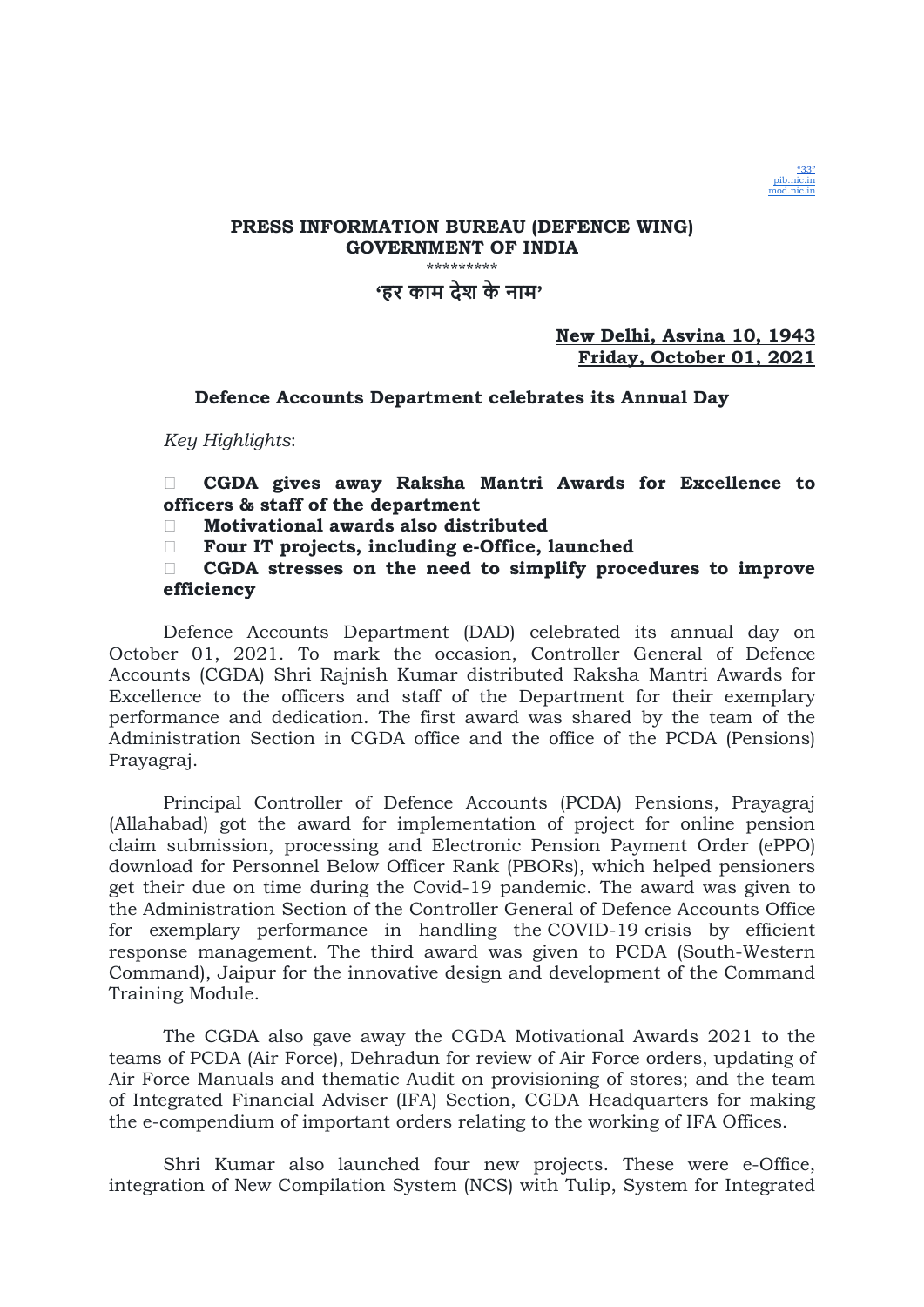Financial Advisers – Plus (SIFA Plus) and No Due Certificate (NDC) audit software for Air Force officers and personnel.

In his message on the occasion, the CGDA detailed the achievements of the department, appreciating the proactive induction of technology in service delivery mechanisms with a view to expediting, simplifying and automating systems and procedures. He stressed on the importance of ongoing Business Process Re-engineering activities in the Department. The CGDA emphasised on the need to update and simplify manuals and procedures to improve efficiency and effectiveness in a highly competitive and dynamic environment.

Shri Kumar explained how DAD has been constantly leveraging technology for the dual benefits of providing transparent services and expediting the delivery procedures in the fields of pay, pension, accounting, audit and financial advice. He reiterated the commitment of DAD to substantially contribute to national security objectives through prudent, proactive and progressive defence financial management. He stressed that the age-old system of generating manual Pension Payment Orders is giving way to a completely automated system called System for Pension Administration (Raksha) - SPARSH.

The DAD functions under the administrative control of Ministry of Defence and is headed by the Controller General of Defence Accounts. The department functions as a specialised organisation in the fields of accounts, audit, payment and financial advice.

#### ABB/DK/Savvy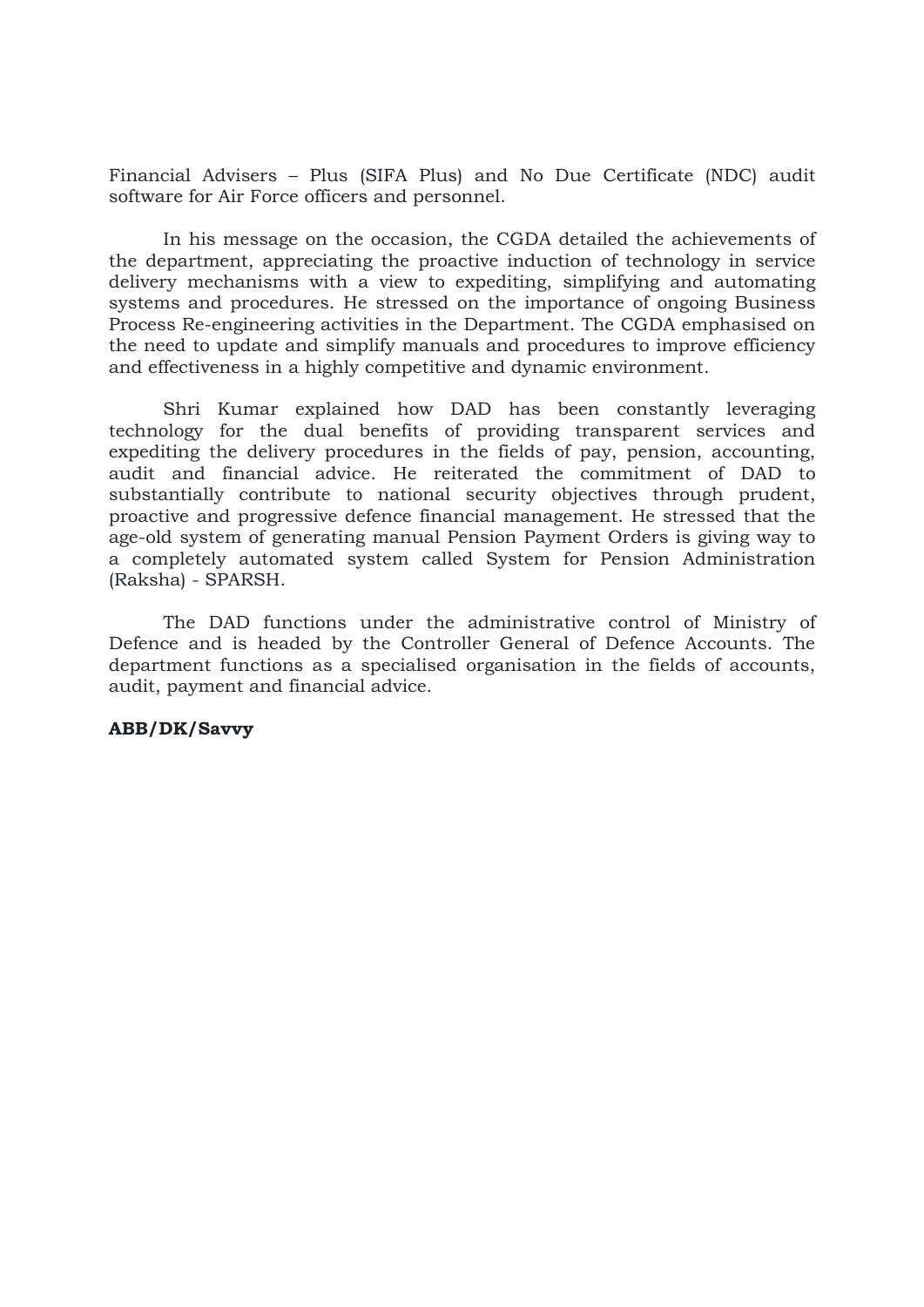

#### PRESS INFORMATION BUREAU (DEFENCE WING) GOVERNMENT OF INDIA \*\*\*\*\*\*\*\*\*\*\*\*\*

# 'हर काम देश के नाम'

# New Delhi, Asvina 10, 1943 Friday, October 01, 2021

### MNS celebrates 96th Raising Day

Key highlights:

 On October 01, 1926, a permanent nursing service was raised as a part of Indian Army Promulgation of Military Ordinance on September 15, 1943 permanently established MNS as part of Armed Forces DG MNS Maj Gen Smita Devrani paid homage to fallen heroes at NWM

With commemorating the illustrious stories of courage, compassion and care, Military Nursing Service celebrated its 96th Raising Day on 01 Oct 2021. Marking the beginning of yet another year of commitment and dedication, a solemn Florence Nightingale oath taking ceremony by MNS Officers of Delhi Garrison was held at MNS Officers' Mess, Army Hospital (R&R) in Delhi Cantt.

Though the gathering was limited due to the COVID-19 protocol, the enthusiasm could not be contained as each and everyone's heart was brimming with the momentousness of the day. The day was immortalised by paying homage to the fallen heroes who laid their lives for the sovereignty and integrity of the Nation, by a humble wreath laying ceremony by Additional Director General Military Nursing Service (DG MNS) Maj Gen Smita Devrani at the National War Memorial. Many hospitals across the country celebrated the occasion by conducting seminars and symposia on the day and also by conducting health related outreach programs.

The MNS in India has a long and rich legacy, as an all women officer corps dating back to the year 1888 with the arrival of first batch of 10 qualified British nurses in Bombay, to organise nursing in military hospitals in India. On October 01, 1926, a permanent nursing service was raised as a part of the Indian Army. The service was designated as the Indian Military Nursing Service (IMNS). The IMNS made a humble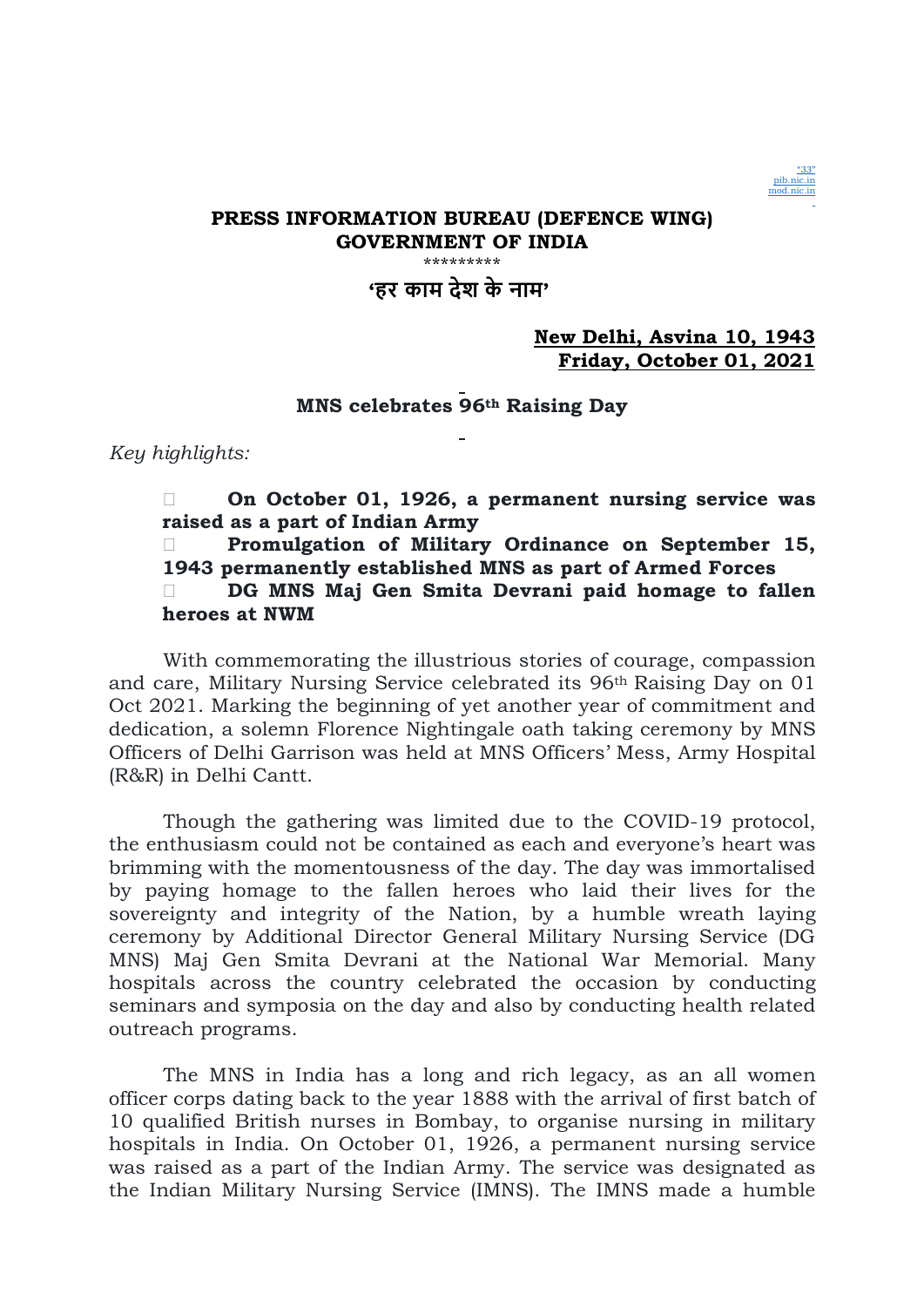beginning and increased in strength from 53 to 690 (42 regulars and 648 temporary) and their work was universally acclaimed. Promulgation of the Military Ordinance on September 15, 1943 permanently established the MNS as a part of the Armed Forces and today it ranks high among the Army Nursing Services of the world with nearly a lakh aspirants for a mere 200 odd seats.

The MNS is an integral part of AFMS and apart from providing nursing care to one of the largest armies of the world, officers of MNS in India have proved to be the frontline warriors in today's scenario. From commissioning into the Military Nursing Service as young Lieutenants to the time of superannuation, the officers of the MNS perform their duties diligently and tirelessly, be it during peace or war.

 As the COVID-19 pandemic engulfs human life today, the lessons learnt over the past centuries have helped the nurses to develop better strategies to improve their resilience towards the pandemic. The belief of holistic care laid down by Miss Florence Nightingale, the founder of Modern Nursing, has come a long way in guiding and managing the plethora of clientele with a myriad of modern-day ailments with scientifically equipped and professionally sound nurses of today. Working day and night in PPE overalls, taking care of the critically ill patients and holding responsibility and accountability for providing reassurance to the patients and also networking between the patients' needs and interdisciplinary team in the hospital during the peak of COVID-19 crisis has made them emerge more stronger than ever.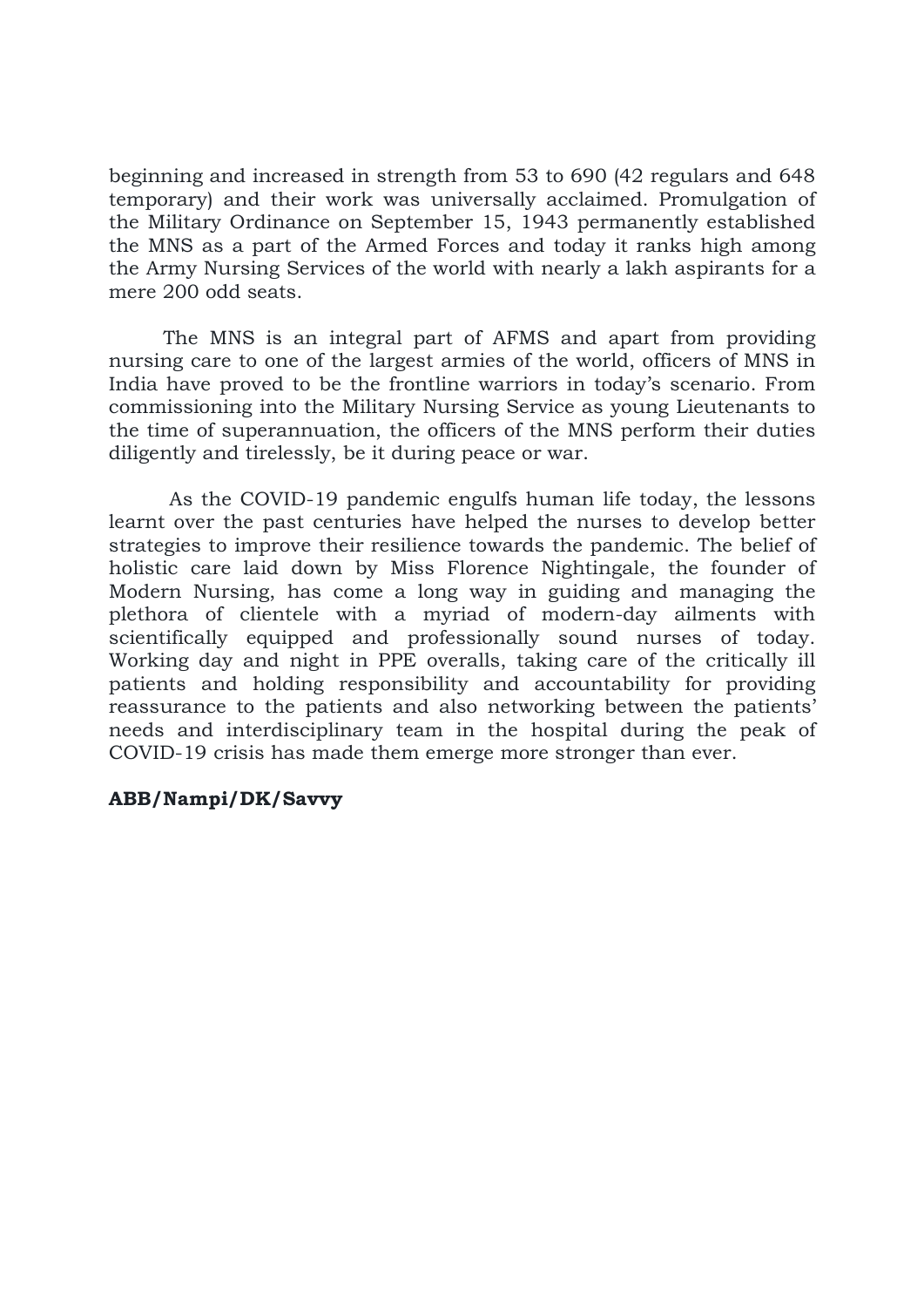

### PRESS INFORMATION BUREAU (DEFENCE WING) GOVERNMENT OF INDIA \*\*\*\*\*\*\*\*\*\*\* 'हर काम देश के नाम'

### New Delhi, Asvina 10, 1943 Friday, October 01, 2021

#### Headquarters IDS celebrates 21st Raising Day

Headquarters Integrated Defence Staff (HQ IDS) celebrated its 21st Raising Day on October 01, 2021. Chief of Integrated Defence Staff to the Chairman, Chiefs of Staff Committee (Air Marshal BR Krishna) extended felicitations to all members of the Tri-Service fraternity and their families.

The HQ IDS was raised on October 01, 2001 as a Tri-Service entity with the overarching motto of 'Victory through Jointness'. Tasked to promote jointness among the Defence Services and ensure better coordination with Ministry of Defence (MoD) and other Departments & Ministries, the HQ IDS has over the past two decades, led the efforts of the Defence Services in promoting key national endeavours like consolidating Defence Intelligence, Humanitarian Assistance and Disaster Relief (HADR), Military Diplomacy, construction of National War Memorial, operationalisation of Defence Space Agency, Defence Cyber Agency and Armed Forces Special Operations Division as Joint Organisations, to name a few.

The creation of the Department of Military Affairs (DMA) and institution of the Chief of Defence Staff (CDS) are transformative reforms that have given the much-needed heft and impetus to modernisation and transformation of Defence Services and their integration in the higher defence organisation of the Nation. The HQ IDS reaffirms its commitment to Integration, Modernisation and Transformation of Defence Services.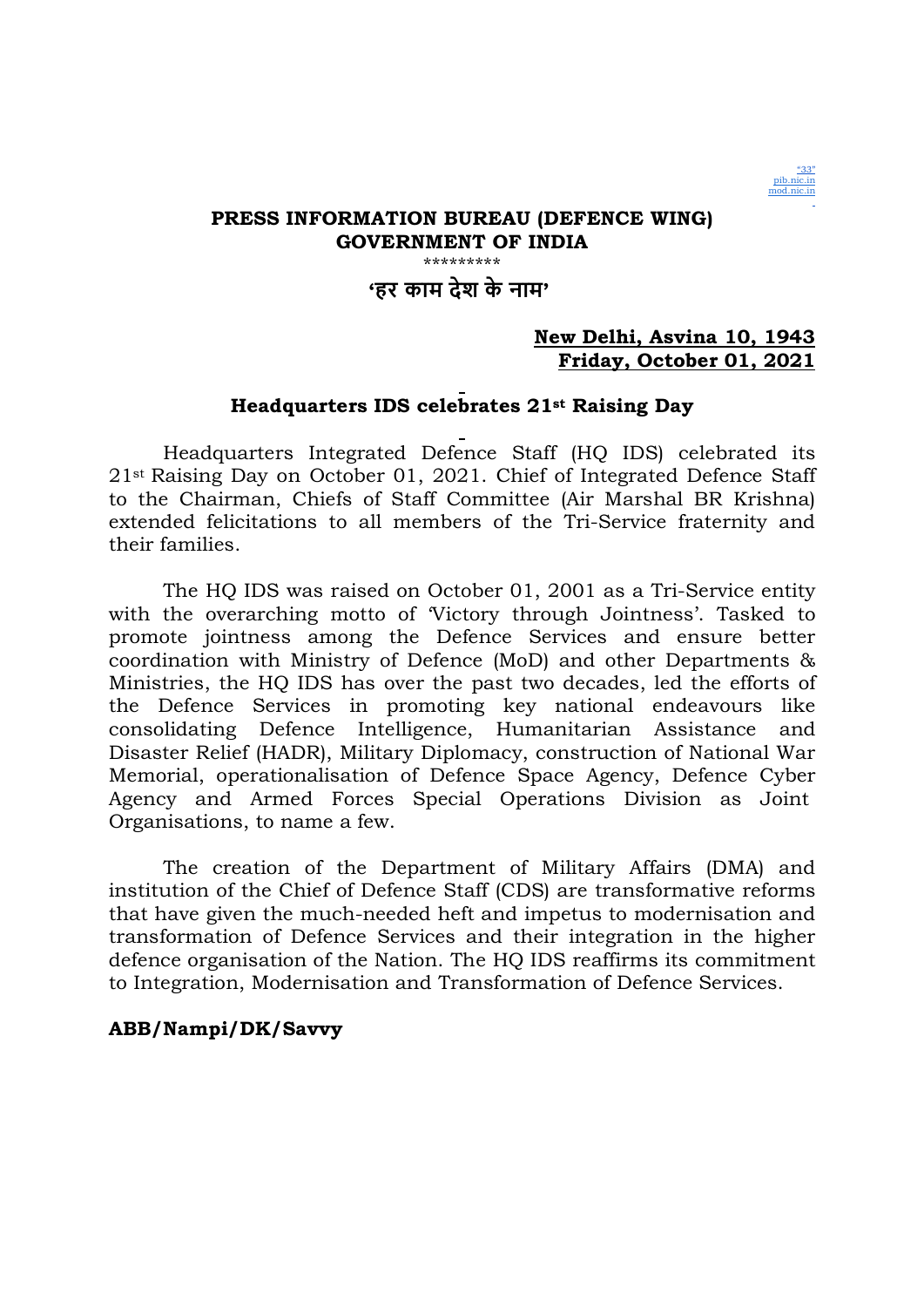

# PRESS INFORMATION BUREAU (DEFENCE WING) GOVERNMENT OF INDIA

.<br>ماه ماه ماه ماه ماه ماه ماه ماه ماه

# 'हर काम देश के नाम'

# New Delhi, Asvina 10, 1943 Friday, October 01, 2021

## Maj Gen Smita Devrani assumes charge as ADG, Military Nursing **Service**

Key Highlights:

 Alumna of School of Nursing, Military Hospital Secunderabad

Commissioned into Military Nursing Service in 1983

 Held various administrative & staff appointments, apart from her clinical experience

□ She was Principal Matron of Army Hospital (Research & Referral), prior to her appointment as ADG, MNS

Major General Smita Devrani assumed charge as Additional Director General of Military Nursing Service (MNS) on October 01, 2021. The day coincided with the occasion of 96th MNS Corps Day. An alumna of School of Nursing, Military Hospital Secunderabad, the General Officer was commissioned into the Military Nursing Service on December 28, 1983. Later, she completed her Diploma in Midwifery from the Naval Hospital INHS Asvini, Mumbai.

A graduate from Delhi University, her quest for academic excellence gained her not only Post Graduate Diploma in Hospital and Healthcare Management and MBA in Hospital Administration, but also Six Sigma Certificate and Quality Control Management & Infection Control and Prevention Management from the National Heath Care Academy, Singapore.

The General Officer is a Critical Care Nurse par excellence and had done her Intensive Care Nursing specialty from Army Hospital Delhi Cantt. in 1992 and her diligent critical care nursing management has won accolades during her clinical tenures. Gen Devrani was also instrumental in managing casualties during her deputation to UN Mission in Congo in 2006-2007 where she served as a Chief Matron. She had volunteered to be part of the team which climbed the Mount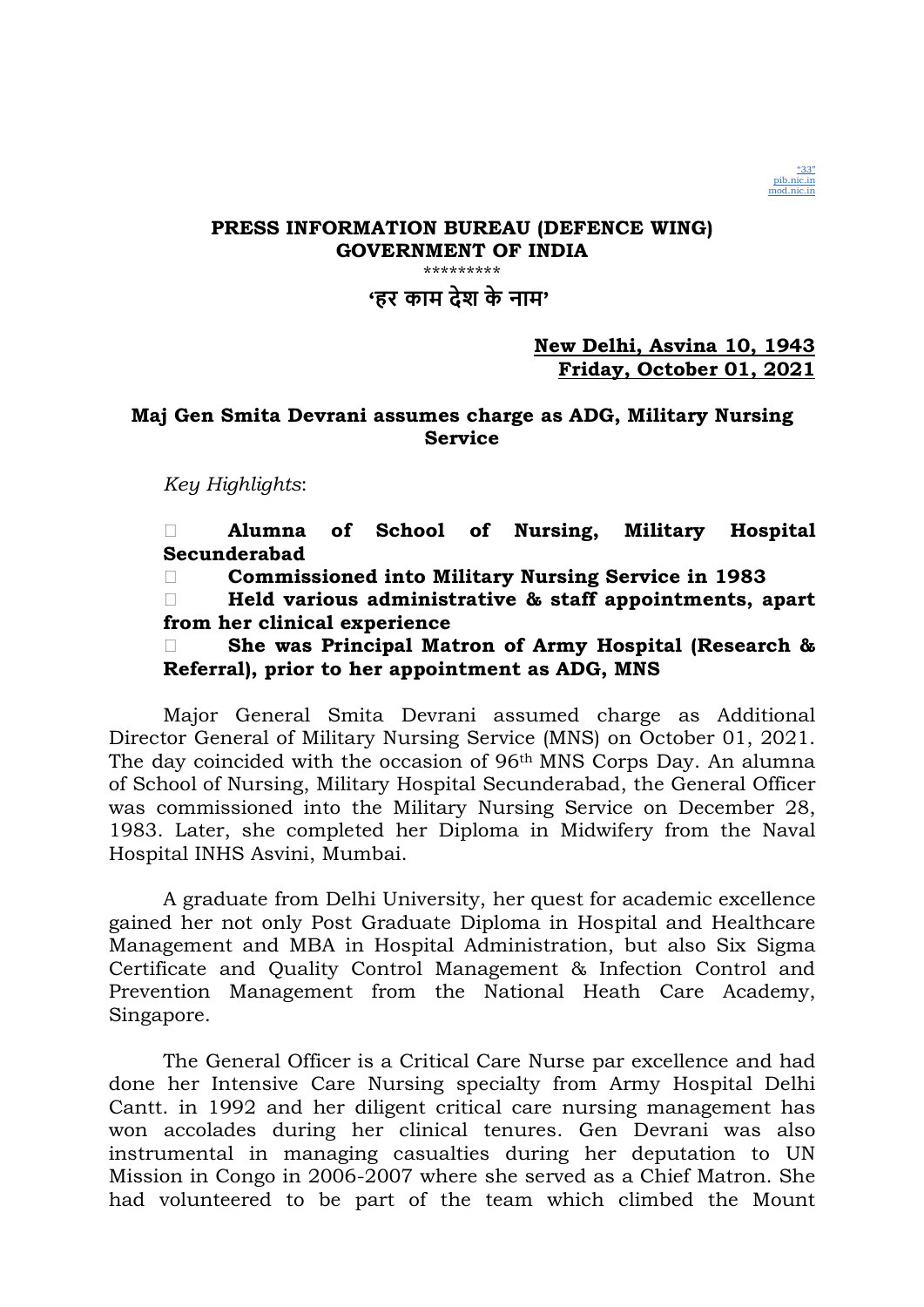Nyragongo in Congo which is an active stratavolcano at an elevation of 3470 metres.

Apart from clinical experience, Major General Smita Devrani has held various administrative and staff appointments namely, Joint Director Military Nursing Service, Research Pool Officer, Director Admin at Integrated HQ of MoD (Army), Principal Matron of Command Hospital, Pune and Brig MNS of HQ Central Command. Prior to assuming the appointment of Addl DGMNS, the General Officer was Principal Matron of Army Hospital (Research & Referral), the apex quaternary health care institution of Armed Forces Medical Services.

# ABB/DK/Savvy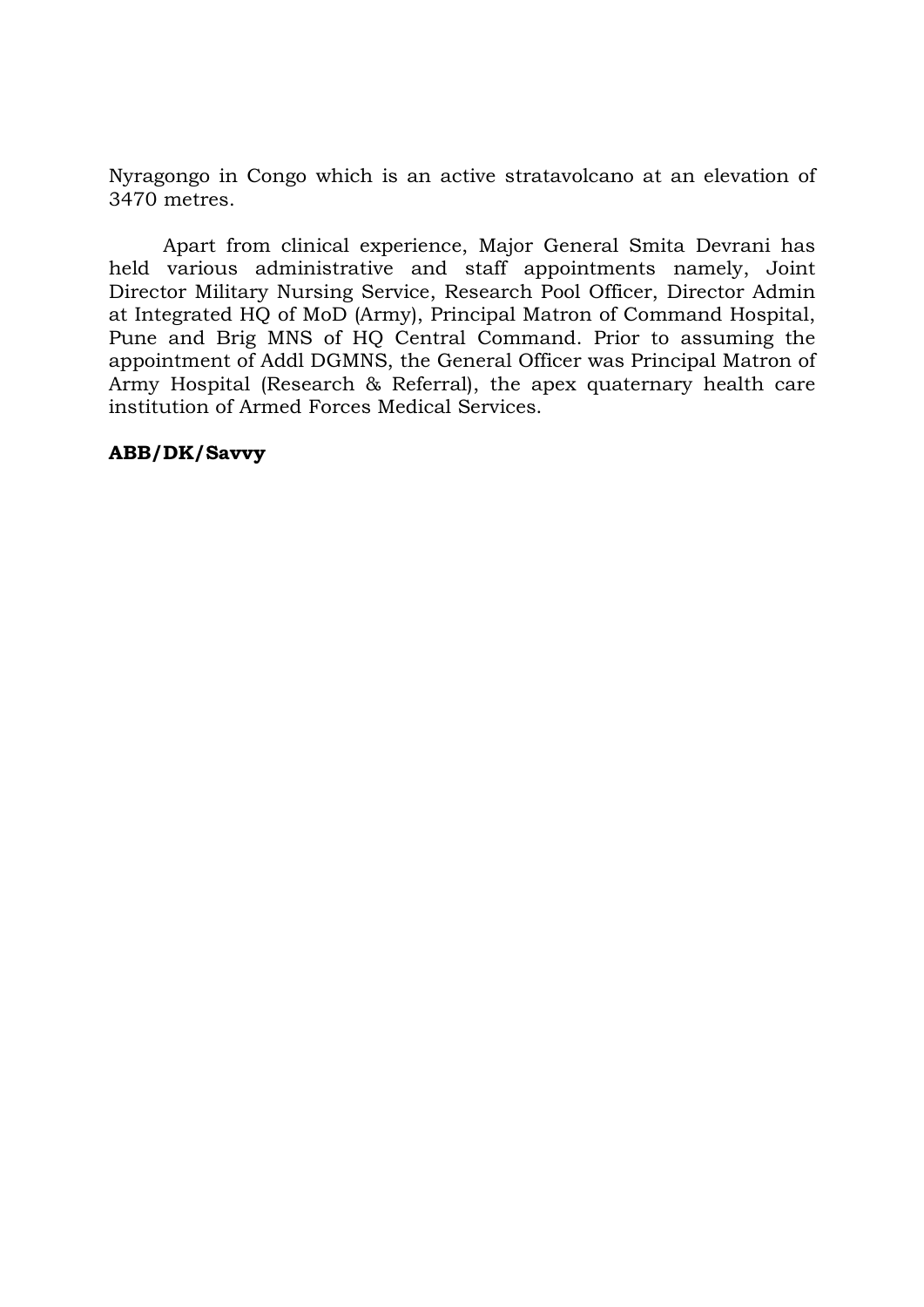

#### PRESS INFORMATION BUREAU (DEFENCE WING) GOVERNMENT OF INDIA \*\*\*\*\*\*\*\*\*\*\*\*\*\*

# 'हर काम देश के नाम'

# New Delhi, Asvina 10, 1943 Friday, October 01, 2021

# India and US to set-up joint working group in defence industrial security

Key highlights:

 Held to develop protocol for exchange of classified information between defence industries of both countries In-principle agreement to establish Indo-US Industrial Security Joint Working Group

 $\Box$  Group to meet regularly to align policies for defence industries to collaborate on critical defence technologies

The Industrial Security Agreement (ISA) summit between India and the United States was held between September 27 to October 01, 2021 at New Delhi. The summit was organised to develop protocol for the exchange of classified information between the defence industries of both the nations. The Summit was led by Designated Security Authorities (DSAs) namely Shri Anurag Bajpai and Mr David Paul Bagnati from Indian and US sides respectively.

The ISA was signed in December 2019 to facilitate the exchange of classified information between the defence industries of both the countries. It was held to create a roadmap for the implementation of the ISA. The DSAs also visited Indian defence industry in preparation for the roadmap. During the summit, both the sides agreed in-principle to establish the Indo-US Industrial Security Joint Working Group. This group will meet periodically to align the policies and procedures expeditiously that will allow the defence industries to collaborate on cutting edge defence technologies.